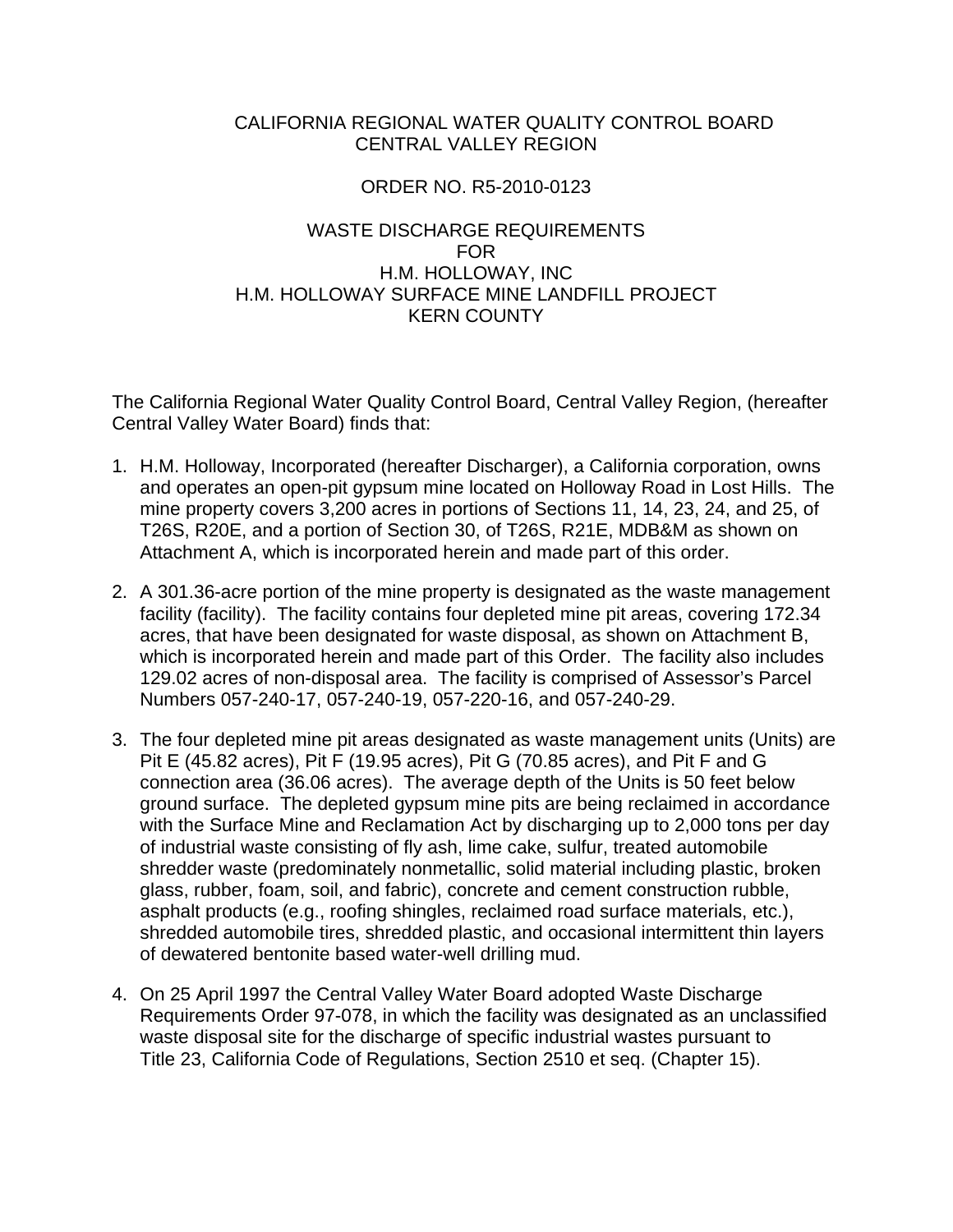5. This Order revises the existing Waste Discharge Requirements to classify the depleted mine pits, based on current and proposed waste streams, as Class III landfills pursuant to Title 27, California Code of Regulations, Section 20005 et seq. (hereafter Title 27). This Order also revises the list of wastes allowed for discharge to include spent sandblast media, and dewatered Class A and Class B municipal biosolids; and to exclude sulfur, shredded plastic, concrete and cement construction rubble, asphalt products, shredded automobile tires, and drilling mud.

# **SITE DESCRIPTION**

- 6. The facility is along the western edge of the San Joaquin Valley, adjacent to the Lost Hills Oil field in an area with minimal human or livestock habitation, or residential, commercial or agricultural development.
- 7. The Units are underlain by a thick sequence (maximum depth of investigation 60 feet) of consolidated soils dominated by silts and low-to-medium plasticity clays. Between 15 and 50% montmorillinite clay was identified by X-ray diffraction in soil samples collected from the upper 25 feet of soil beneath Pit E.
- 8. The measured hydraulic conductivity of the native soils underlying the Units ranges between  $1x10^{-6}$  and  $1x10^{-10}$  centimeters per second.
- 9. The facility is not located within a fault hazard zone. The San Andreas Fault Zone is approximately 22 miles to the west. The maximum probable earthquake is a magnitude 8.25 on the Richter scale. Peak horizontal ground acceleration would be 0.234g.
- 10. Land within 1,000 feet of the facility is used for natural grazing, petroleum production, and solid waste disposal.
- 11. The average annual precipitation is 5.95 inches as measured by the Kern County Water Agency at Lost Hills. The annual average reference evapotransporation from a grass surface is 67.59 inches per year as measured at Station Wasco 7E by the State of California Department of Water Resources.
- 12. The 100-year, 24-hour precipitation event is estimated to be 2.5 inches, based on the *Kern County Hydrology Manual, 1992*.
- 13. No portion of the facility is within a 100-year flood zone. A six- to seven-foot high continuous earthen berm has been constructed around the perimeter of each Unit to prevent surface water entry.
- 14. There are no municipal, domestic, industrial, or agricultural groundwater supply wells within one mile of the facility. Groundwater monitoring wells are located within one mile to the south. Petroleum production wells exist approximately one-half mile to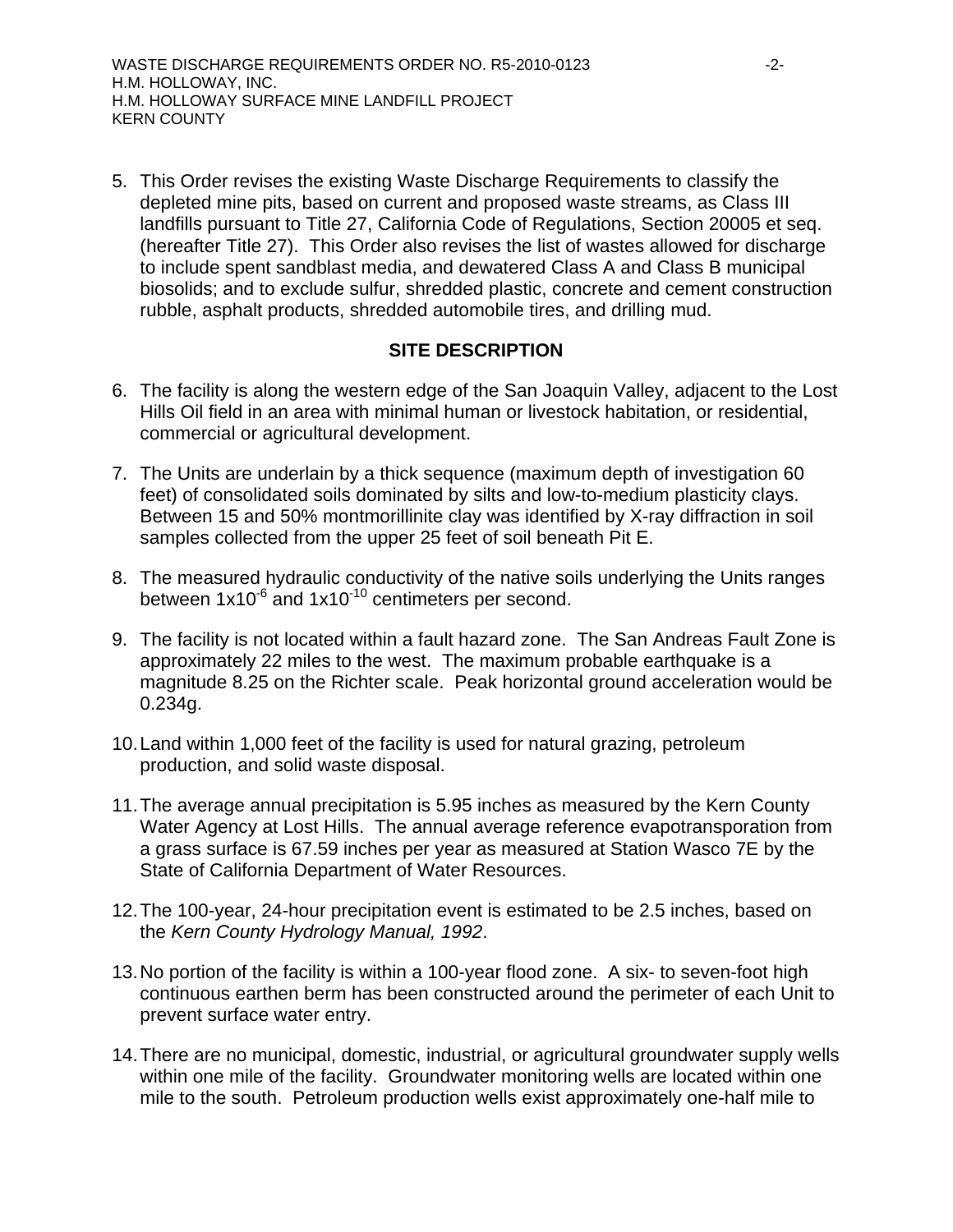the east. No surface springs or other sources of groundwater supply have been observed.

## **SURFACE AND GROUND WATER CONDITIONS**

- 15. The *Water Quality Control Plan for the Tulare Lake Basin,* Second Edition, revised January 2004 (hereafter Basin Plan), designates beneficial uses, establishes water quality objectives, and contains implementation plans and policies for all waters of the Basin.
- 16. Surface drainage is toward an unnamed creek in the Lost Hills in the Antelope Plain Hydrologic Area (558.60) of the Tulare Lake Basin. Surface waters in the Antelope Plain Hydrologic Area are designated as Valley Floor Waters in the Basin Plan.
- 17. The Units are on the floor of the southern San Joaquin Valley. The designated beneficial uses of the Valley Floor Waters, as specified in the Basin Plan, are agricultural supply; industrial service and process supply; water contact and noncontact water recreation; warm freshwater and wildlife habitat; preservation of rare, threatened, and endangered species; and groundwater recharge.
- 18. The facility is in the Kern County Basin Hydrologic Unit, Detailed Analysis Unit (DAU) 259. The designated beneficial uses of the groundwater, as specified in the Basin Plan for DAU 259, are municipal and domestic water supply, agricultural supply, and industrial service supply.
- 19. Groundwater occurs in thin, laterally discontinuous and vertically stratified sand lenses found at depths ranging between 60 and 120 feet below the ground surface, or between 20 and 38 feet below the base of the Units. Groundwater elevations range from 323 feet mean sea level (MSL) to 348 feet MSL. The groundwater is unconfined.
- 20. Monitoring data indicate background groundwater quality has an electrical conductivity (EC) ranging between 5,300 and 10,500 micromhos/cm, and concentrations of total dissolved solids (TDS) ranging from 4,900 to 7,460 milligrams per liter (mg/l) with an average concentration of 6,015 mg/l. Therefore, the first encountered groundwater exceeds the recommended secondary maximum contaminant level (MCL) of TDS for drinking water which is 500 mg/l.
- 21. The first encountered groundwater exceeds the primary MCLs for drinking water for selenium and nitrate (as nitrate) of 50 micrograms per liter ( $\mu$ g/l) and 45 mg/l respectively. Selenium ranged from 57 to 219 μg/l and nitrate ranged from 14 to 598 mg/l. Secondary drinking water standards were also exceeded for manganese (50 μg/l), chloride (250 mg/l), and sulfate (250 mg/l).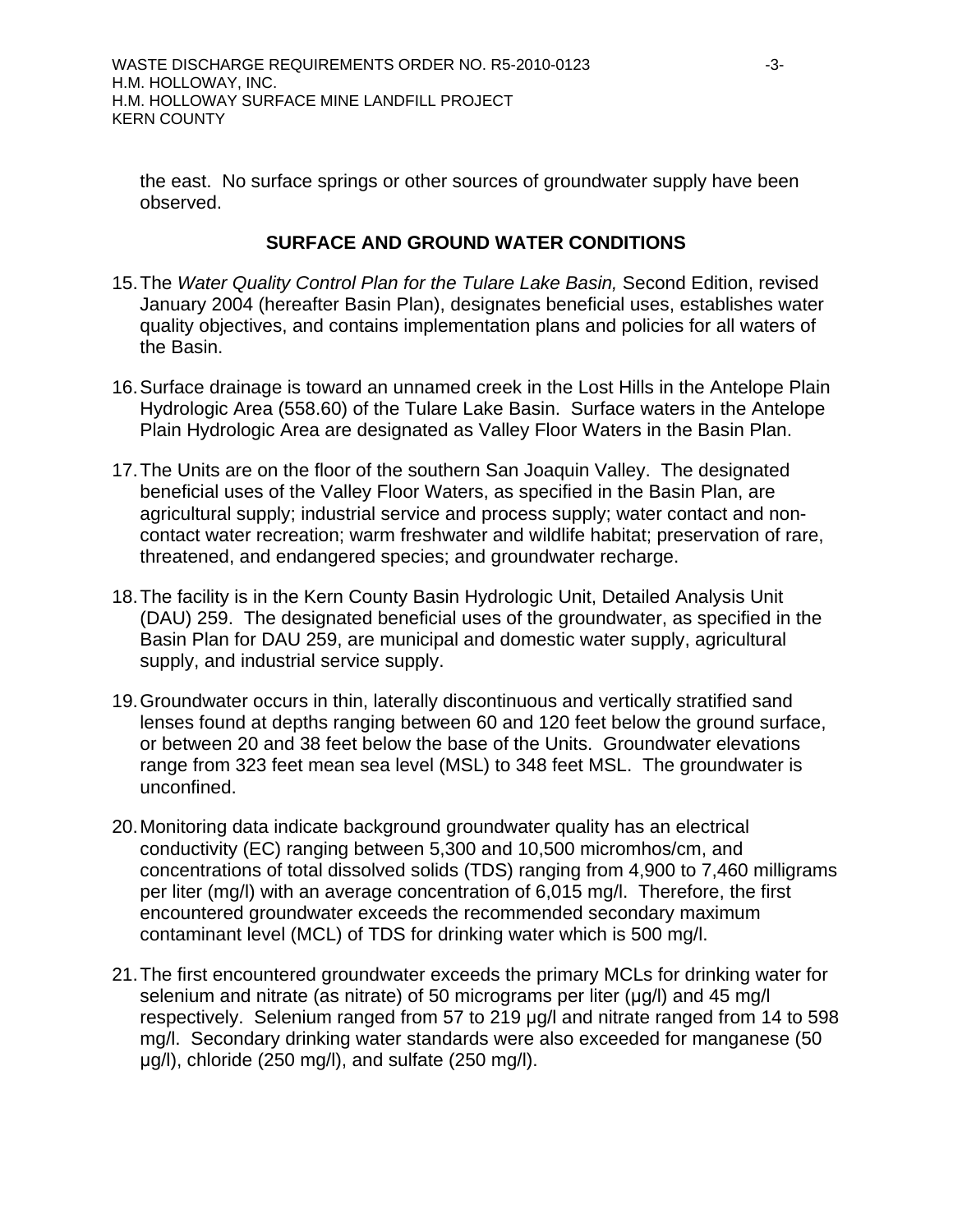- 22. First encountered groundwater also exceeds several agricultural water quality limits, including those for chloride, molybdenum, selenium, EC, and TDS.
- 23. Due to the nature of the occurrence of the groundwater in discreet sandy-lenses (see Finding No. 19), there is no discernable direction of groundwater flow, groundwater gradient, or groundwater velocity.
- 24. Waste constituents have not been detected above background concentrations in groundwater since monitoring began in 1995.

# **WASTE CLASSIFICATION AND UNIT CLASSIFICATION**

- 25. The Discharger disposes of nonhazardous solid wastes (see Finding Nos. 3 and 5) as defined in Section 20164 of Title 27.
- 26. Auto shredder waste typically contains concentrations of heavy metals and polychlorinated biphenyls (PCBs) in excess of total and soluble threshold limit values established for classification as hazardous waste in accordance with Title 22, California Code of Regulations, Section 66001 et seq. (Title 22). However, auto shredder waste characterized as hazardous, and whose generators have received approval from the Department of Toxic Substances Control in accordance with 66260.200(f) of Title 22, can be managed as a nonhazardous waste.
- 27. Waste determined by the Department of Toxic Substances Control for management as nonhazardous waste in accordance with 66260.200(f) of Title 22, is classified as 'designated' waste in accordance with Section 13173(a) of the California Water Code.
- 28. Section 20200(a)(1) of Title 27 allows the discharge of 'designated' waste to waste management units other than Class II units, provided that the discharger establishes to the satisfaction of the regional water board, that the waste presents a lower risk of water quality degradation than indicated by its classification.
- 29. During separation of metallic materials from automobile shredder waste, the nonmetallic portion undergoes a treatment process that stabilizes any heavy metals that are still present and results in a less reactive waste.
- 30. Treated auto shredder waste accepted for disposal has consistently contained concentrations of soluble PCBs, soluble metals, and volatile organic compounds that, based upon the site characteristics (see Finding Nos. 7, 8, 11, 20, 21, and 22), present a lower risk of water quality degradation at this site than indicated by its classification as a 'designated' waste.
- 31. The site characteristics where the Units are located (see Finding No. 8) meet the siting criteria for a new Class III landfill contained in Section 20260(a) and (b)(1) of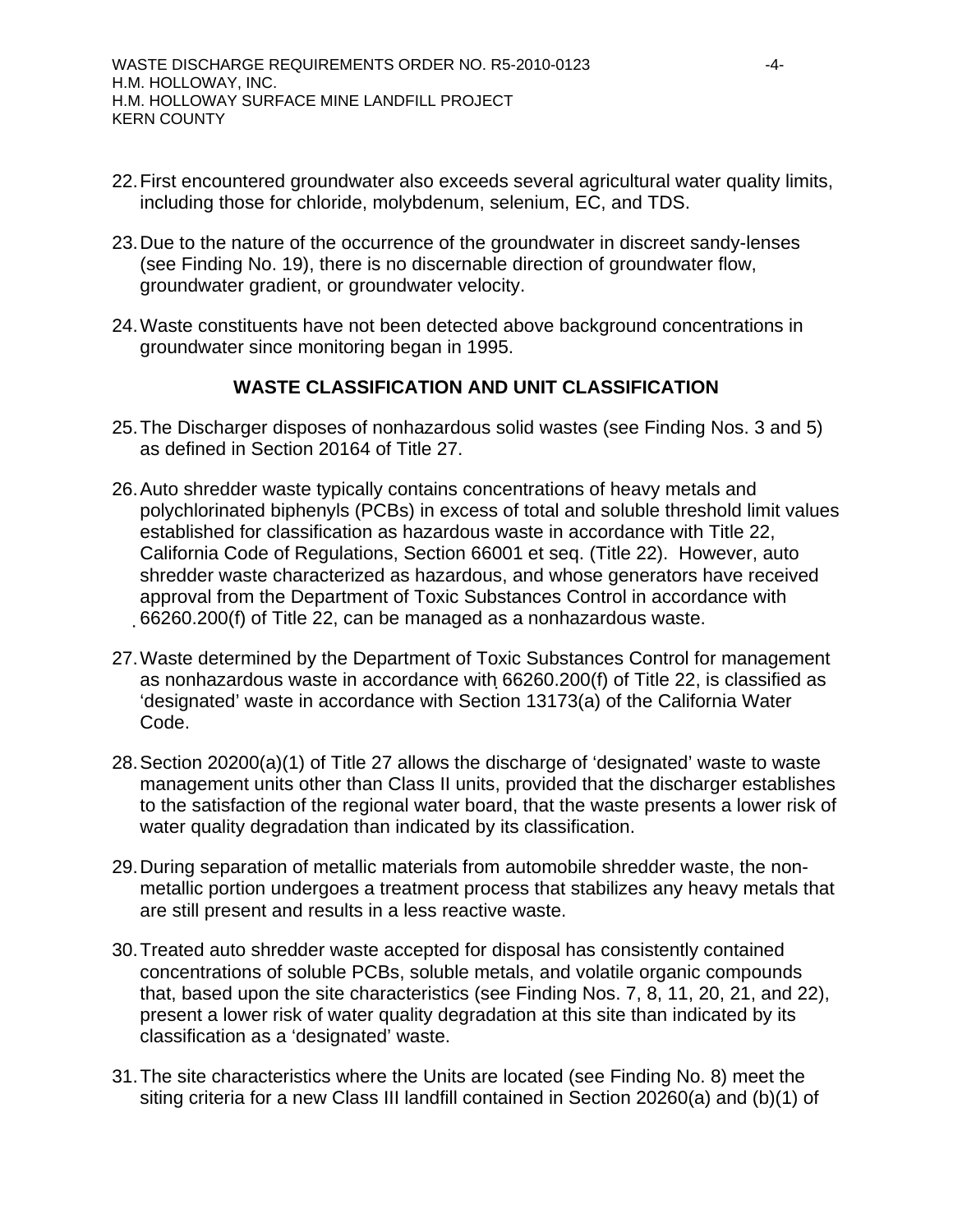Title 27. As such, the site is suitable for operating new Units or lateral expansions of existing Units for the discharge and containment of the wastes described in Finding No. 15, without the construction of additional waste containment features contained in Section 20260(b)(2) of Title 27 and State Water Resources Control Board Resolution No. 93-62.

# **DETECTION MONITORING PROGRAM**

- 32. The groundwater detection monitoring system, initiated in the second quarter of 1995, consists of 12 monitoring wells. Three wells monitor Pit E, three wells monitor Pit F, four wells monitor Pit G, and two wells monitor the Pits F and G connection area.
- 33. The Discharger's detection monitoring program for groundwater satisfies the requirements contained in Title 27.
- 34. The Discharger was not required by Chapter 15 to conduct unsaturated zone monitoring since the Units were unclassified.
- 35. Pit G, when built for waste disposal, will include a leachate collection and removal system. The vadose zone will be monitored by the inclusion of a pan lysimeter beneath the leachate collection sump of the leachate collection and removal system. The Discharger adequately demonstrated that it is impractical to retrofit Pits E and F to monitor the unsaturated zone.
- 36. The Discharger's proposed detection monitoring program for the unsaturated zone will satisfy the requirements contained in Title 27.
- 37. There is no surface water at or adjacent to the facility for the Discharger to monitor.
- 38. Volatile organic compounds (VOCs) are often detected in a release from a landfill. Since VOCs are not naturally occurring and thus have no background value, they are not amenable to the statistical analysis procedures contained in Title 27 for the determination of a release of wastes from a Unit.
- 39. Because the Units were previously unclassified, a water quality protection standard (WQPS) has not been established pursuant to Title 27. This Order requires the Discharger to submit a WQPS report that reflects recent and historical monitoring data and monitoring points. (see Detection Monitoring Specification E.4).
- 40. Title 27, Sections 20415(e)(8) and (9) provide for the non-statistical evaluation of monitoring data that will provide the best assurance of the earliest possible detection of a release from a Unit in accordance with Title 27 Section 20415(b)(1)(B)2.-4. However, Title 27 does not specify a specific method for non-statistical evaluation of monitoring data.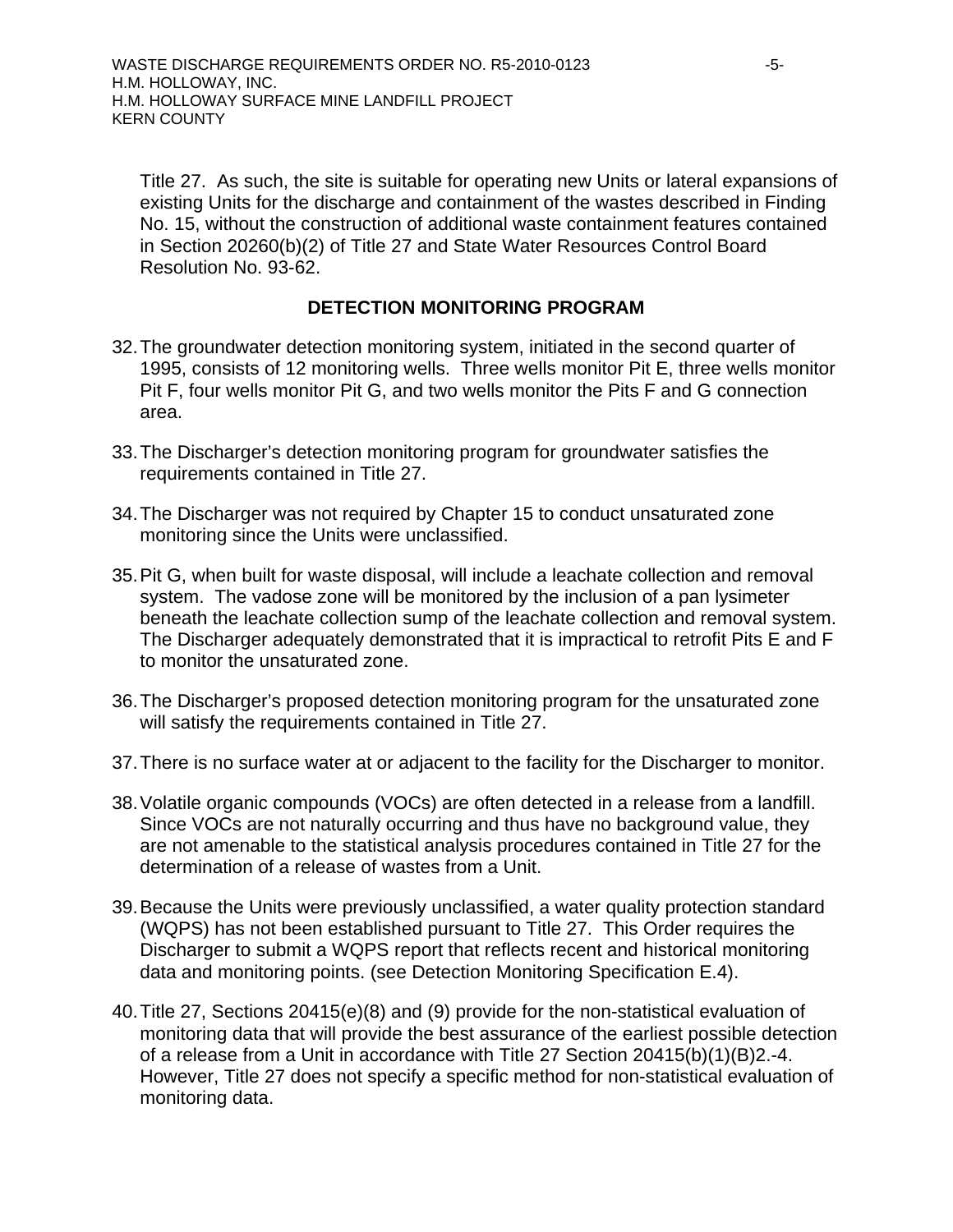- 41. The Central Valley Water Board may specify a non-statistical data analysis method pursuant to Title 27 Section 20080(a)(1). Section 13360(a)(1) of the California Water Code allows the Central Valley Water Board to specify requirements to protect groundwater or surface waters from leakage from a solid waste site, which includes a method to provide the best assurance of determining the earliest possible detection of a release.
- 42. In order to provide the best assurance of the earliest possible detection of a release of non-naturally occurring waste constituents from a Unit, this Order specifies a nonstatistical method for the evaluation of monitoring data.
- 43. The specified non-statistical method for evaluation of monitoring data provides two criteria (or triggers) for making the determination that there has been a release of non-naturally occurring waste constituents from a Unit. The presence of two nonnaturally occurring waste constituents above their respective method detection limit (MDL), or one non-naturally occurring waste constituent detected above its practical quantitation limit (PQL), indicates that a release of waste from a Unit has occurred. Following an indication of a release, verification testing will be conducted to determine whether there has been a release from the Unit, or there is a source of the detected constituents other than the landfill, or the detection was a false detection. Although the detection of one non-naturally occurring waste constituent above its MDL is sufficient to provide for the earliest possible detection of a release, the detection of two non-naturally occurring waste constituents above the MDL as a trigger is appropriate due to the higher risk of false-positive analytical results and the corresponding increase in sampling and analytical expenses from the use of one non-naturally occurring waste constituent above its MDL as a trigger.

### **DESIGN OF WASTE MANAGEMENT UNIT**

- 44. Section 20080(b) of Title 27 allows the Central Valley Water Board to consider the approval of an engineered alternative to the prescriptive standard. In order to approve an engineered alternative in accordance with Section 20080(c)(1) or (2), the Discharger must demonstrate that the prescriptive design is unreasonably and unnecessarily burdensome or will cost substantially more than an alternative which will meet the criteria contained in Section 20080(b), or would be impractical and would not promote attainment of applicable performance standards. The Discharger must also demonstrate that the proposed engineered alternative liner system is consistent with the performance goal in accordance with Sections 20240, 20260, and 20310 of Title 27, and provides protection against water quality impairment equivalent to the prescriptive standard in accordance with Section 20080(b)(2) of Title 27.
- 45. Section 13360(a)(1) of the California Water Code allows the Central Valley Water Board to specify the design, type of construction, and/or particular manner in which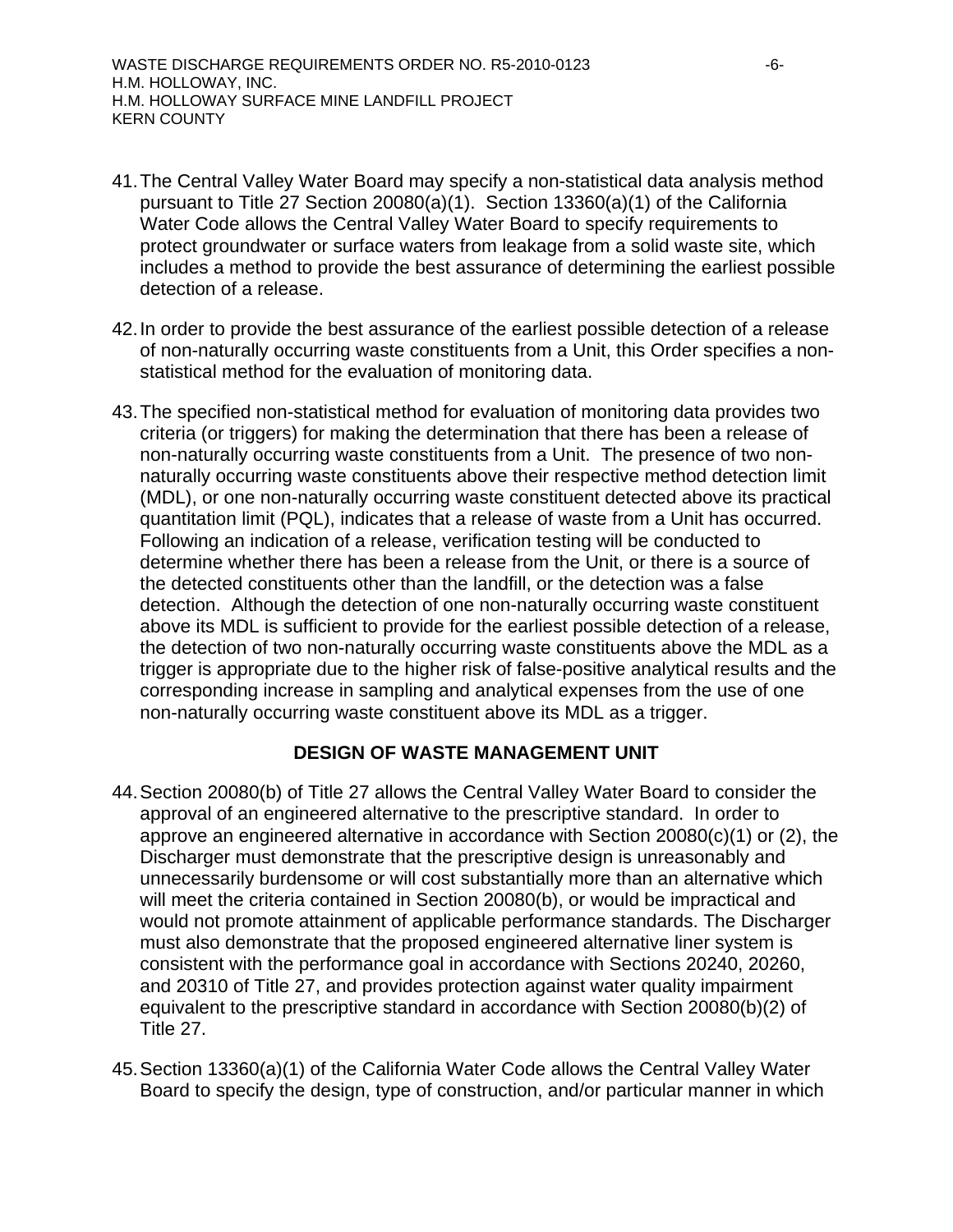compliance must be met in waste discharge requirements or orders for the discharge of waste at solid waste disposal facilities.

- 46. The Discharger proposes to construct a waste containment system which will be designed, constructed, and operated to prevent degradation of waters of the state during disposal operations, closure, and the post-closure maintenance period in accordance with the criteria set forth in Title 27 for a Class III waste management unit.
- 47. The waste containment system consists of, from the bottom up:
	- a. Naturally occurring geologic materials prepared and conditioned to prevent the migration of waste constituents to groundwater and to convey leachate to the leachate collection sump.
	- b. A leachate collection and removal system drainage layer consisting of either appropriate selected geologic materials or a geonet/geocushion.
	- c. An operations layer designed to protect the leachate collection and removal system.
- 48. The leachate collection and removal system will be constructed to convey leachate from Pit G to a sump on the west side of the Unit. The leachate collection pump will detect the level of leachate in the sump and remove leachate to an aboveground storage tank when the leachate reaches a designated level to ensure adequate freeboard is maintained in the sump at all times. The minimum capacity of leachate collection and removal system will meet or exceed twice the maximum anticipated daily volume of leachate.
- 49. The Discharger demonstrated that site characteristics alone, without a liner, meet the performance goal contained in Section 20310 of Title 27. The demonstration utilized a mathematical model to predict fate and transport of waste constituents discharged to the Units. Results of the model and past performance of the existing Units demonstrate that the proposed Unit design will ensure no impairment of beneficial uses of surface water or groundwater beneath or adjacent to the landfill in accordance with Section 20260(b)(1) of Title 27.
- 50. The unsaturated zone will be monitored by the construction of a pan lysimeter installed beneath the leachate collection pumps of the leachate collection and removal system. If leachate is produced, it will collect in the leachate collection sumps until a sufficient depth of leachate is attained to operate the collection pumps efficiently. Therefore, the most likely location that leachate could penetrate the surrounding geologic materials is beneath the collection sumps.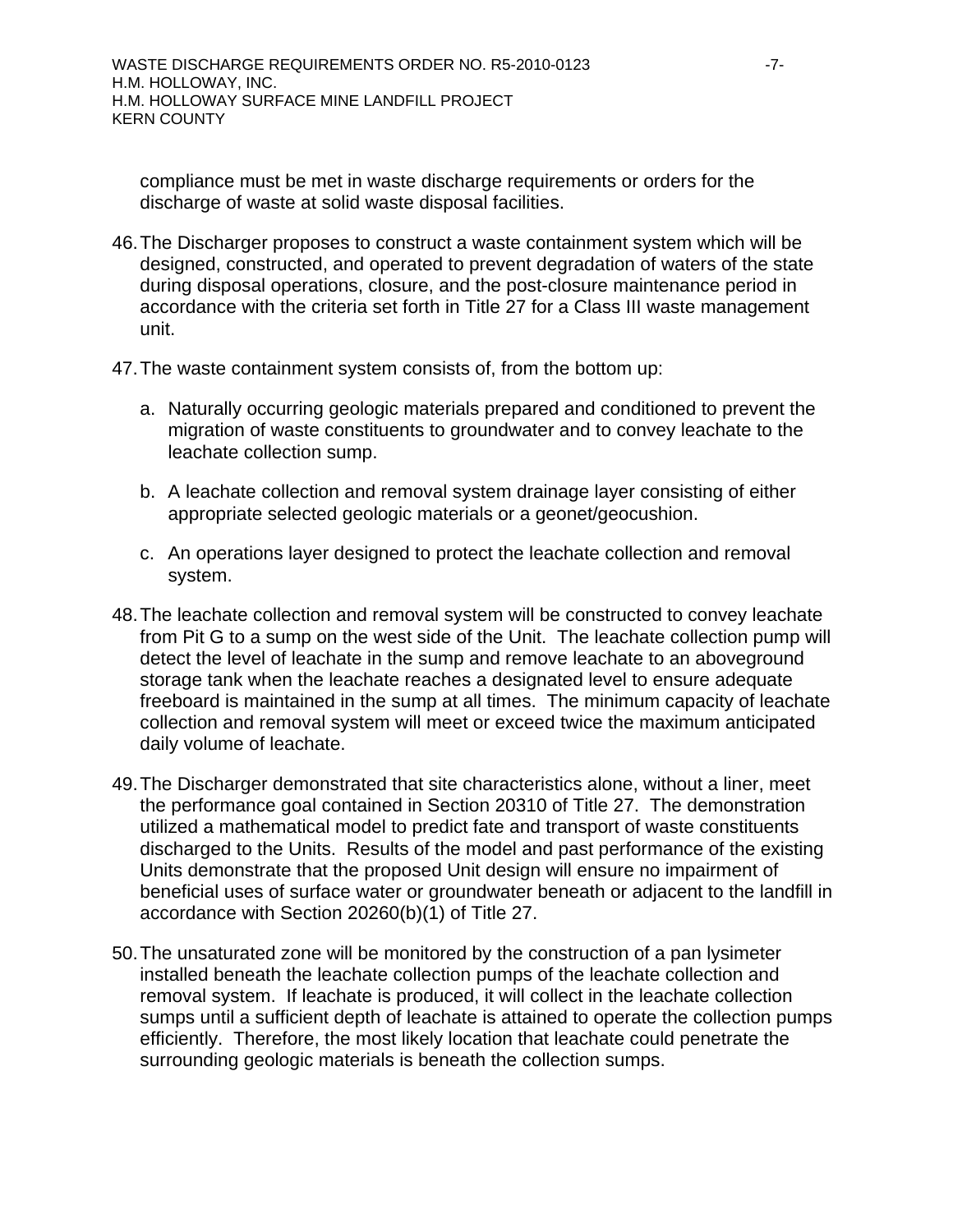## **CEQA AND OTHER CONSIDERATIONS**

- 51. The County of Kern, Board of Supervisors, certified the final environmental impact report for the project described in Finding No. 2 on 1 April 2008. The County of Kern filed a Notice of Determination on 14 April 2008 in accordance with the California Environmental Quality Act (Public Resources Code Section 21000 et seq.) and CEQA guidelines (14 CCR Section 15000 et seq.). The Central Valley Water Board considered the environmental impact report and incorporated mitigation measures from the environmental impact report into these waste discharge requirements designed to prevent potentially significant impacts to design facilities and to water quality.
- 52. This order implements:
	- a. *The Water Quality Control Plan for the Tulare Lake Basin,* Second Edition, revised January 2004;
	- b. The prescriptive standards and performance goals of Chapters 1 through 7, Subdivision 1, Division 2, Title 27, of the California Code of Regulations, effective 18 July 1997, and subsequent revisions.
- 53. Section 13267(b) of California Water Code provides that: "In conducting an investigation specified in subdivision (a), the regional board may require that any person who has discharged, discharges, or is suspected of having discharged or discharging, or who proposed to discharge within its region, or any citizen or domiciliary, or political agency or entity of this state who had discharged, discharges, or is suspected of having discharged or discharging, or who proposed to discharge waste outside of its region that could affect the quality of the waters of the state within its region shall furnish, under penalty of perjury, technical or monitoring program reports which the regional board requires. The burden, including costs of these reports, shall bear a reasonable relationship to the need for the reports and the benefits to be obtained from the reports."
- 54. The technical reports required by this Order and the attached "Monitoring and Reporting Program No. R5-2010-0123" are necessary to assure compliance with these waste discharge requirements. The Discharger owns and operates the facility that discharges the waste subject to this Order.
- 55. This order requires full containment of wastes and does not permit degradation of surface water or groundwater. Further antidegradation analysis is therefore not needed. The discharge is consistent with the antidegradation provisions of State Water Resources Control Board Resolution No. 68-16.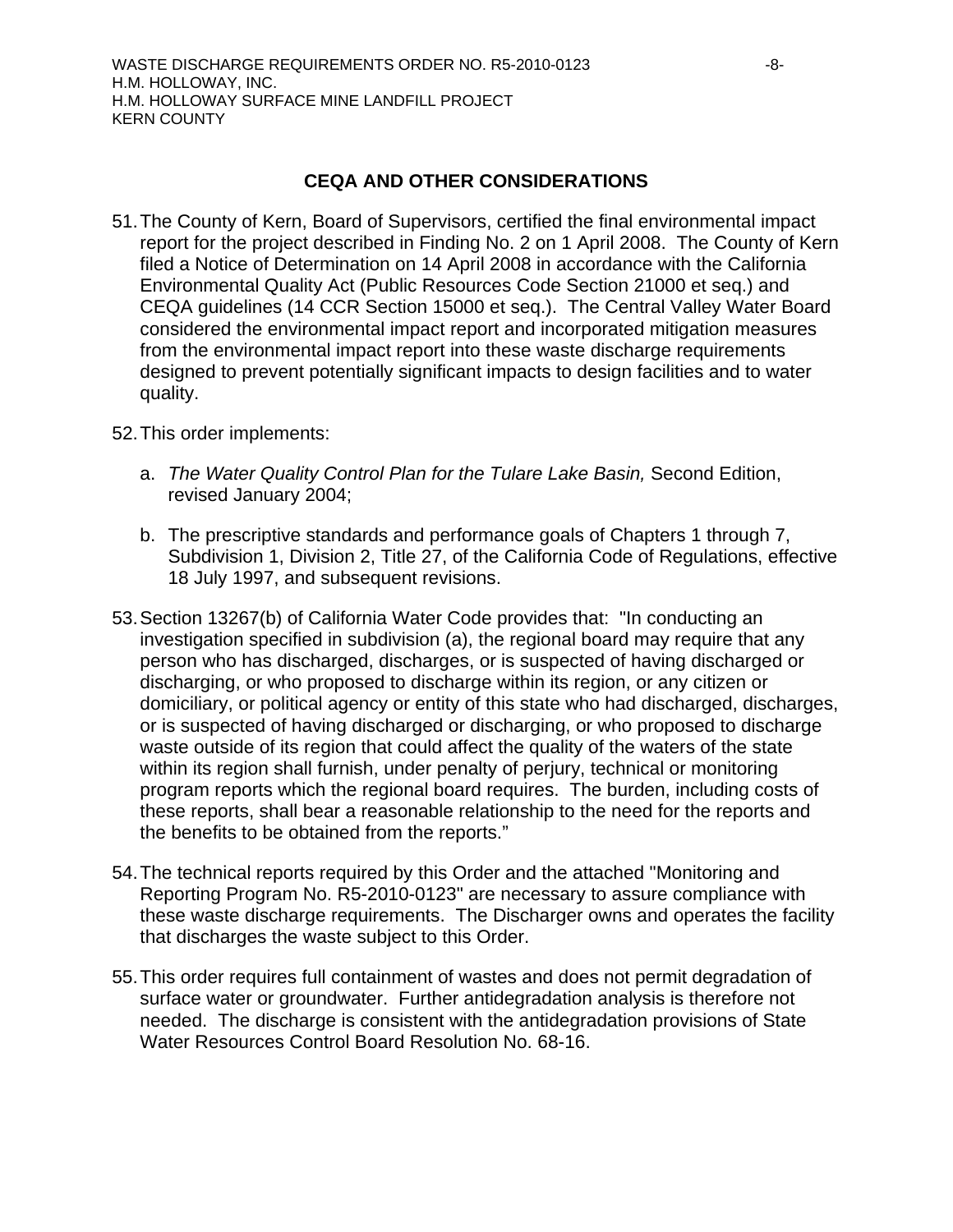## **PROCEDURAL REQUIREMENTS**

- 56. The Central Valley Water Board notified the Discharger and interested agencies and persons of its intent to prescribe waste discharge requirements for this discharge, and has provided them with an opportunity for a public hearing and an opportunity to submit their written views and recommendations.
- 57. The Central Valley Water Board, in a public meeting, heard and considered all comments pertaining to the discharge.
- 58. Any person affected by this action of the Central Valley Water Board may petition the State Water Resources Control Board to review the action in accordance with Sections 2050 through 2068, Title 23, California Code of Regulations. The petition must be received by the State Water Resources Control Board, Office of Chief Counsel, P.O. Box 100, Sacramento, California 95812, within 30 days of the date of issuance of this Order. Copies of the laws and regulations applicable to the filing of a petition are available on the Internet at http://www.waterboards.ca.gov/laws\_regulations/index.shtml and will be provided on

request.

**IT IS HEREBY ORDERED,** pursuant to Sections 13263 and 13267 of the California Water Code, that Order No. 97-078 is rescinded, and that H.M. Holloway, Inc., its agents, successors, and assigns, in order to meet the provisions of Division 7 of the California Water Code and the regulations adopted thereunder, shall comply with the following:

## **A. PROHIBITIONS**

- 1. The discharge of 'hazardous waste' at this facility is prohibited. The discharge of 'designated waste', except for treated auto shredder waste, at this facility is prohibited. For the purposes of this Order the terms 'hazardous waste' is as defined in Title 23, California Code of Regulations, Section 2510 et seq., and 'designated waste' is as defined in Section 20210 of Title 27.
- 2. The discharge of wastes outside of a Unit or portions of a Unit specifically designed for their containment is prohibited.
- 3. The discharge of waste to a closed Unit is prohibited.
- 4. The discharge of solid waste, liquid waste, leachate, or waste constituents to surface waters, surface water drainage courses, or groundwater is prohibited.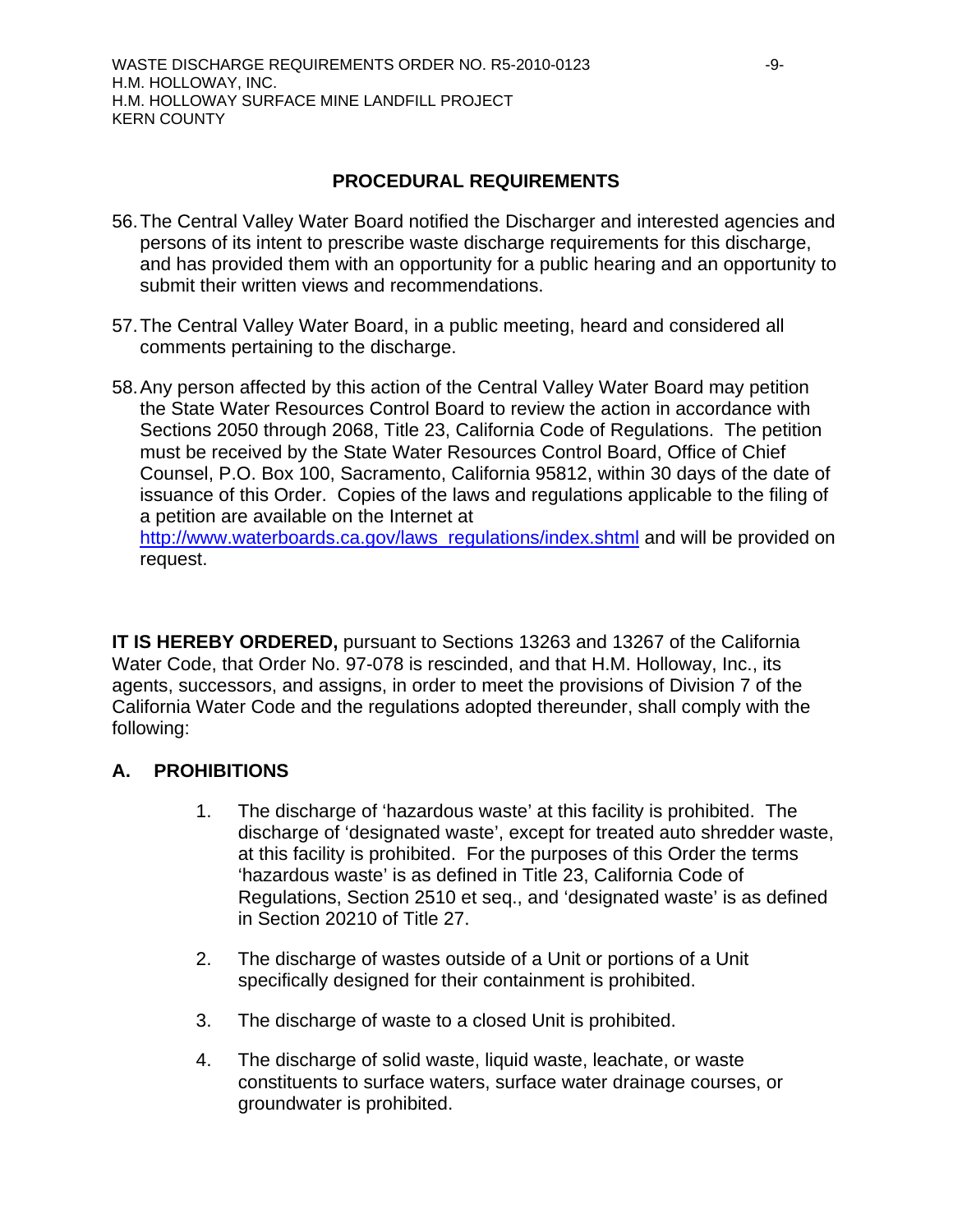## **B. DISCHARGE SPECIFICATIONS**

- 1. Wastes shall only be discharged into, and shall be confined to, a Unit specifically designed for their containment.
- 2. The discharge shall remain within the designated disposal areas at all times.
- 3. Wastes discharged to a Unit shall be limited to the following: ash, lime cake, treated automobile shredder waste (predominately nonmetallic, solid material including plastic, broken glass, rubber, foam, soil, and fabric), dewatered Class A and Class B municipal biosolids, and spent sandblast media.
- 4. Dewatered Class A and Class B municipal biosolids shall only be discharged to a Unit which contains a leachate collection and removal system.

# **C. FACILITY SPECIFICATIONS**

- 1. The Discharger shall, in a timely manner, remove and relocate any wastes discharged at this facility in violation of this Order.
- 2. The Discharger shall immediately notify the Central Valley Water Board of any flooding, unpermitted discharge of waste off-site, equipment failure, slope failure, or other change in site conditions which could impair the integrity of waste or precipitation and drainage control structures.
- 3. If monitoring reveals substantial or progressive increases of leachate generation above the design leachate flow volume of a Unit or portion of a Unit, such that the depth of fluid on any portion of the leachate collection and removal system (excluding the leachate removal pump sump) exceeds 30 cm, the Discharger shall immediately notify the Central Valley Water Board in writing within seven days. The notification shall include a timetable for remedial or corrective action necessary to achieve compliance with the leachate depth limitation.
- 4. Water used for facility maintenance shall be limited to the minimum amount necessary for dust control and construction.
- 5. The Discharger shall maintain in good working order any facility, control system, or monitoring device installed to achieve compliance with the waste discharge requirements.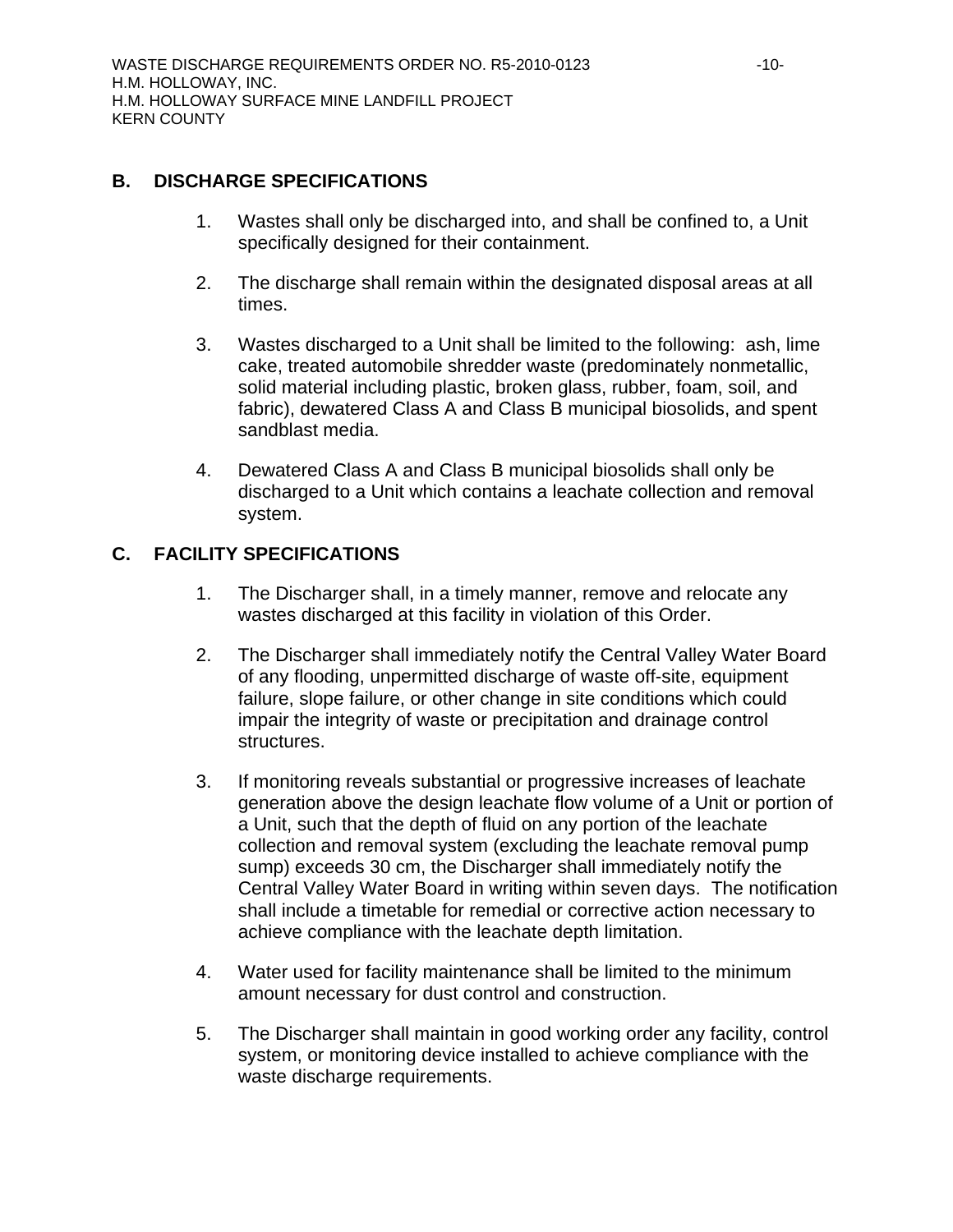- 6. Methane and other landfill gases shall be adequately vented, removed from the Unit, or otherwise controlled to prevent the danger of adverse health effects, nuisance conditions, degradation, or the impairment of the beneficial uses of surface water or groundwater due to migration through the unsaturated zone.
- 7. The Units shall be designed, constructed and operated to prevent inundation or washout due to flooding events with a 100-year return period.
- 8. Surface drainage within the waste management facility shall either be contained on-site or be discharged in accordance with applicable storm water regulations.
- 9. The Discharger shall maintain a Storm Water Pollution Prevention Plan and Monitoring Program and Reporting Requirements in accordance with State Water Resources Control Board Order No. 97-03-DWQ, or retain all storm water on-site, until closure of the landfill is complete and approved.
- 10. Annually, prior to the anticipated rainy season, any necessary erosion control measures shall be implemented, and any necessary construction, maintenance, or repairs of precipitation and drainage control facilities shall be completed to prevent erosion or flooding of the site.

# **D. CONSTRUCTION SPECIFICATIONS**

- 1. The Discharger shall submit for Executive Officer review and approval either prior to, or concurrent with, submission of the Construction Quality Assurance Plan as per Construction Specification D.2.a., below, a Design Report for each expansion cell of the proposed Unit that includes detailed plans, specifications, and descriptions for the liner components and leachate collection and removal system components. The Design Report shall incorporate design rationale, with supporting calculations, for all components of the proposed containment system, and shall describe design details that allow for annual integrity testing of the leachate collection and removal system to demonstrate whether the leachate collection and removal system was designed and is operating to function without clogging, pursuant to Section 20340(d) of Title 27.
- 2. The Discharger shall submit for Executive Officer review and approval **at least 90 days** prior to construction, design plans and specifications for a Unit that includes the following: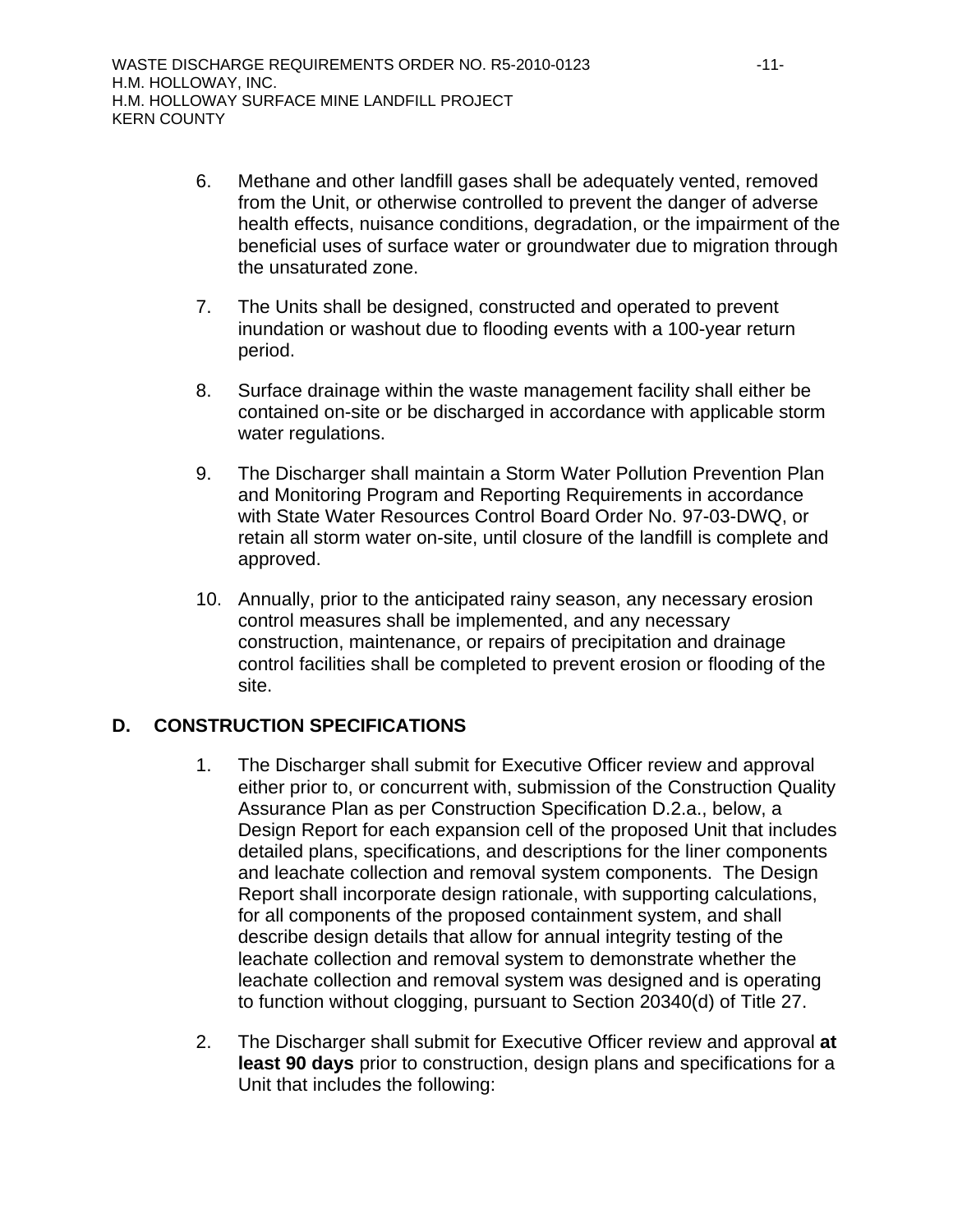- a. A Construction Quality Assurance Plan meeting the requirements of Section 20324 of Title 27; and
- b. A geotechnical evaluation of the area soils, evaluating their use as the base of the waste containment system; and
- c. An unsaturated zone monitoring system, which is demonstrated to remain effective throughout the active life, closure, and post-closure maintenance periods of the Unit in accordance with Section 20415(d) of Title 27.
- 3. The waste containment system of a Unit shall be constructed in accordance with the following design, in ascending order, that has been demonstrated by the Discharger to meet the performance standards of Title 27:
	- a. A subgrade prepared in an appropriate manner using accepted engineering and construction methods that provides a surface that is smooth and free from rocks, sticks, and other debris that could damage or otherwise limit the performance of the leachate collection and removal system.
	- b. A leachate collection and removal system (if biosolids will be discharged to the Unit).
	- c. A nonwoven cushion geotextile of appropriate weight.
	- d. An operations layer of appropriate material to allow drainage of leachate to and through the leachate collection and removal system and provide a working surface protective of the leachate collection and removal system.
- 4. The Discharger may propose changes to the waste containment system design prior to construction, provided that approved components are not eliminated, the engineering properties of the components are not substantially reduced, and the proposed waste containment system results in the protection of water quality equal to or greater than the design prescribed by this Order. The proposed changes may be made following approval by the Executive Officer. Substantive changes to the design require reevaluation and approval by the Central Valley Water Board.
- 5. The leachate collection and removal system shall be designed and operated so that there is no buildup of hydraulic head on the base or sideslopes of the waste containment system.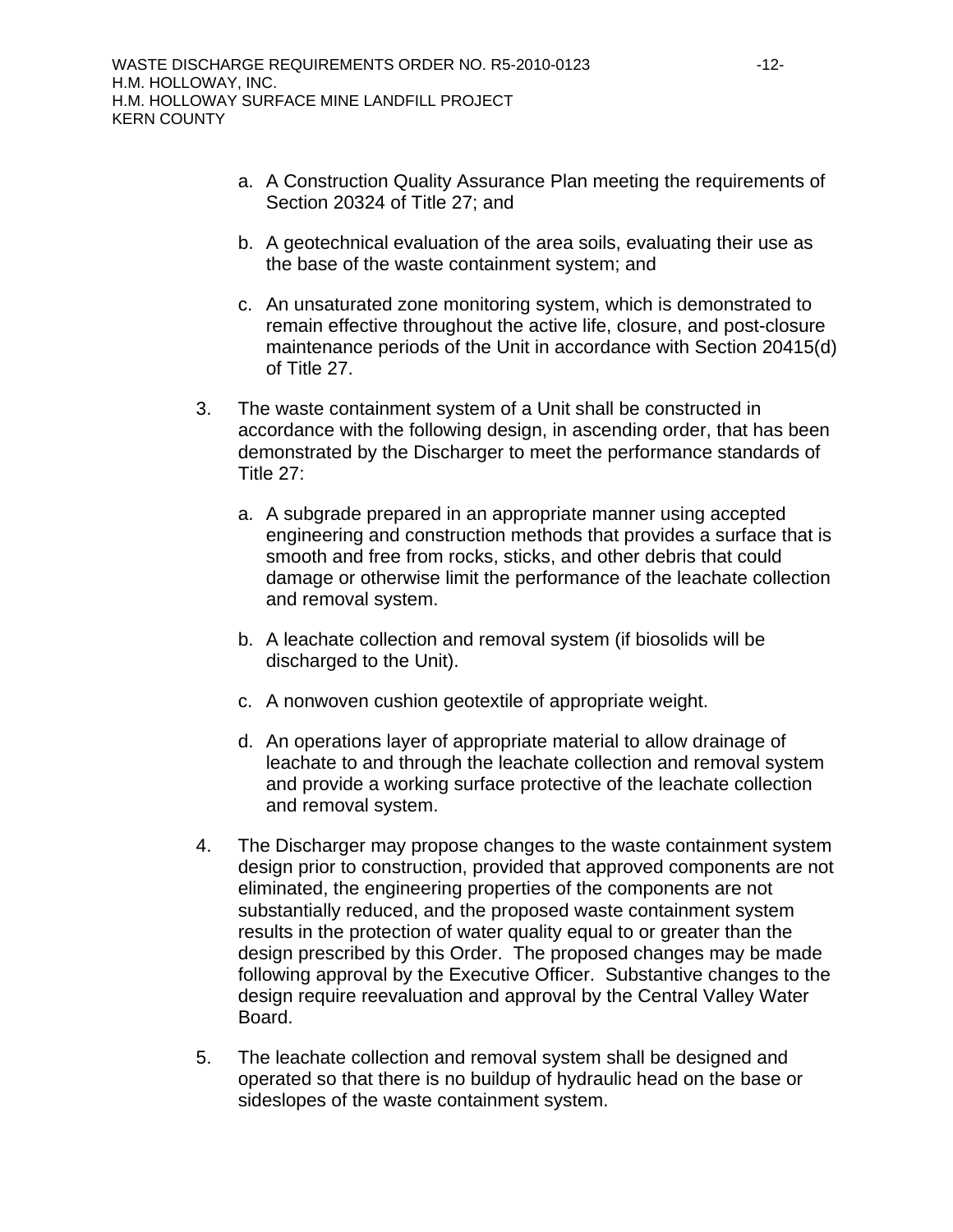- 6. Materials used to construct a leachate collection and removal system shall have appropriate physical and chemical properties to ensure the required transmission of leachate over the life of the Unit and the postclosure maintenance period.
- 7. Construction shall proceed only after all applicable construction quality assurance plans have been approved by Executive Officer.
- 8. Following the completion of construction of any portion of a Unit, and prior to discharge to the newly constructed Unit, the final documentation required in Section 20324(d)(1)(C) of Title 27 shall be submitted to the Executive Officer for review and approval. The report shall be certified by a registered civil engineer or a certified engineering geologist. It shall contain sufficient information and test results to verify that construction was in accordance with the design plans and specifications, and with the prescriptive standards and performance goals of Title 27.
- 9. A third party independent of both the Discharger and the construction contractor shall perform all of the construction quality assurance monitoring and testing during the construction of a waste containment system.
- 10. Precipitation and drainage control systems shall be designed, constructed and maintained to accommodate the anticipated volume of precipitation and peak flows from surface runoff under 100-year, 24-hour precipitation conditions.
- 11. Closure shall not proceed in the absence of closure waste discharge requirements.

# **E. MONITORING SPECIFICATIONS**

- 1. The Discharger shall comply with Monitoring and Reporting Program No. R5-2010-0123, which is incorporated into and made part of this Order.
- 2. The Discharger shall provide Central Valley Water Board staff a minimum of **one week** notification prior to commencing any field activities related to the installation, repair, or abandonment of monitoring devices. At the beginning of each sampling period, in accordance with Section B. Reporting of Monitoring and Reporting Program No. R5-2010- 0123, a schedule shall be submitted listing anticipated sampling dates for that reporting period.
- 3. The Discharger shall comply with the detection monitoring program provisions of Title 27 for groundwater and the unsaturated zone in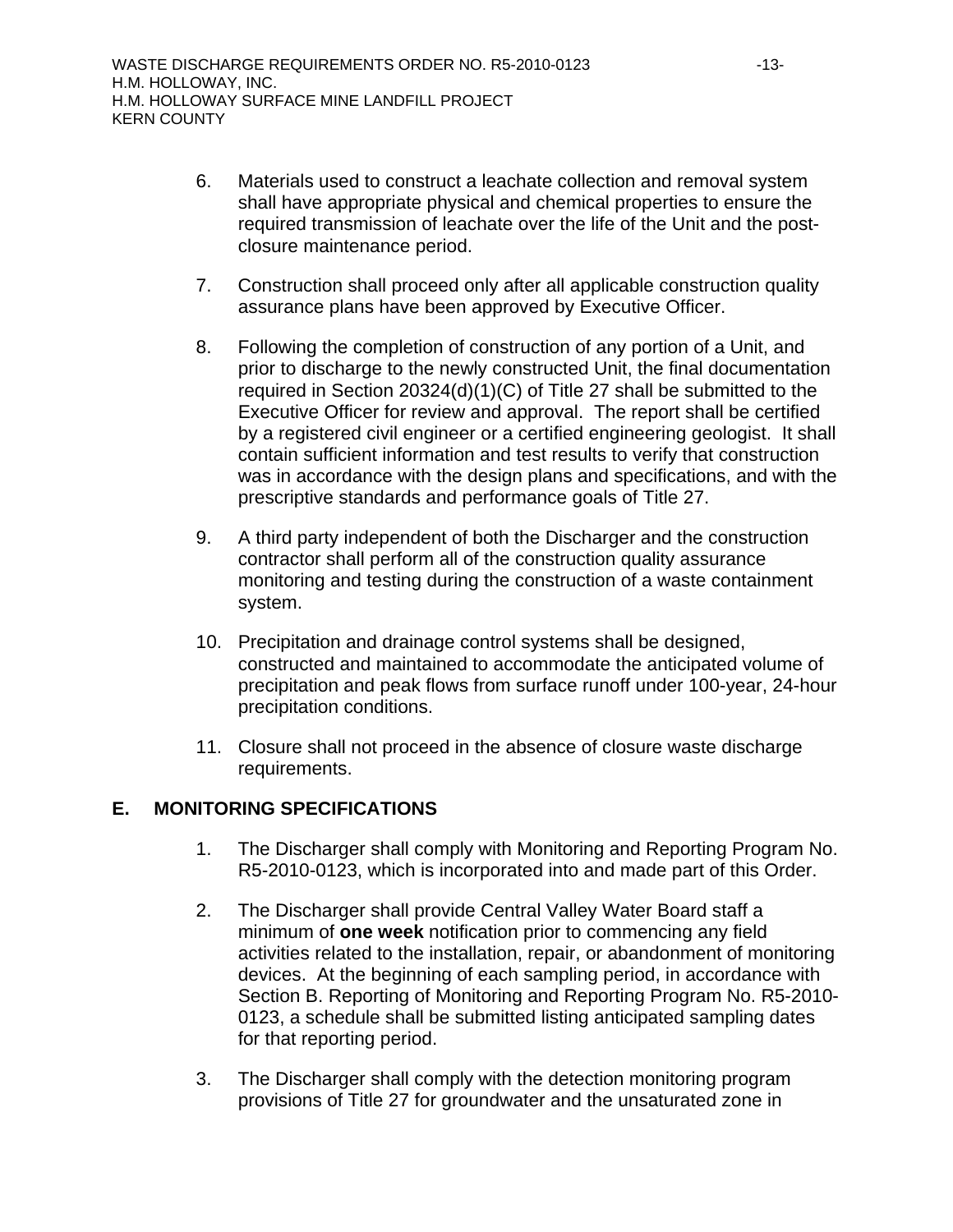accordance with Monitoring and Reporting Program No. R5-2010-0123, which is incorporated into and made part of this Order.

- 4. The Discharger shall establish and comply with the Water Quality Protection Standard (as defined in Section 20390 of Title 27), which is specified in Monitoring and Reporting Program No. R5-2010-0123 and the Standard Provisions and Reporting Requirements, dated April 2000. By **30 April 2011**, the Discharger shall submit a Water Quality Protection Standard that meets the requirements of Section 20390 of Title 27.
- 5. The Water Quality Protection Standard for compounds which are not naturally occurring and not detected in background groundwater samples shall be taken as the detection limit of the analytical method used (i.e., USEPA methods 8260 and 8270). The presence of nonnaturally occurring compounds in samples from detection monitoring wells is evidence of a release from the Unit unless the Discharger can demonstrate that the Unit is not the cause pursuant to Section 20420(k)(7) of Title 27.
- 6. The concentrations of the constituents of concern in waters passing the Point of Compliance shall not exceed the concentration limits established pursuant to Monitoring and Reporting Program No. R5-2010- 0123.
- 7. For each monitoring event, the Discharger shall determine whether the landfill is in compliance with the Water Quality Protection Standard using procedures specified in Monitoring and Reporting Program No. R5-2010- 0123 and Section 20415(e) of Title 27.
- 8. For any given monitored medium, the samples taken from all monitoring points and background monitoring points to satisfy the data analysis requirements for a given reporting period shall all be taken **within a span not to exceed 30 days**, unless the Executive Officer approves a longer time period, and shall be taken in a manner that ensures sample independence to the greatest extent feasible.
- 9. **By 30 April 2011**, the Discharger shall submit an updated Sample Collection and Analysis Plan. Sample collection, storage, and analysis shall be performed according to the most recent version of USEPA Methods, such as the latest editions, as applicable, of: (1) Methods for the Analysis of Organics in Water and Wastewater (USEPA 600 Series), (2) Test Methods for Evaluating Solid Waste (SW-846, latest edition), and (3) Methods for Chemical Analysis of Water and Wastes (USEPA 600/4-79-020), and in accordance with the approved Sample Collection and Analysis Plan.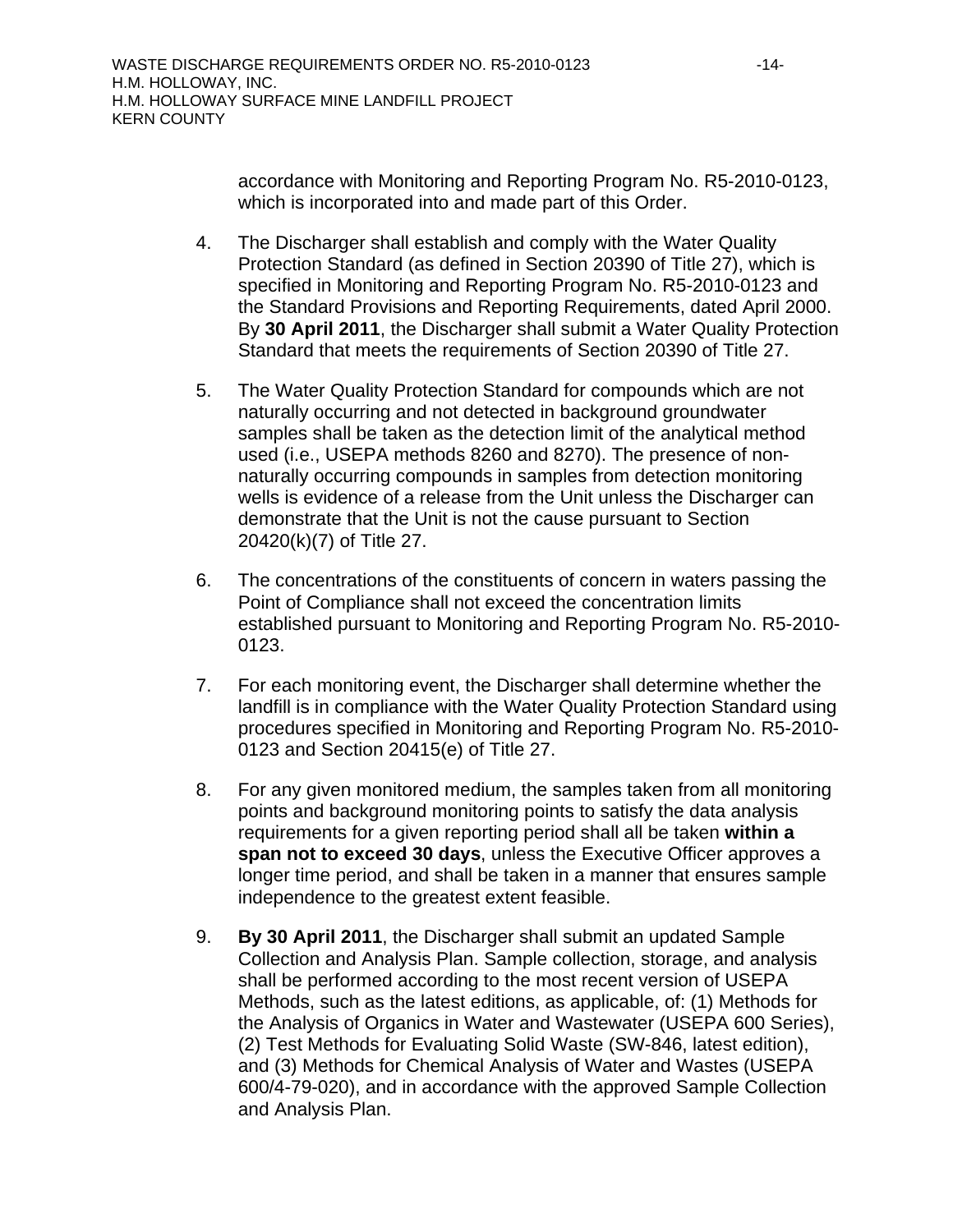- 10. If methods other than USEPA-approved methods or Standard Methods are used, a detailed description of the methodology shall be submitted for review and approval by the Executive Officer prior to use.
- 11. The **methods of analysis and the detection limits** used shall be appropriate for the expected concentrations. For the monitoring of any constituent or parameter that is found in concentrations which produce more than 90% non-numerical determinations (i.e., "trace" or "ND") in data from Background Monitoring Points for that medium, the analytical method having the MDL shall be selected from among those methods which would provide valid results in light of any matrix effects or interferences.
- 12. **"Trace" results** results falling between the MDL and the PQL shall be reported as such, and shall be accompanied both by the estimated MDL and PQL values for that analytical run.
- 13. **MDLs and PQLs** shall be derived by the laboratory for each analytical procedure, according to State of California laboratory accreditation procedures. These MDLs and PQLs shall reflect the detection and quantitation capabilities of the specific analytical procedure and equipment used by the lab, rather than simply being quoted from USEPA analytical method manuals. In relatively interference-free water, laboratory-derived MDLs and PQLs are expected to closely agree with published USEPA MDLs and PQLs.
- 14. If the laboratory suspects that, due to a change in matrix or other effects, the true detection limit or quantitation limit for a particular analytical run differs significantly from the laboratory-derived MDL/PQL values, the results shall be flagged accordingly, along with estimates of the detection limit and quantitation limit actually achieved. **The MDL shall always be calculated such that it represents the lowest achievable concentration associated with a 99% reliability of a nonzero result**. The PQL shall always be calculated such that it represents the lowest constituent concentration at which a numerical value can be assigned with reasonable certainty that it represents the constituent's actual concentration in the sample. Normally, PQLs should be set equal to the concentration of the lowest standard used to calibrate the analytical procedure.
- 15. The Quality Assurance/Quality Control **(QA/QC) data** shall be reported, along with the sample results to which they apply, including the method, equipment, and analytical detection and quantitation limits, the percent recovery, an explanation for any recovery that falls outside the QC limits,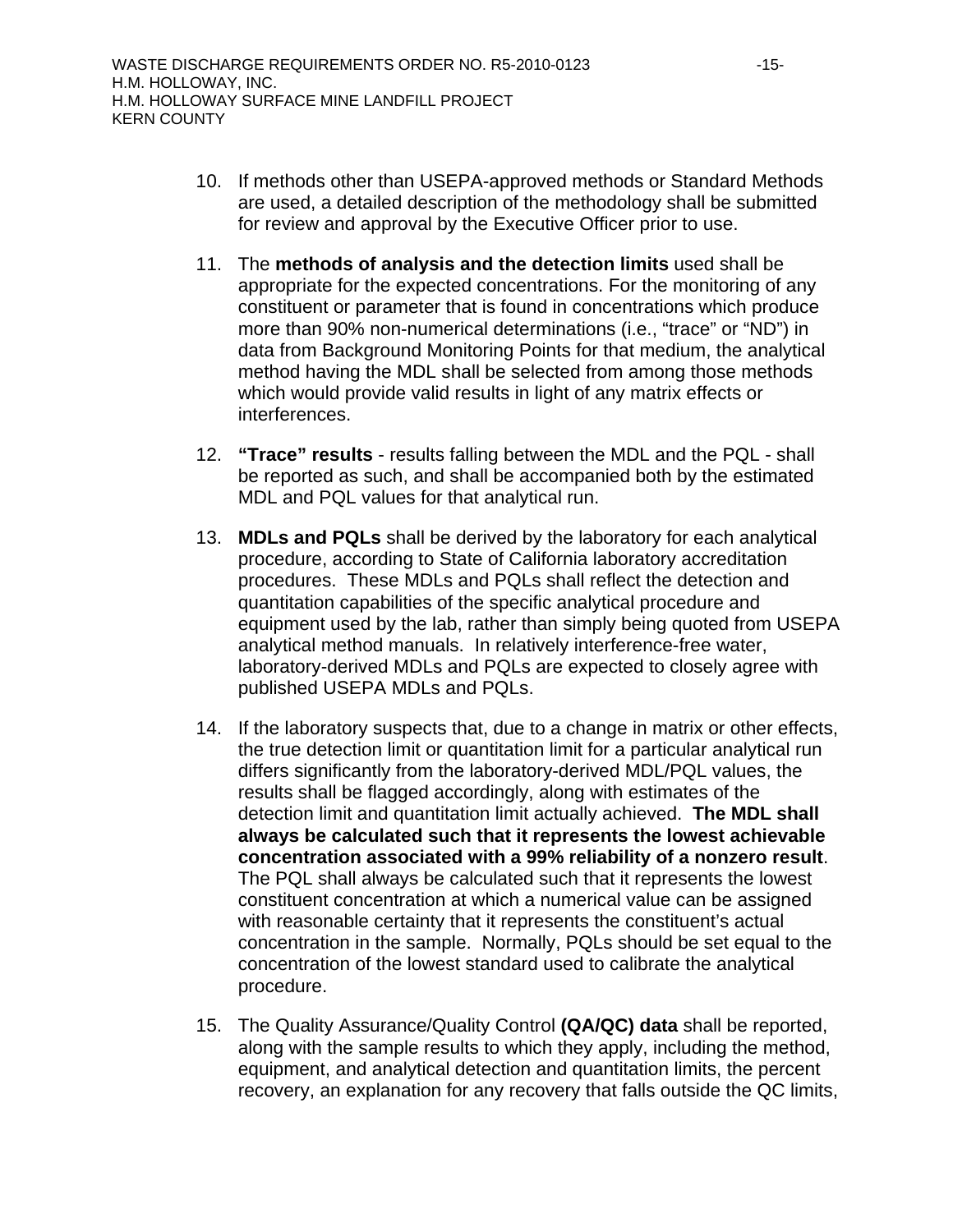the results of equipment and method blanks, the results of spiked and surrogate samples, the frequency of quality control analysis, and the name and qualifications of the person(s) performing the analyses. Sample results shall be reported unadjusted for blank results or spike recoveries. In cases where contaminants are detected in QA/QC samples (i.e., field, trip, or lab blanks), the accompanying sample results shall be appropriately flagged.

- 16. **Unknown chromatographic peaks** shall be reported, along with an estimate of the concentration of the unknown analyte. When unknown peaks are encountered, second column or second method confirmation procedures shall be performed to attempt to identify and more accurately quantify the unknown analyte.
- 17. The statistical method shall account for data below the PQL with one or more statistical procedures that are protective of human health and the environment. Any PQL validated pursuant to Section 20415(e)(7) of Title 27 that is used in the statistical method shall be **the lowest concentration (or value) that can be reliably achieved** within limits of precision and accuracy specified in this Order for routine laboratory operating conditions that are available to the facility. The Discharger's technical report, pursuant to Section 20415(e)(7) of Title 27, shall consider the PQLs listed in Appendix IX to Chapter 14 of Division 4.5 of Title 22, California Code of Regulations, for guidance when specifying limits of precision and accuracy. For any given constituent monitored at a background or downgradient monitoring point, an indication that falls between the MDL and the PQL for that constituent (hereinafter called a "trace" detection) shall be identified and used in appropriate statistical or nonstatistical tests. Nevertheless, for a statistical method that is compatible with the proportion of censored data (trace and ND indications) in the data set, the Discharger can use the laboratory's concentration estimates in the trace range (if available) for statistical analysis, in order to increase the statistical power by decreasing the number of "ties."
- 18. The Discharger may propose an alternate statistical method [to the methods listed under Section 20415(e)(8)(A-D) of Title 27] in accordance with Section 20415(e)(8)(E) of Title 27, for review and approval by the Executive Officer. Upon receiving written approval from the Executive Officer, alternate statistical procedures may be used for determining the significance of analytical results for common laboratory contaminants (i.e., methylene chloride, acetone, diethylhexyl phthalate, and di-n-octyl phthalate). The analytical results involving detection of these analytes in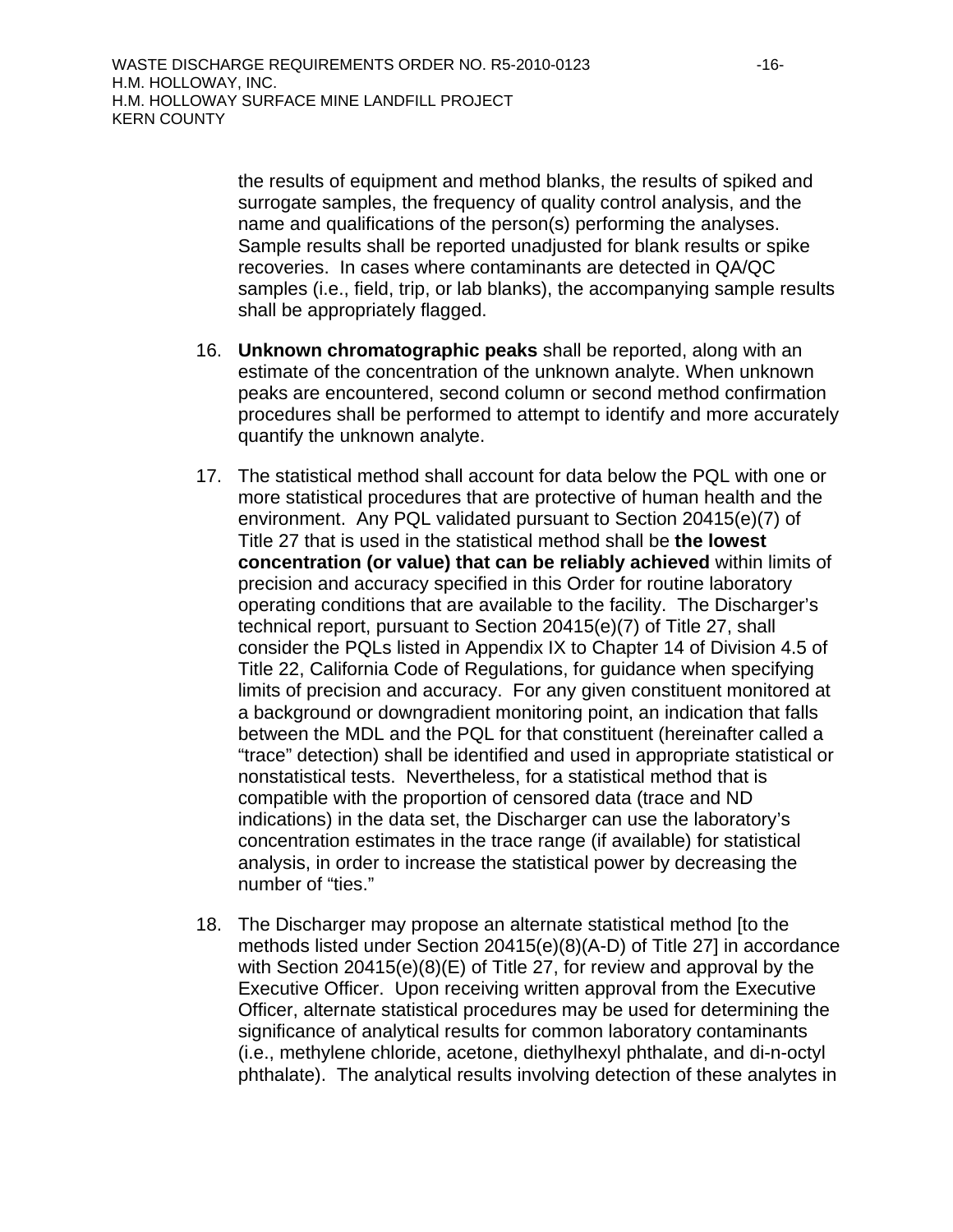any background or downgradient sample shall be reported and flagged for easy reference by Central Valley Water Board staff.

- 19. The Discharger shall use the following nonstatistical method specified in Detection Monitoring Specification E.20 for all constituents which are not amenable to the statistical tests above (i.e., less than 10% of the data from background samples that equal or exceed their respective MDL). This includes all constituents in the Monitoring Parameters and for all Constituents of Concern (COC) found in groundwater and unsaturated zone (in soil-pore liquid or gas). Each constituent at a monitoring point shall be determined to meet this criterion based on either:
	- a. The results from a single sample for that constituent, taken during that reporting period from that monitoring point; or
	- b. If more than one sample has been taken during a reporting period from a monitoring point, the results from the sample which contains the largest number of qualifying constituents shall be used.

Background for water samples shall be represented by the data from all samples taken from applicable background monitoring points during that reporting period (at least one sample from each background monitoring point). The Discharger may propose an alternate statistical method [to the methods listed under 27 Section 20415(e)(8)(A-D)] in accordance with Section 20415(e)(8)(E) of Title 27, for review and approval by the Executive Officer.

- 20. The nonstatistical method shall be implemented as follows:
	- a. For every compliance well, regardless of the monitoring program, the Discharger shall use this data analysis method, jointly, for all monitoring parameters and COCs that are detected in less than 10% of background samples. Any COC that triggers a discrete retest per this method shall be added to the monitoring parameter list.

Triggers — From the monitoring parameters and COC list identify each constituent in the current sample that exceeds either its respective MDL or PQL. The Discharger shall conclude that the exceedance provides a preliminary indication [or, for a retest, provide a measurably significant indication] of a change in the nature or extent of the release, at that well, if either:

1) The data contains two or more qualifying monitoring parameters and/or COCs that are detected in less than 10% of background samples that equal or exceed their respective MDLs; or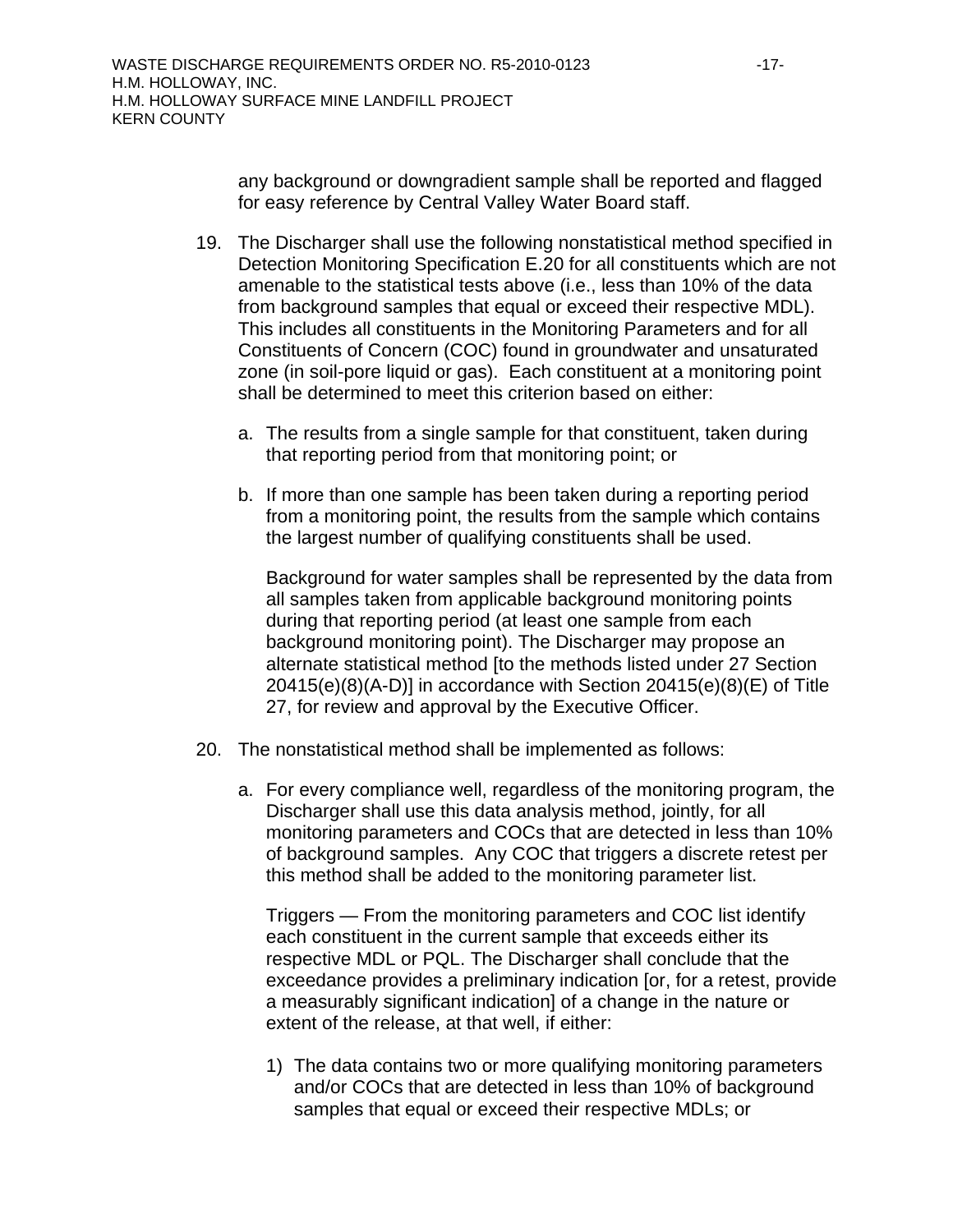- 2) The data contains one qualifying monitoring parameter and/or COC that equals or exceeds its PQL.
- b. Discrete Retest [Title 27, Section 20415(e)(8)(E)]:
	- 1) In the event that the Discharger concludes (pursuant to paragraph 20.a., above) that there is a preliminary indication, then the Discharger shall immediately notify Central Valley Water Board staff by phone or e-mail and, within 30 days of such indication, shall collect two new (retest) samples from the indicating compliance well.
	- 2) For any given compliance well retest sample, the Discharger shall include, in the retest analysis, only the laboratory analytical results for those constituents indicated in that well's original test. As soon as the retest data are available, the Discharger shall apply the same test [under 20.a.], to separately analyze each of the two suites of retest data at that compliance well.
	- 3) If either (or both) of the retest samples meets either (or both) of the triggers under 20.a., then the Discharger shall conclude that there is a measurably significant increase at that well for the constituent(s) indicated in the validating retest sample(s).
- 21. If the Executive Officer determines, after reviewing the submitted report, that the detected constituent(s) most likely originated from the Unit(s), the Discharger shall immediately implement the requirements of Section XI. Response To A Release, C. Release Has Been Verified, contained in the Standard Provisions and Reporting Requirements.

# **F. PROVISIONS**

- 1. In the event the Discharger does not comply or will be unable to comply with any prohibition or limitation of this Order for any reason, the Discharger shall notify the appropriate Central Valley Water Board office by telephone as soon as it or its agents have knowledge of such noncompliance or potential for noncompliance, and shall confirm this notification in writing within two weeks. The written notification shall state the nature, time, and cause of noncompliance, and shall describe the measures being taken to prevent recurrences and shall include a timetable for corrective actions.
- 2. The Discharger shall maintain a copy of this Order at the facility until completion of closure and make it available at all times to facility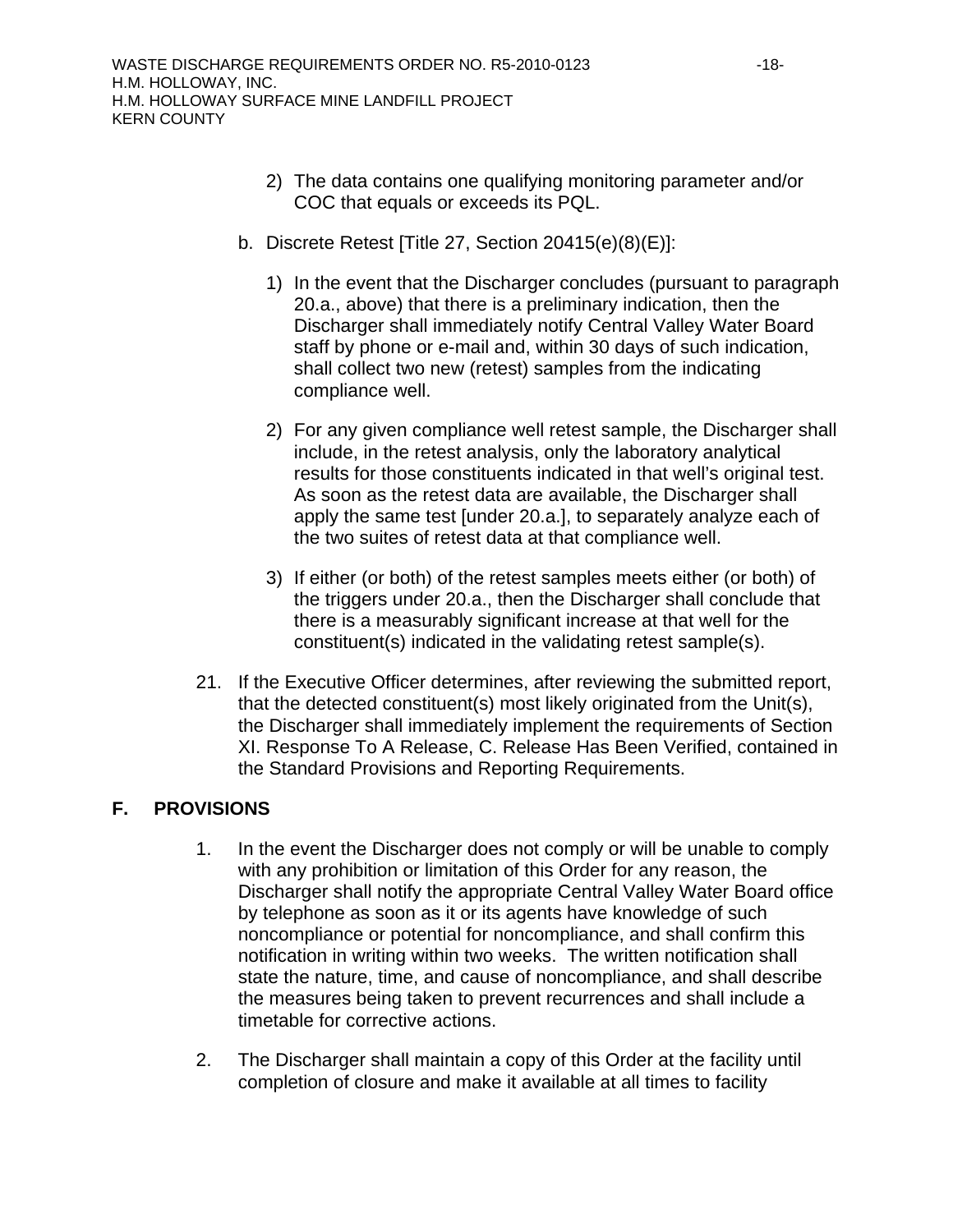maintenance personnel, who shall be familiar with its contents, and to regulatory agency personnel.

- 3. The Discharger shall comply with all applicable provisions of Title 27 that are not specifically referred to in this Order.
- 4. The Discharger shall comply with the applicable portions of the *Standard Provisions and Reporting Requirements for Waste Discharge Requirements for Nonhazardous Solid Waste Discharges Regulated by Title 27 and/or Subtitle D (27 Section 20005 et seq. and 40 CFR 258 et seq.)*, dated April 2000, which is hereby incorporated into this Order.
- 5. All reports and transmittal letters shall be signed by persons identified below:
	- a. For a corporation: by a principal executive officer of at least the level of senior vice-president.
	- b. For a partnership or sole proprietorship: by a general partner or the proprietor.
	- c. For a municipality, state, federal or other public agency: by either a principal executive officer or ranking elected or appointed official.
	- d. A duly authorized representative of a person designated in a, b or c above if;
		- 1) The authorization is made in writing by a person described in a, b, or c of this provision;
		- 2) The authorization specifies either an individual or a position having responsibility for the overall operation of the regulated facility or activity, such as the position of plant manager, operator of a Unit, superintendent, or position of equivalent responsibility. (A duly authorized representative may thus be either a named individual or any individual occupying a named position); and
		- 3) The written authorization is submitted to the Central Valley Water Board.
	- e. Any person signing a document under this Section shall make the following certification:

"I certify under penalty of law that I have personally examined and am familiar with the information submitted in this document and all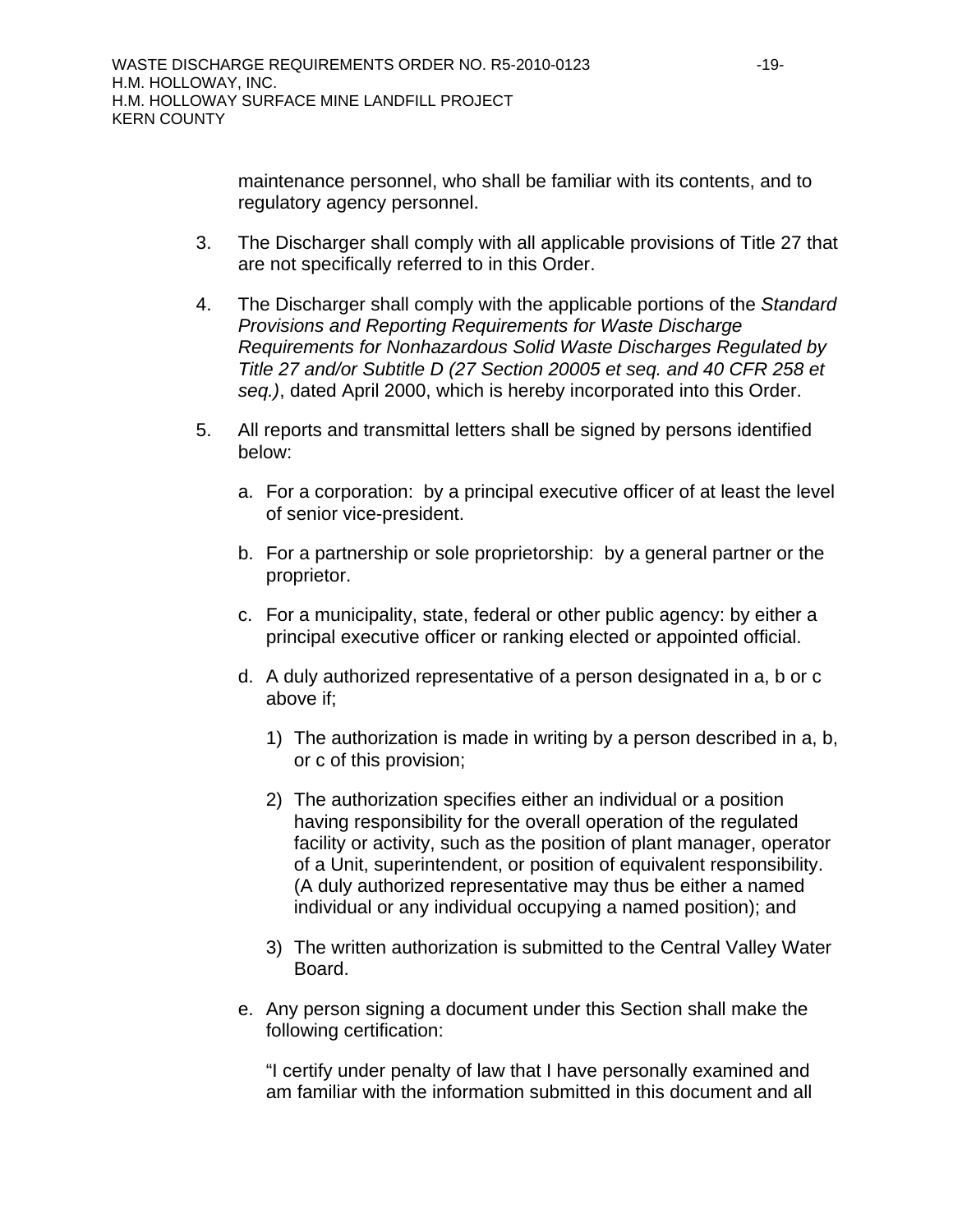attachments and that, based on my inquiry of those individuals immediately responsible for obtaining the information, I believe that the information is true, accurate, and complete. I am aware that there are significant penalties for submitting false information, including the possibility of fine and imprisonment."

- f. Section §6700 §6799 and §7800 §7887 of the California Code of Regulations (Business and Professions Code), requires that all technical reports (including self-monitoring reports where analytical work and evaluations are required) be prepared by a registered professional or subordinate employee under his or her direction. If the report is prepared by the subordinate employee then the registered professional is required to sign the report indicating his or her responsibility for the report. Self monitoring reports include an interpretation of analytical data and therefore require the signature of an appropriately registered professional in accordance with the §6700 - §6799 and/or §7800 - §7887 of the California Code of Regulations, Business & Professional Code. Technical reports submitted by the Discharger without the signature of an appropriately registered professional will be incomplete and shall be rejected.
- 6. The Discharger shall take all reasonable steps to minimize any adverse impact to the waters of the State resulting from noncompliance with this Order. Such steps shall include accelerated or additional monitoring as necessary to determine the nature, extent, and impact of the noncompliance.
- 7. The owner of the waste management facility shall have the continuing responsibility to assure protection of waters of the state from discharged wastes and from gases and leachate generated by discharged waste during the closure and post-closure maintenance period of the Unit(s) and during subsequent use of the property for other purposes.
- 8. If the Discharger or the Central Valley Water Board determines that the corrective action program is not adequate (i.e. does not satisfy the provisions of Section 20430 of Title 27), the Discharger shall, within 90 days of making the determination, or of receiving written notification from the Central Valley Water Board of such determination, submit an amended report of waste discharge (RWD) to make appropriate changes to the program. The amended RWD shall include the following:
	- a. A discussion as to why existing corrective action measures have been ineffective or insufficient.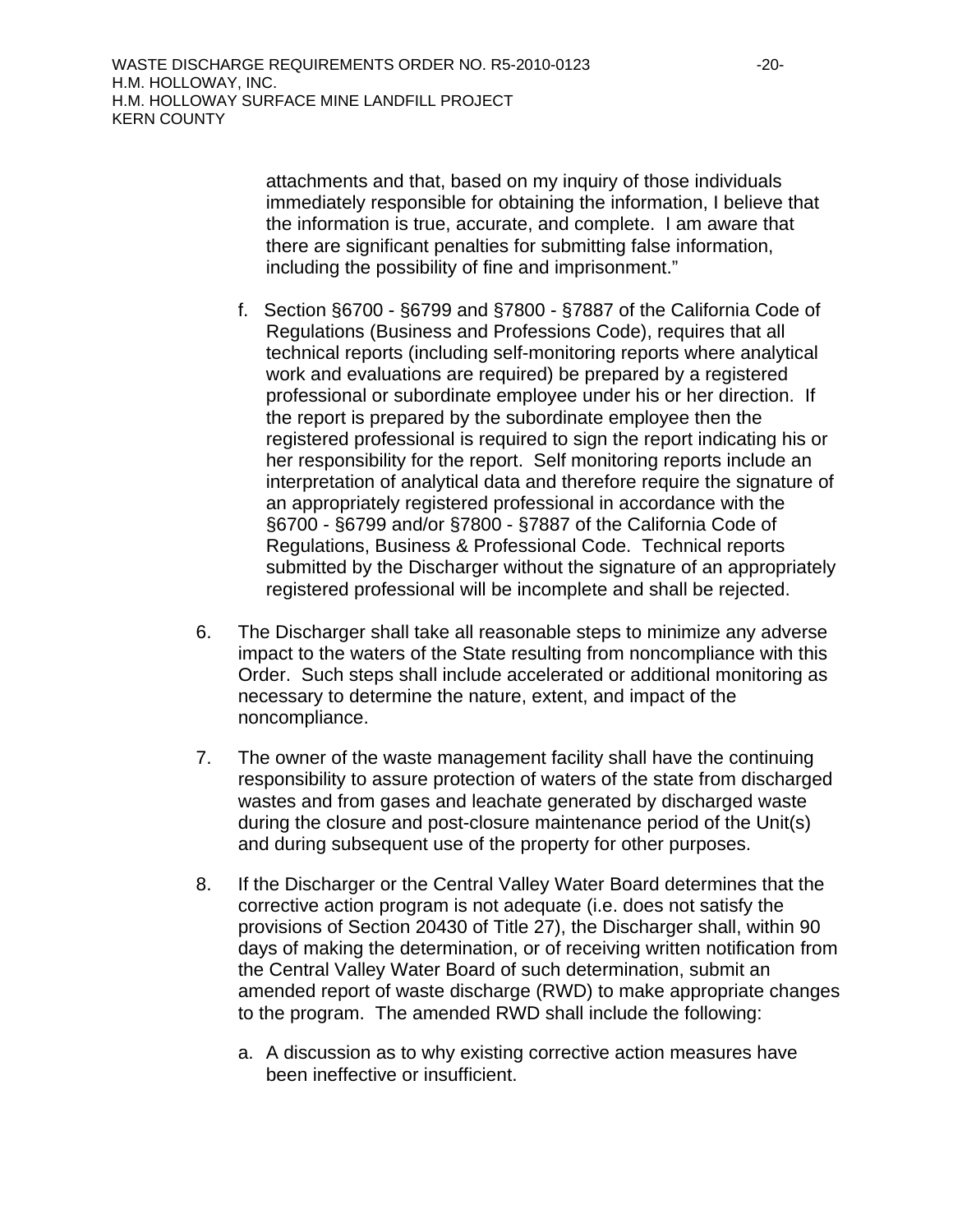- b. A revised evaluation monitoring plan if necessary to further assess the nature and extent of the release.
- c. A discussion of corrective action needs and options.
- d. Proposed additional corrective action measures, as necessary, for:
	- 1) Source control;
	- 2) Groundwater cleanup; and/or
	- 3) Landfill gas control.
- e. A plan to monitor the progress of corrective action measures consistent with Monitoring and Reporting Program No. R5-2010- 0123.
- f. Cost estimates for implementing additional corrective action, including monitoring.
- g. An implementation schedule.
- 9. The fact that it would be necessary to halt or reduce the permitted activity in order to maintain compliance with this Order shall not be regarded as a defense for the Discharger's violation of the Order.
- 10. To assume ownership or operation under this Order, the succeeding owner or operator must apply in writing to the Central Valley Water Board requesting transfer of the Order within 14 days of assuming ownership or operation of this facility. The request must contain the requesting entity's full legal name, the State of incorporation if a corporation, the name and address and telephone number of the persons responsible for contact with the Central Valley Water Board, and a statement. The statement shall comply with the signatory requirements contained in Provision F.6 and state that the new owner or operator assumes full responsibility for compliance with this Order. Failure to submit the request shall be considered a discharge without requirements, a violation of the California Water Code. Transfer of this Order shall be approved or disapproved by the Central Valley Water Board.
- 11. The Discharger shall establish and maintain an approved cost estimate for initiating and completing corrective action for all known or foreseeable releases from the landfill.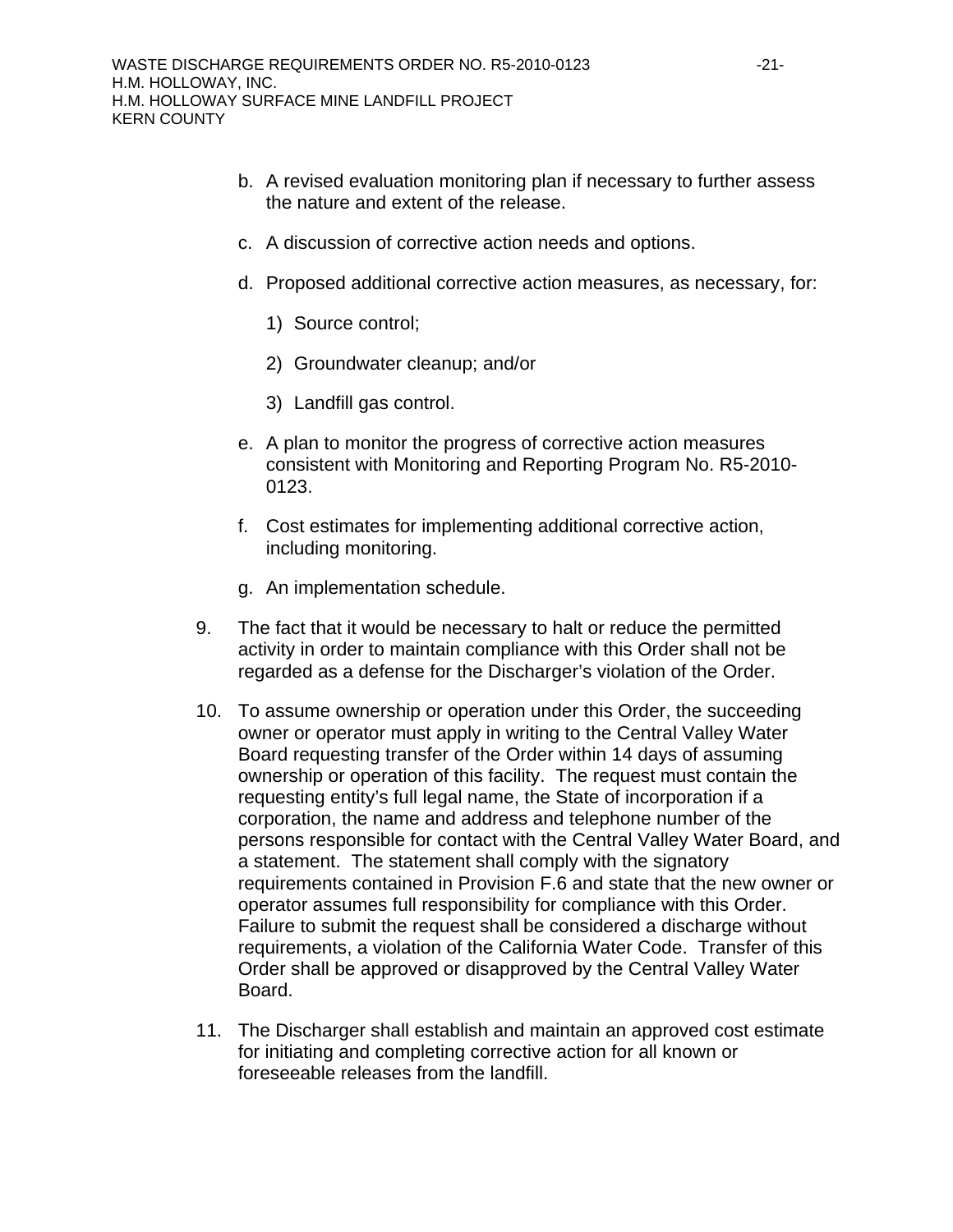- 12. The Discharger shall conduct an annual review of the financial assurance for initiating and completing corrective action, and submit a report for Executive Officer review and approval by 30 June of each year. The assurances of financial responsibility shall provide that funds for corrective action shall be available to the Central Valley Water Board upon the issuance of any order under California Water Code, Division 7, Chapter 5. The Discharger shall adjust the cost annually to account for inflation and any changes in facility design, construction, or operation.
- 13. The Discharger shall conduct an annual review of the financial assurance for closure and post-closure maintenance, and submit a report for Executive Officer review and approval by 30 June of each year. The assurances of financial responsibility shall provide that funds for closure and post-closure maintenance shall be available to the Central Valley Water Board upon the issuance of any order under California Water Code, Division 7, Chapter 5. The Discharger shall adjust the cost annually to account for inflation and any changes in facility design, construction, or operation.
- 14. The Discharger shall complete the tasks contained in these waste discharge requirements in accordance with the following time schedule:

**Task Compliance Date**

| <b>A. Construction Plans</b>                                                       |                                                  |
|------------------------------------------------------------------------------------|--------------------------------------------------|
| Submit construction and design plans for<br>Executive Officer review and approval. | At Least 90 Days Prior to<br><b>Construction</b> |

## **B. Water Quality Protection Standard**

(see Construction Specification D.2)

Submit a Water Quality Protection Standard that meets the requirements of Section 20390 of Title 27. (see Detection Monitoring Specification E.4) **30 April 2011**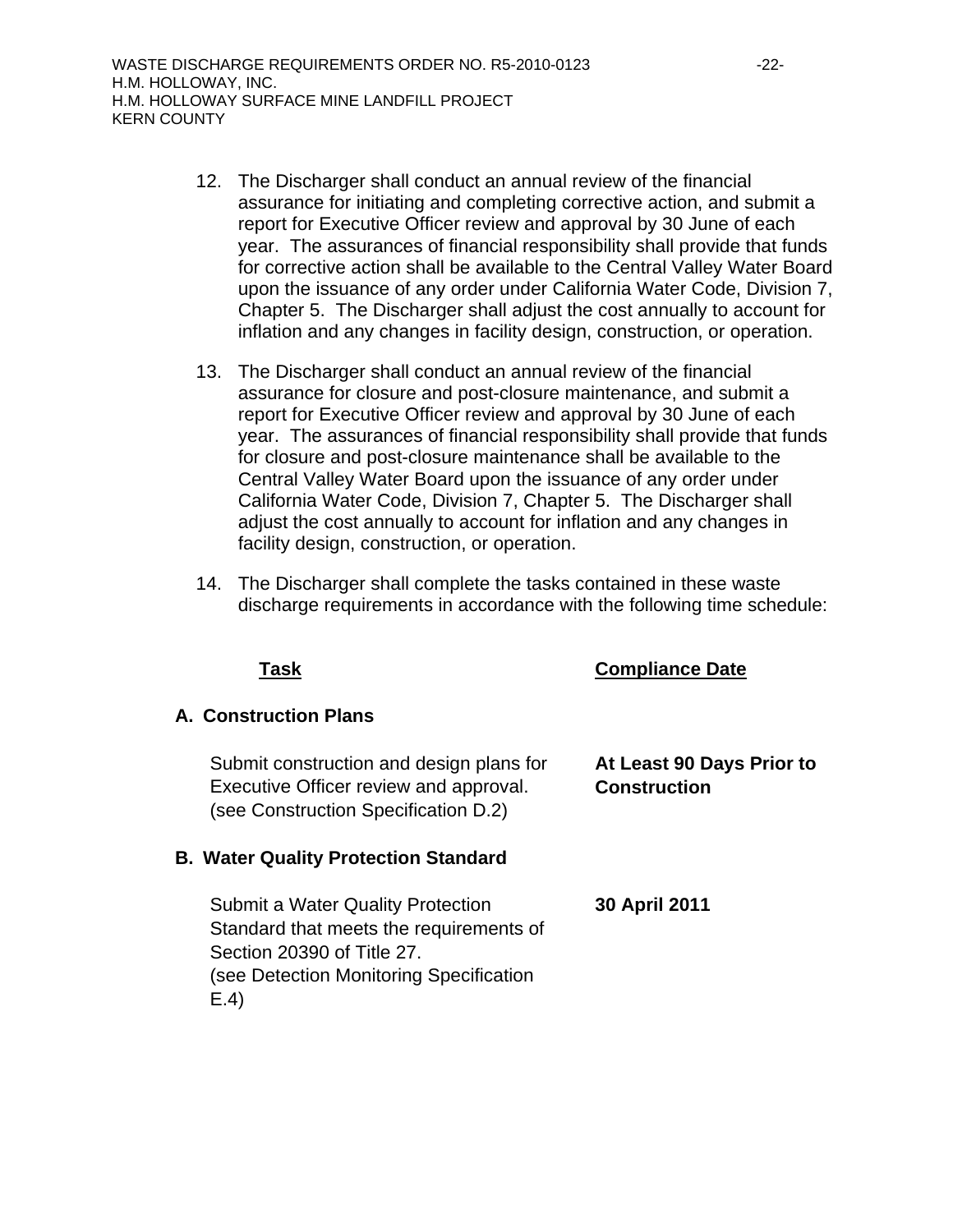# **Task Compliance Date**

### **C. Financial Assurance Review**

- 1. Annual Review of Financial Assurance for initiating and completing corrective action. (see Provision F.12.) **30 June each year**
- 2. Annual Review of Financial Assurance for closure and postclosure maintenance. (see Provision F.13.) **30 June each year**

If, in the opinion of the Executive Officer, the Discharger fails to comply with the provision of this Order, the Executive Officer may apply to the Attorney General for judicial enforcement or issue a complaint for Administrative Civil Liability.

I, PAMELA CREEDON, Executive Officer, do hereby certify that the foregoing is a full, true, and correct copy of an Order adopted by the California Regional Water Quality Control Board, Central Valley Region, on 10 December 2010.

 $\overline{\phantom{a}}$  , and the contract of the contract of the contract of the contract of the contract of the contract of the contract of the contract of the contract of the contract of the contract of the contract of the contrac

Original signed by:

PAMELA CREEDON, Executive Officer

REH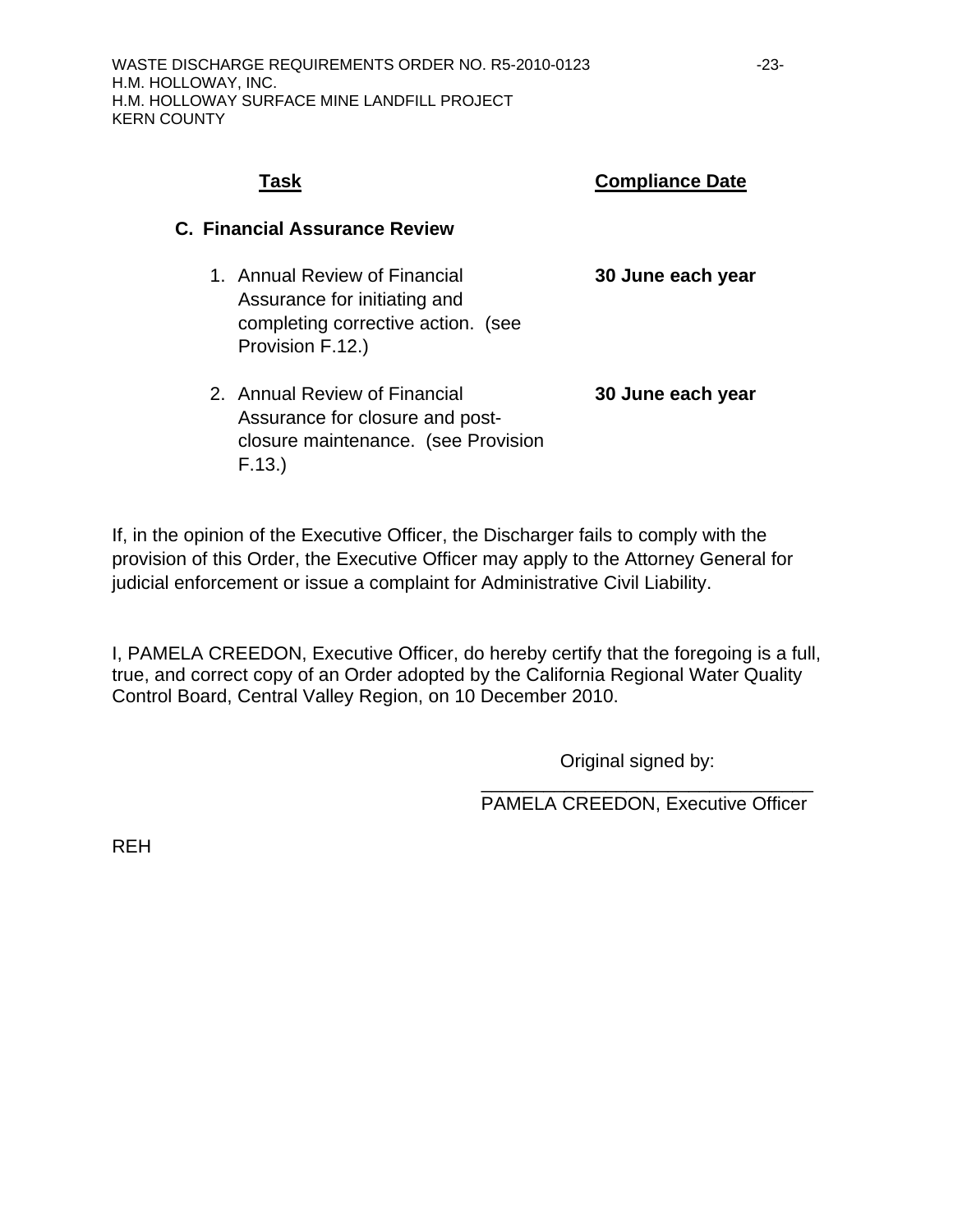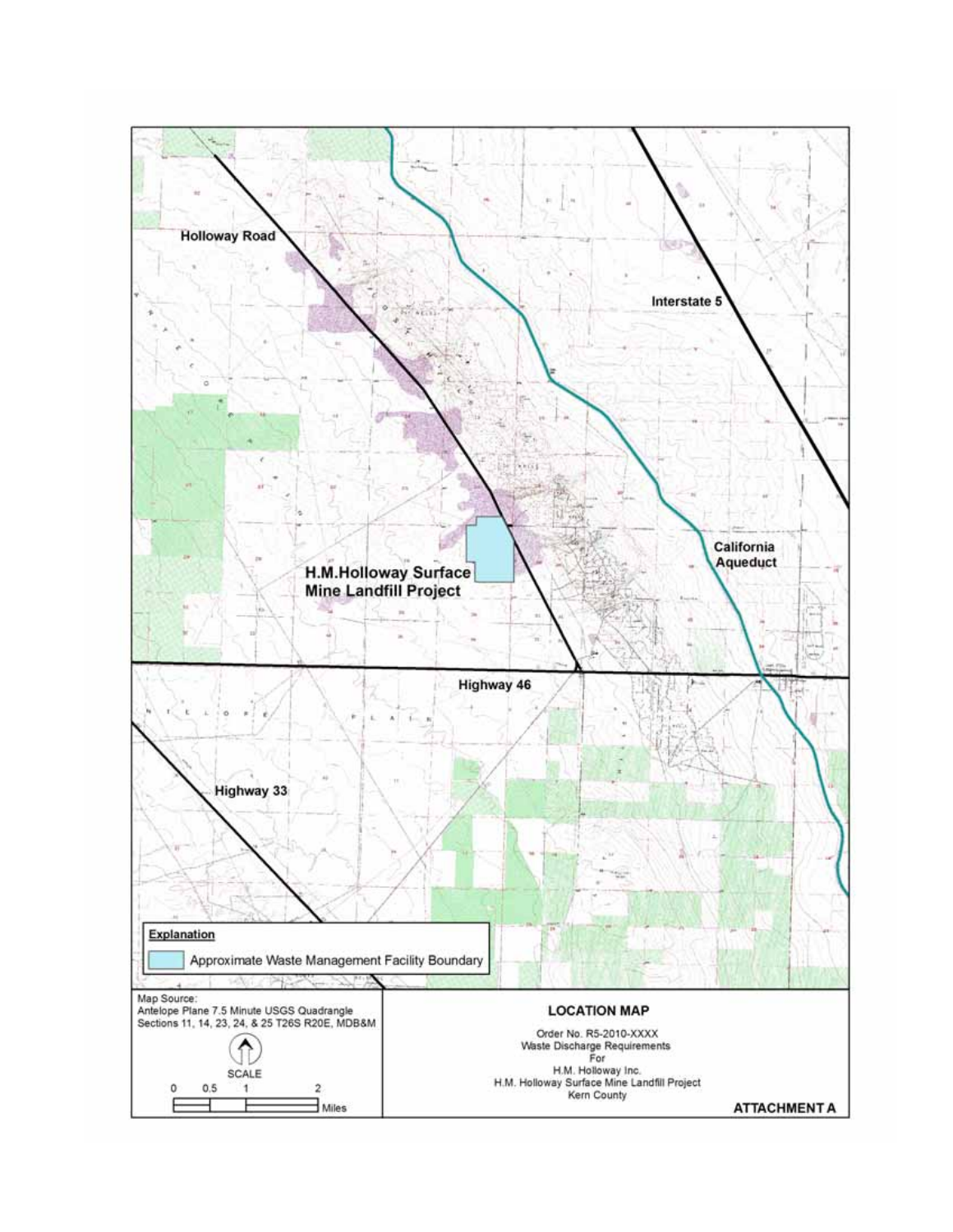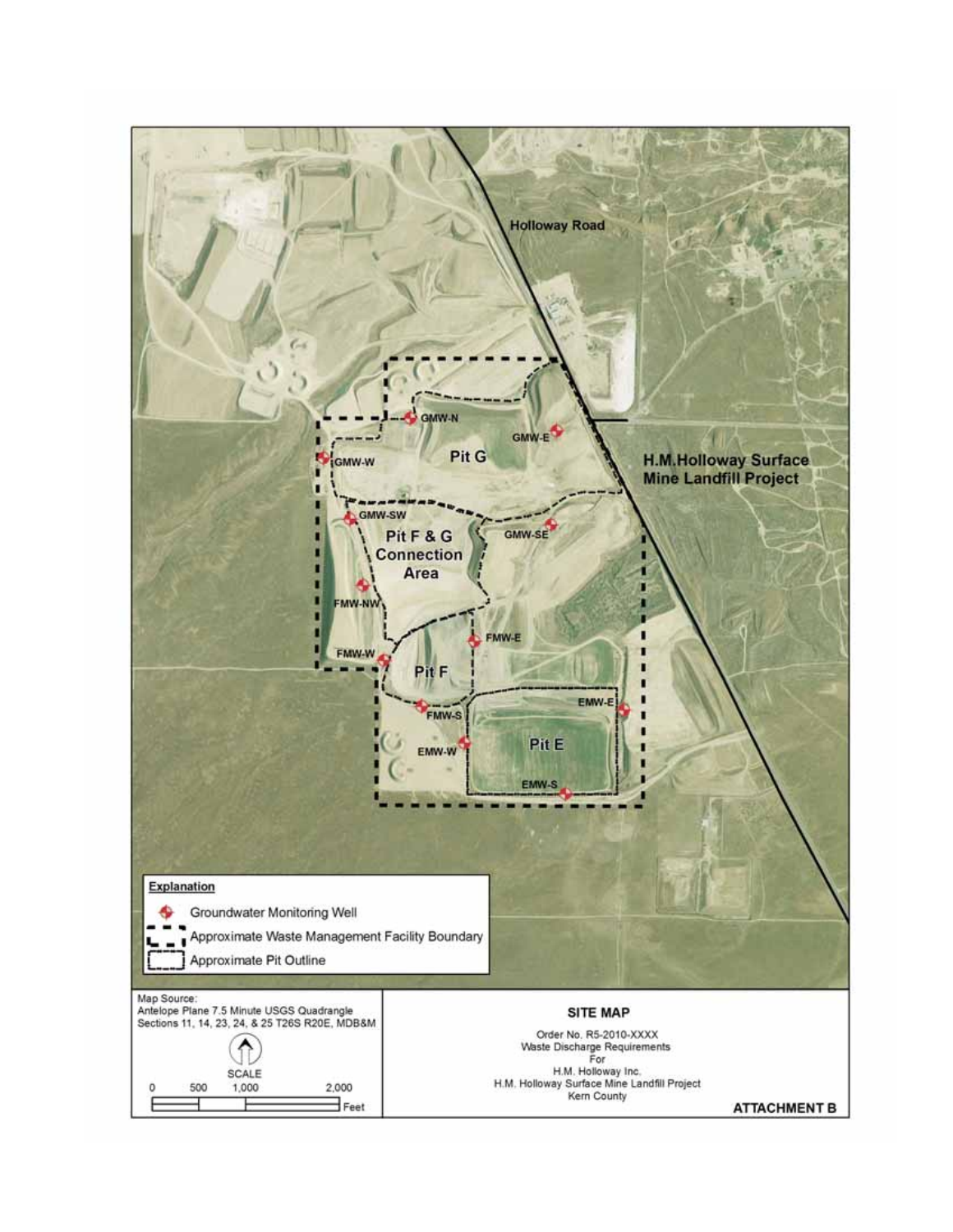## CALIFORNIA REGIONAL WATER QUALITY CONTROL BOARD CENTRAL VALLEY REGION

## MONITORING AND REPORTING PROGRAM NO. R5-2010-0123 FOR H.M. HOLLOWAY, INC. FOR H.M. HOLLOWAY SURFACE MINE LANDFILL PROJECT KERN COUNTY

The Discharger shall comply with this Monitoring and Reporting Program (MRP), with Title 27, California Code of Regulations, Section 20005, et seq. (hereafter Title 27), and with the *Standard Provisions and Reporting Requirements for Waste Discharge Requirements for Nonhazardous Solid Waste Discharges Regulated by Title 27 and/or Subtitle D (27 CCR §20005 et seq. and 40 CFR 258)*, dated April 2000, as ordered by Waste Discharge Requirements Order No. R5-2010-0123.

# **A. REQUIRED MONITORING REPORTS**

- 1. Groundwater Monitoring (Section D.1)
- 2. Unsaturated Zone Monitoring (Section D.2)
- 3. Leachate Monitoring (Section D.3)
- 4. Facility Monitoring (Section D.4)
- 5. Annual Monitoring Summary Report (Section E.5.)
- 6. Response to a Release (Standard Provisions and Reporting Requirements)

## **B. REPORTING**

 H.M. Holloway, Inc. (hereafter Discharger), shall report monitoring data and information as required in this MRP and as required in Order R5-2010-0123 and the Standard Provisions and Reporting Requirements. Reports which do not comply with the required format will be **REJECTED** and the Discharger shall be deemed to be in noncompliance with the waste discharge requirements. In reporting the monitoring data required by this program, the Discharger shall arrange the data in tabular form so that the date, the constituents, the concentrations, and the units are readily discernible. The data shall be summarized in such a manner so as to illustrate clearly the compliance with waste discharge requirements or the lack thereof. Data shall also be submitted in a digital format acceptable to the Executive Officer. Each monitoring report shall include a compliance evaluation summary as specified in E. Reporting Requirements, below.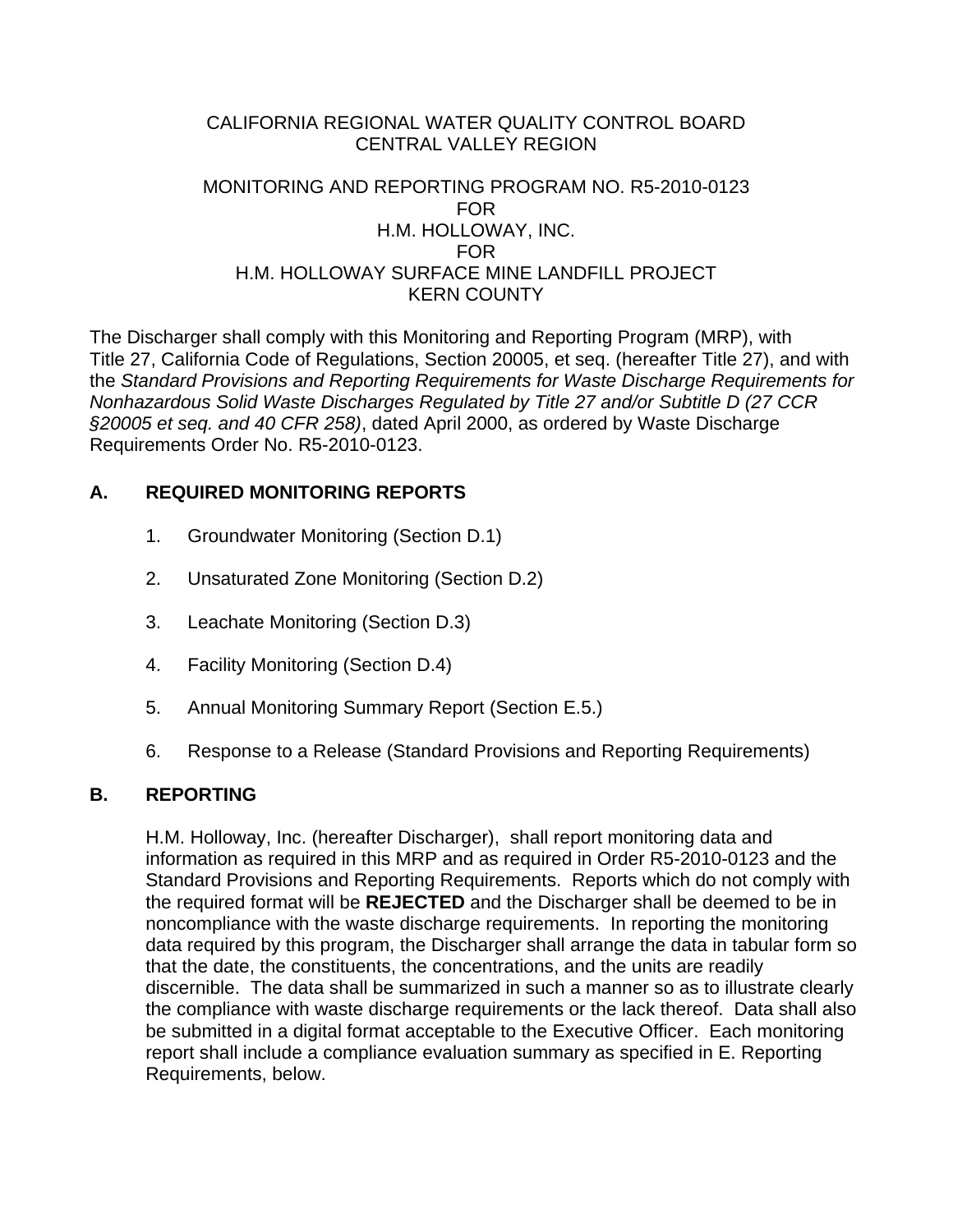### **Report Due Dates**

 Field and laboratory tests shall be reported in each monitoring report. Monthly, quarterly, semiannual, and annual monitoring reports shall be submitted to the Central Valley Water Board in accordance with the following schedule for the calendar period in which samples were taken or observations made.

| Sampling<br><b>Frequency</b> | Reporting<br><b>Frequency</b> | Reporting<br>Periods End                           | Report<br>Date Due                             |
|------------------------------|-------------------------------|----------------------------------------------------|------------------------------------------------|
| Monthly                      | Semiannually                  | Last Day of Month                                  | by Semiannual Schedule                         |
| Quarterly                    | Semiannually                  | 31 March<br>30 June<br>30 September<br>31 December | 31 July<br>31 July<br>31 January<br>31 January |
| Semiannually                 | Semiannually                  | 30 June<br>31 December                             | 31 July<br>31 January                          |
| Annually                     | Annually                      | 31 December                                        | 31 January                                     |
| 5-Year                       | Every 5 years                 | 31 December                                        | 31 January                                     |

 The Discharger shall submit an **Annual Monitoring Summary Report** covering the previous monitoring year. The annual report shall contain the information specified in E. Reporting Requirements, below, and a discussion of compliance with the waste discharge requirements and the Water Quality Protection Standard.

 The results of **all monitoring** conducted at the site shall be reported to the Central Valley Water Board in accordance with the reporting schedule above for the calendar period in which samples were taken or observations made.

## **C. WATER QUALITY PROTECTION STANDARD AND COMPLIANCE PERIOD**

### **1. Constituents of Concern**

 The constituents of concern include all the waste constituents, their reaction products, and hazardous constituents that are reasonably expected to be in or derived from waste contained in the Unit. The constituents of concern for all Units at the facility are those listed in Tables I through V for the specified monitored medium. The Discharger shall monitor all constituents of concern every five years.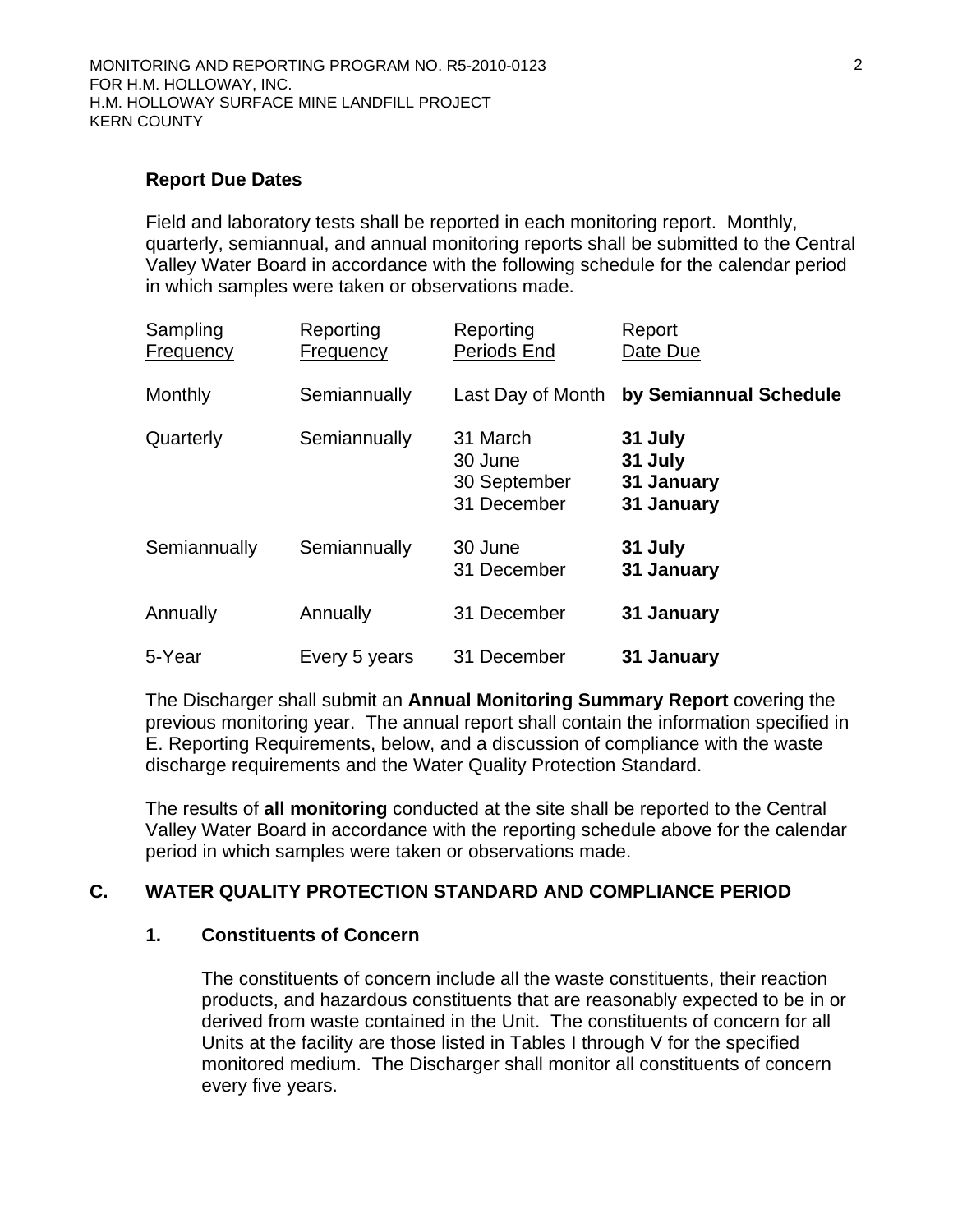### a**. Monitoring Parameters**

 Monitoring parameters are constituents of concern that are the waste constituents, reaction products, hazardous constituents, and physical parameters that provide a reliable indication of a release from a Unit. The monitoring parameters for all Units are those listed in Tables I through IV for the specified monitored medium.

### **2. Concentration Limits**

 For a naturally occurring constituent of concern, the concentration limit for each constituent of concern shall be determined as follows:

- a. By calculation in accordance with a statistical method pursuant to §20415 of Title 27(e)(8); or
- b. By an alternate statistical method meeting the requirements of §20415(e)(8)(E) of Title 27.

### **3. Point of Compliance**

 The point of compliance for the water standard at each Unit is a vertical surface located at the hydraulically downgradient limit of the Unit that extends through the uppermost aquifer underlying the Unit.

## **4. Compliance Period**

 The compliance period for each Unit shall be the number of years equal to the active life of the Unit plus the closure period. The compliance period is the minimum period during which the Discharger shall conduct a water quality monitoring program subsequent to a release from the Unit. The compliance period shall begin anew each time the Discharger initiates an evaluation monitoring program.

### **D. MONITORING**

The Discharger shall comply with the detection monitoring program provisions of Title 27 for groundwater, and the unsaturated zone, in accordance with Detection Monitoring Specification E.1 and E.4 of Waste Discharge Requirements, Order No. R5-2010-0123. All monitoring shall be conducted in accordance with a Sample Collection and Analysis Plan, which includes quality assurance/quality control standards, that is acceptable to the Executive Officer.

All monitoring wells established for the detection monitoring program shall constitute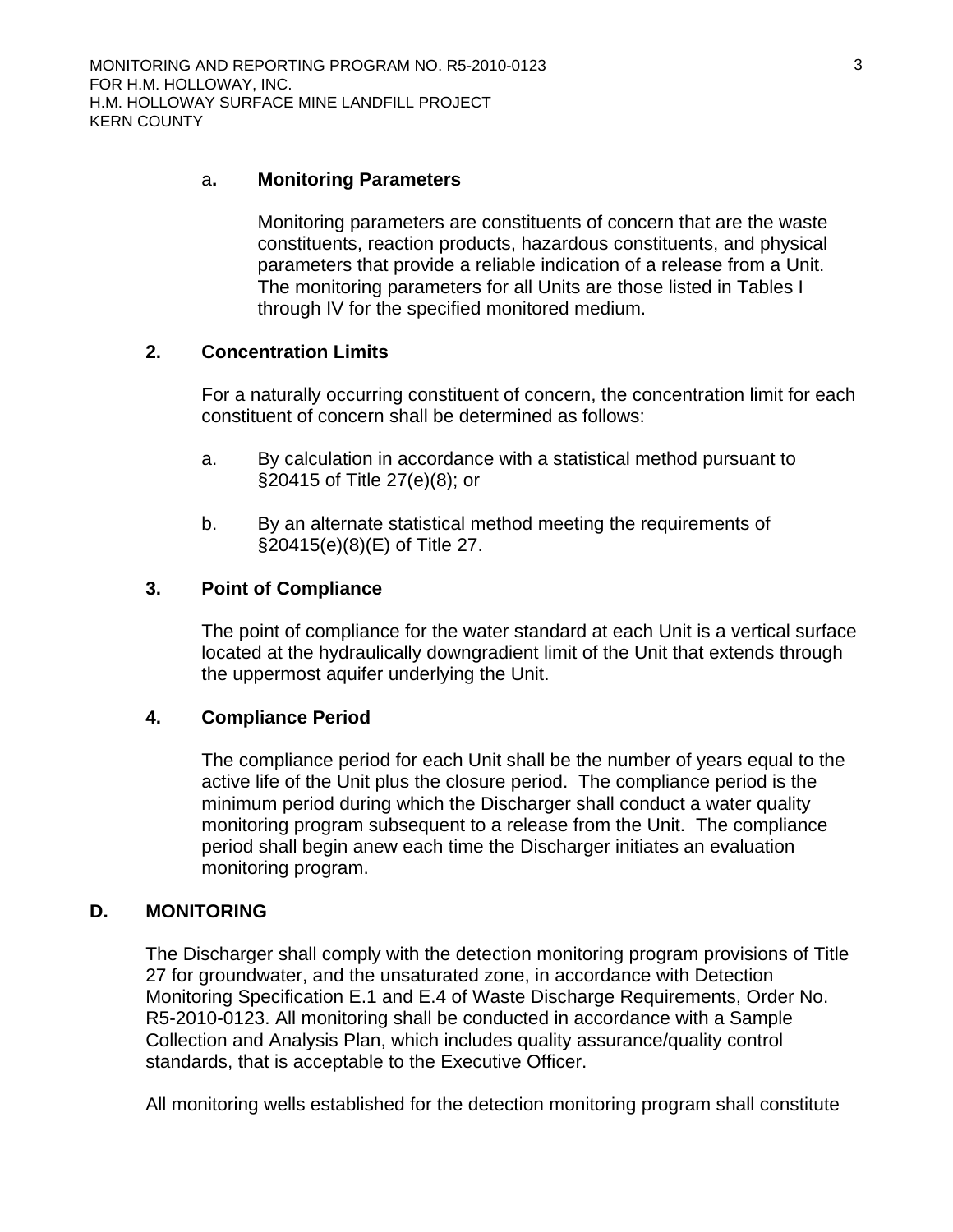the monitoring points for the groundwater Water Quality Protection Standard. All detection monitoring program groundwater monitoring wells, and unsaturated zone monitoring devices, shall be sampled and analyzed for monitoring parameters and constituents of concern as indicated and listed in Tables I through V.

Method detection limits and practical quantitation limits shall be reported. All peaks shall be reported, including those which cannot be quantified and/or specifically identified. Metals shall be analyzed in accordance with the methods listed in Table V.

The Discharger may, with the approval of the Executive Officer, use alternative analytical test methods, including new USEPA approved methods, provided the methods have method detection limits equal to or lower than the analytical methods specified in this Monitoring and Reporting Program.

### **1. Groundwater**

The Discharger shall operate and maintain a groundwater detection monitoring system that complies with the applicable provisions of §20415 and §20420 of Title 27 in accordance with a Detection Monitoring Program approved by the Executive Officer. The detection monitoring system shall be certified by a California-licensed professional civil engineer or geologist as meeting the requirements of Title 27. The Discharger shall collect, preserve, and transport groundwater samples in accordance with the approved Sample Collection and Analysis Plan.

The Discharger shall determine the groundwater flow rate and direction, if possible, in the uppermost aquifer and in any zones of perched water and in any additional zone of saturation monitored pursuant to this Monitoring and Reporting Program, and report the results semiannually, including the times of highest and lowest elevations of the water levels in the wells.

Hydrographs of each well shall be submitted showing the elevation of groundwater with respect to the elevations of the top and bottom of the screened interval and the elevation of the pump intake. Hydrographs of each well shall be prepared quarterly and submitted annually.

Groundwater samples shall be collected from all monitoring wells that are part of the approved groundwater monitoring system. Samples shall be collected and analyzed for the monitoring parameters in accordance with the methods and frequency specified in Table I.

The monitoring parameters shall also be evaluated each reporting period with regards to the cation/anion balance, and the results shall be graphically presented using a Stiff diagram, a Piper graph, or a Schoeller plot. Samples for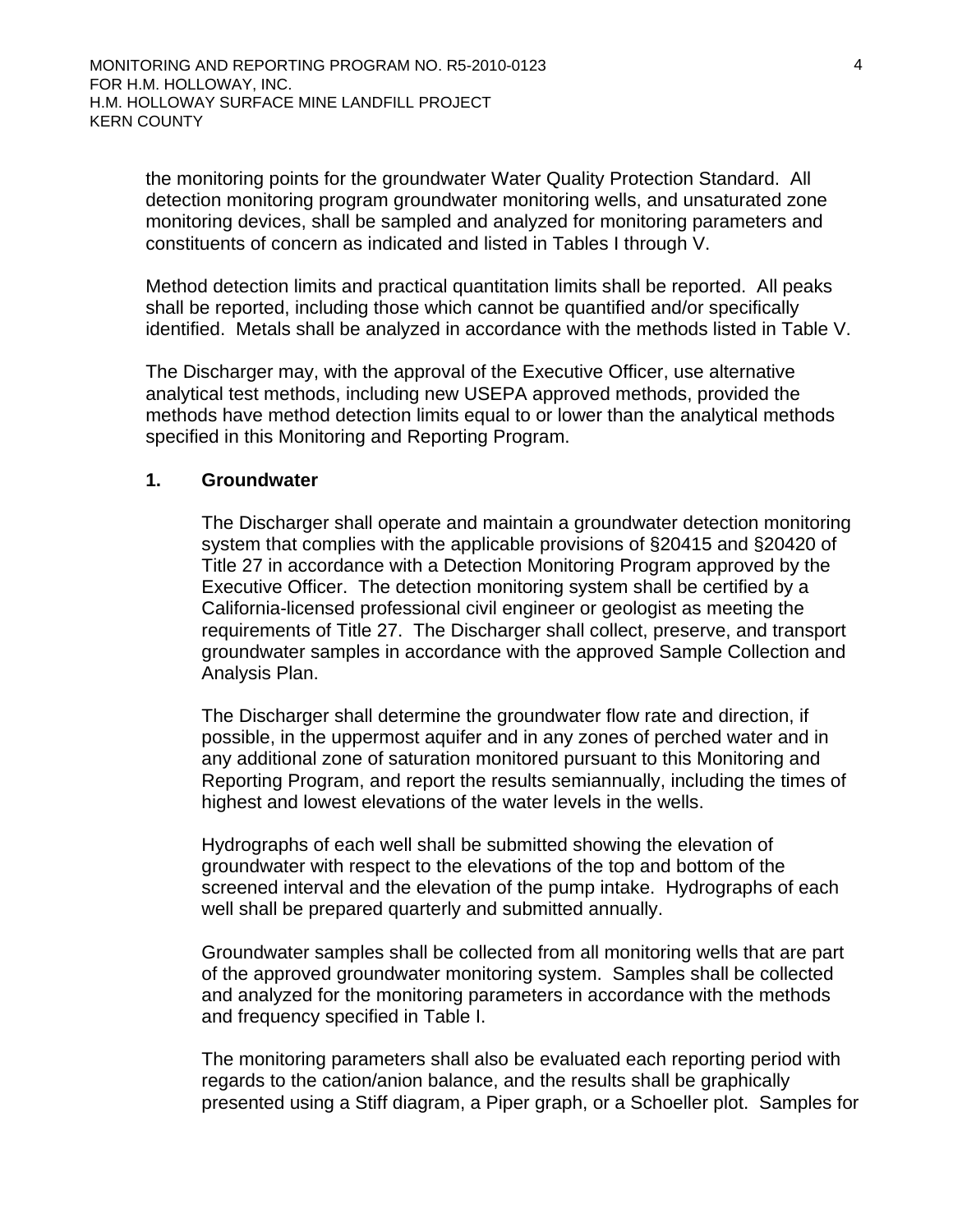the constituents of concern specified in Table I shall be collected and analyzed in accordance with the methods listed in Table IV every five years.

### **2. Unsaturated Zone Monitoring**

The Discharger shall operate and maintain an unsaturated zone detection monitoring system that complies with the applicable provision of Section 20415 and 20420 of Title 27 in accordance with an approved Detection Monitoring Program. The Discharger shall collect, preserve, and transport samples in accordance with the quality assurance/quality control standards contained in the approved Sample Collection and Analysis Plan.

Unsaturated zone samples shall be collected from the monitoring device(s) of the approved unsaturated zone monitoring system. The collected samples shall be analyzed for the listed constituents in accordance with the methods and frequency specified in Table II. All monitoring parameters shall be graphed so as to show historical trends at each monitoring point. Samples for the constituents of concern specified in Table II shall be collected and analyzed in accordance with the methods listed in Table IV every five years.

Unsaturated zone monitoring reports shall be included with the corresponding semiannual groundwater monitoring and shall include an evaluation of potential impacts of the facility on the unsaturated zone and compliance with the Water Quality Protection Standard.

## **3. Leachate Monitoring**

All leachate collection and removal system sumps shall be inspected monthly for leachate generation. Upon detection of leachate in a previously dry leachate collection and removal system, leachate shall be sampled within two days and analyzed for the constituents listed in Table III. Leachate shall then be sampled and analyzed annually during the fourth quarter thereafter, with a retest during the following second quarter if constituents are detected that have not been previously detected. Leachate samples shall be collected and analyzed for the listed constituents in accordance with the methods and frequency specified in Table III. The constituents of concern list shall include all constituents listed in Table V. The quantity of leachate pumped from each sump shall be measured and reported monthly as Leachate Flow Rate (in gallons).

Leachate which seeps to the surface from the Unit shall be sampled and analyzed for the constituents listed in Table III upon detection. The quantity of leachate shall be *estimated* and reported as Leachate Flow Rate (in gallons/day).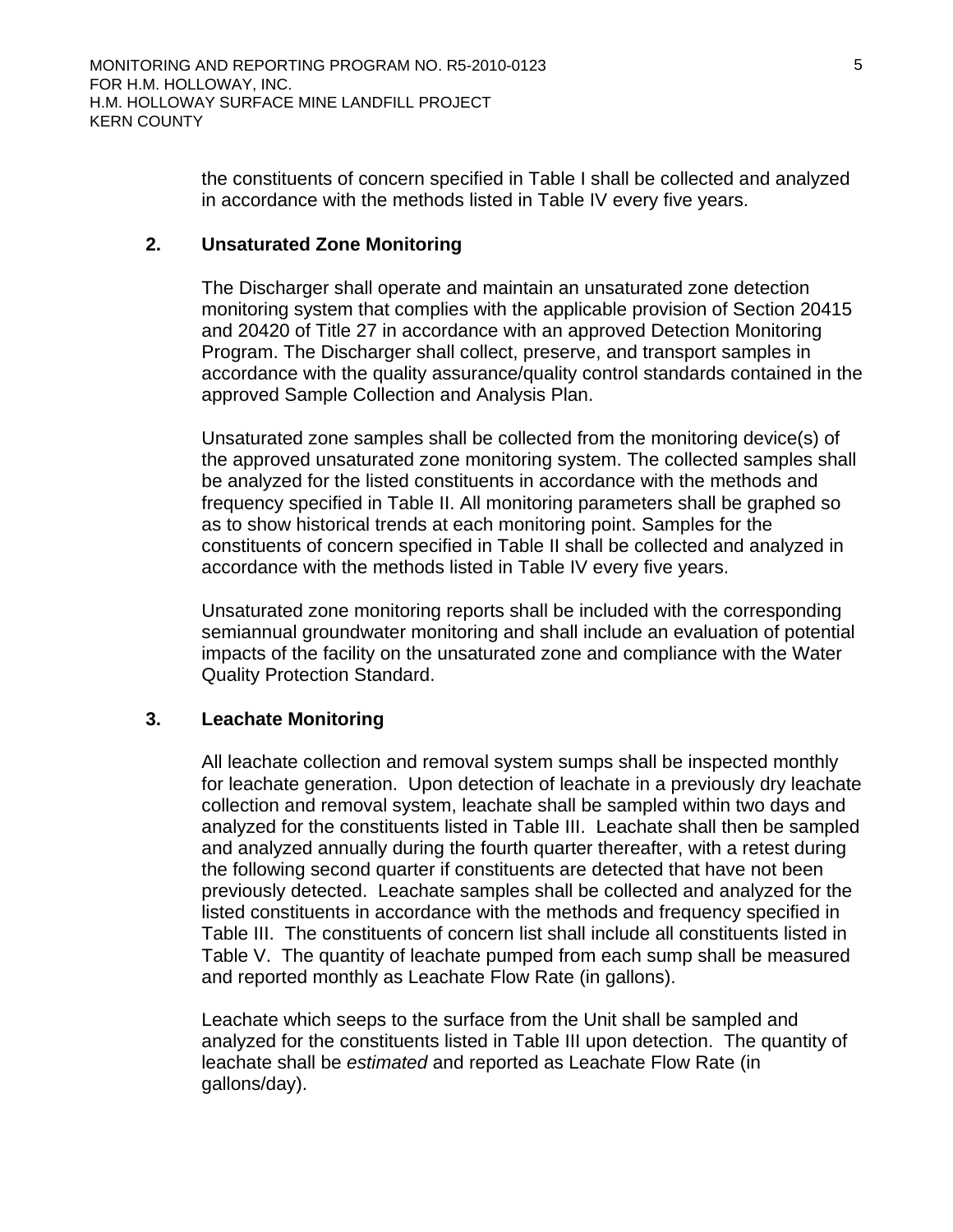## **4. Facility Monitoring**

### a. **Facility Inspection**

Annually, prior to the anticipated rainy season, but no later than **30 September**, the Discharger shall conduct an inspection of the facility. The inspection shall assess damage to the drainage control system, groundwater monitoring equipment (including wells, etc.), and shall include the Standard Observations contained in Section E.3.f., below. Any necessary construction, maintenance, or repairs shall be completed by **31 October**. By **15 November** of each year, the Discharger shall submit an annual report describing the results of the inspection and the repair measures implemented, including photographs of the problem and the repairs.

## b. **Storm Events**

The Discharger shall inspect all precipitation, diversion, and drainage facilities for damage **within 7 days** following *major storm events* (i.e., a storm that causes continuous runoff for at least one hour). Necessary repairs shall be completed **within 30 days** of the inspection. The Discharger shall report any flooding, unpermitted discharge of waste offsite, equipment failure, slope failure, or other change in site conditions that could impair the integrity of waste containment facilities and subsequent repairs within 45 days of completion of the repairs, including photographs of the problem and the repairs. Minor damage and subsequent repairs shall be reported in the next self-monitoring report.

## **E. REPORTING REQUIREMENTS**

1. The Discharger shall retain records of all monitoring information, including all calibration and maintenance records, all original strip chart recordings of continuous monitoring instrumentation, copies of all reports required by this Order, and records of all data used to complete the application for this Order. Records shall be maintained throughout the life of the facility including the postclosure period.

Such legible records shall show the following for each sample:

- a. Sample identification and the monitoring point or background monitoring point from which it was taken, along with the identity of the individual who obtained the sample;
- b. Date, time, and manner of sampling;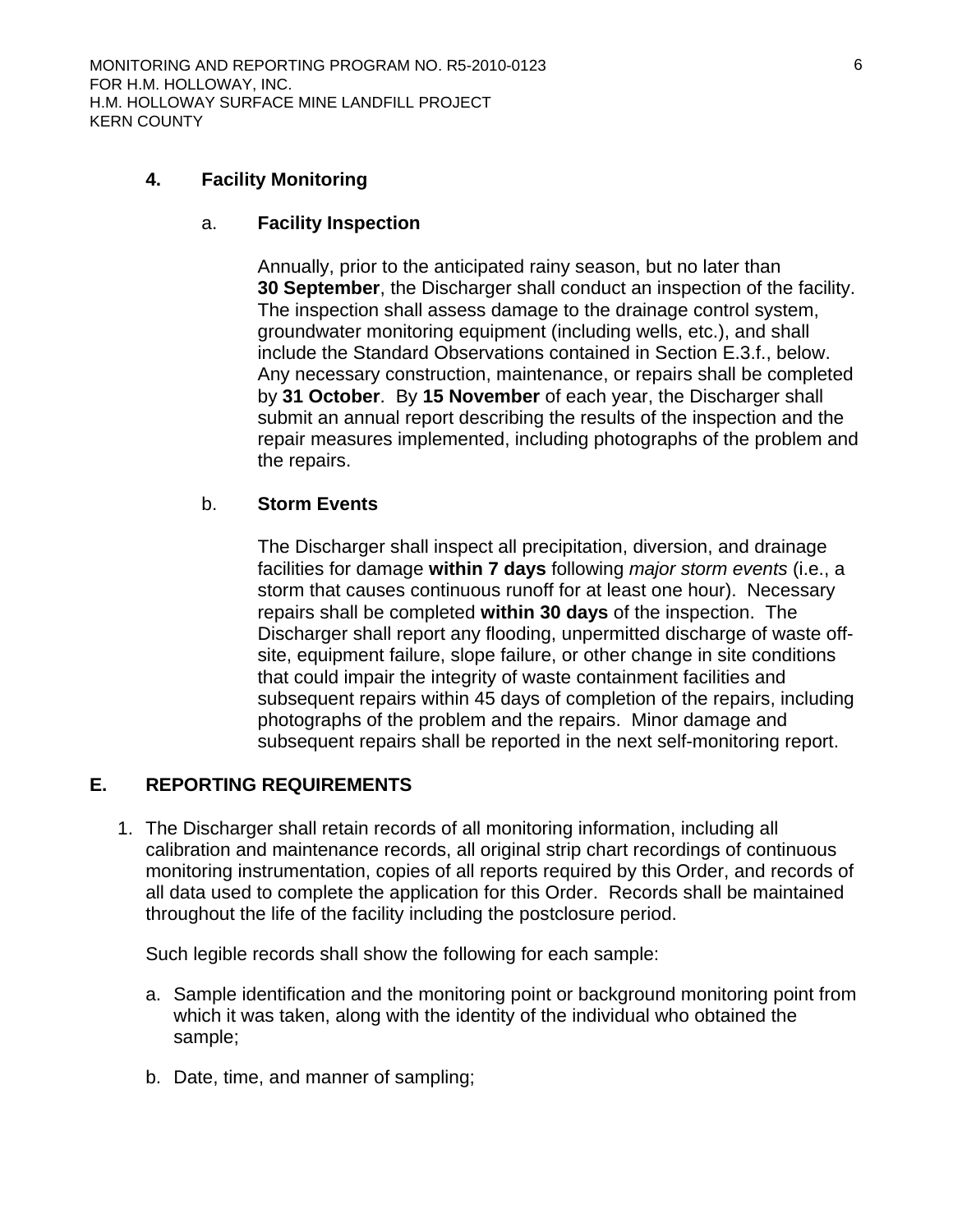- c. Date and time that analyses were started and completed, and the name of the personnel and laboratory performing each analysis;
- d. Complete procedure used, including method of preserving the sample, and the identity and volumes of reagents used;
- e. Calculation of results; and
- f. Results of analyses, and the MDL and PQL for each analysis.
- 2. A transmittal letter explaining the essential points shall accompany each report. At a minimum, the transmittal letter shall identify any violations found since the last report was submitted, and if the violations were corrected. If no violations have occurred since the last submittal, this shall be stated in the transmittal letter. The transmittal letter shall also state that a discussion of any violations found since the last report was submitted, and a description of the actions taken or planned for correcting those violations, including any references to previously submitted time schedules, is contained in the accompanying report.
- 3. Each monitoring report shall include a compliance evaluation summary. The summary shall contain at least:
	- a. For each monitoring point and background monitoring point addressed by the report, a description of:
		- 1) The time of water level measurement;
		- 2) The type of pump or other device used for purging and the elevation of the pump intake relative to the elevation of the screened interval;
		- 3) The method of purging (the pumping rate; the equipment and methods used to monitor field pH, temperature, and conductivity during purging; the calibration of the field equipment; results of the pH, temperature, conductivity, and turbidity testing; and the method of disposing of the purge water) to remove all portions of the water that was in the well bore while the sample was being taken;
		- 4) The type of pump or other device used for sampling, if different than the pump or device used for purging; and
		- 5) A statement that the sampling procedure was conducted in accordance with the approved Sampling and Analysis Plan approved by the Executive Officer.
	- b. A map or aerial photograph showing the locations of observation stations, monitoring points, and background monitoring points.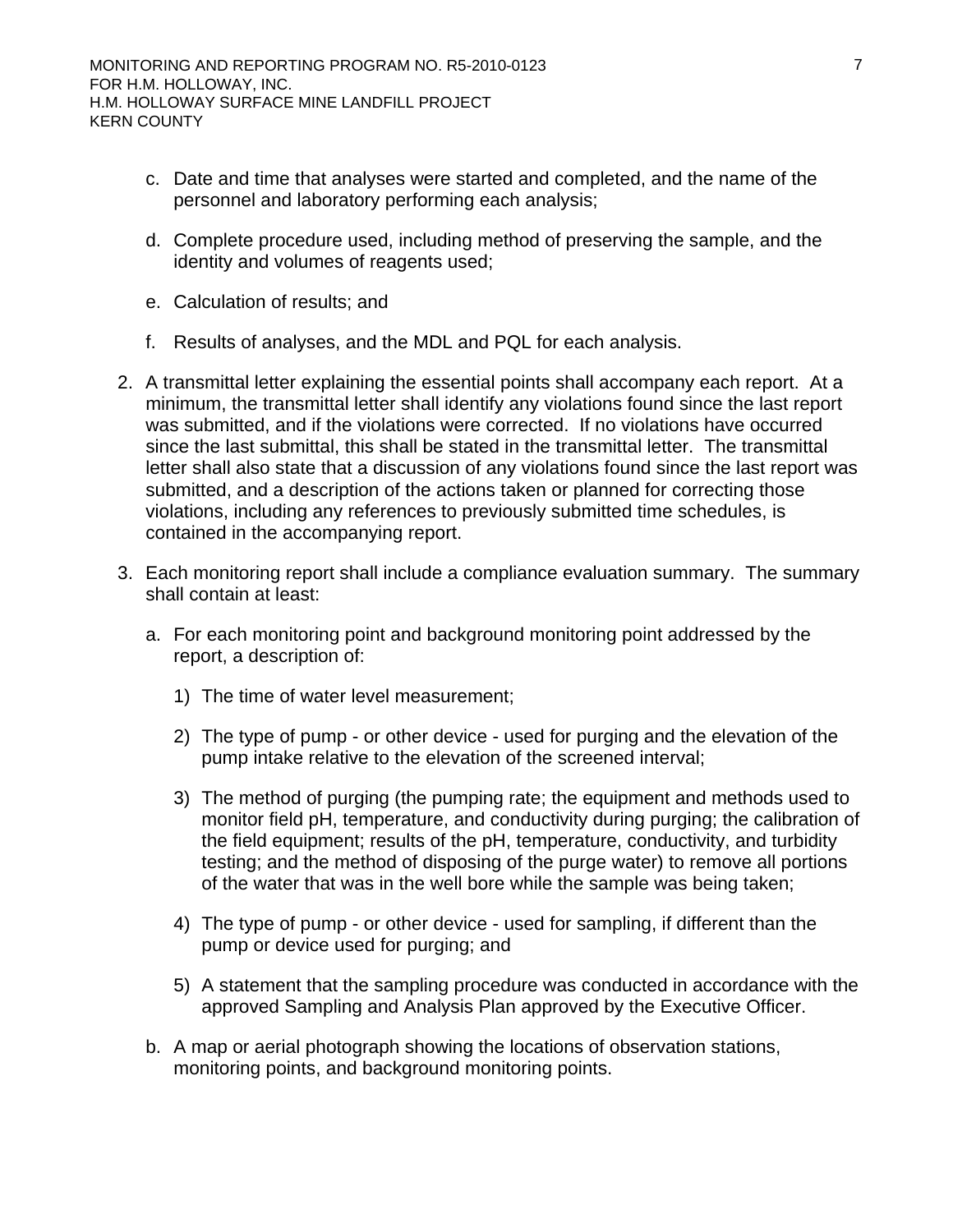- c. For each groundwater body, a description and graphical presentation of the gradient and direction of groundwater flow under/around the Unit, and the groundwater flow rate, based upon water level elevations taken prior to the collection of the water quality data submitted in the report.
- d. Laboratory statements of results of all analyses evaluating compliance with requirements.
- e. An evaluation of the effectiveness of the leachate monitoring and control facilities, and of the run-off/run-on control facilities.
- f. A summary and certification of completion of all **Standard Observations** for the Unit, and for the perimeter of the Unit. Standard observations for the closed landfill unit shall be conducted **monthly** during the wet season (1 October to 30 April) and **quarterly** during the dry season (1 May to 30 September). The Standard Observations shall include:
	- 1) For the Unit:
		- a) Evidence of ponded water at any point on the facility (show affected area on map);
		- b) Evidence of erosion and/or of day-lighted refuse.
	- 2) Along the perimeter of the Unit:
		- a) Evidence of liquid leaving or entering the Unit, estimated size of affected area, and flow rate (show affected area on map);
		- b) Evidence of erosion and/or of day-lighted refuse.
- 4. The Discharger shall report by telephone any seepage from the disposal area **immediately** after it is discovered. A written report shall be filed with the Central Valley Water Board **within seven days**, containing at least the following information:
	- a. A map showing the location(s) of seepage;
	- b. An estimate of the flow rate;
	- c. A description of the nature of the discharge (e.g., all pertinent observations and analyses);
	- d. Verification that samples have been submitted for analyses of the Monitoring Parameters and Constituents of Concern listed in Table III of this MRP, and an estimated date that the results will be submitted to the Central Valley Water Board; and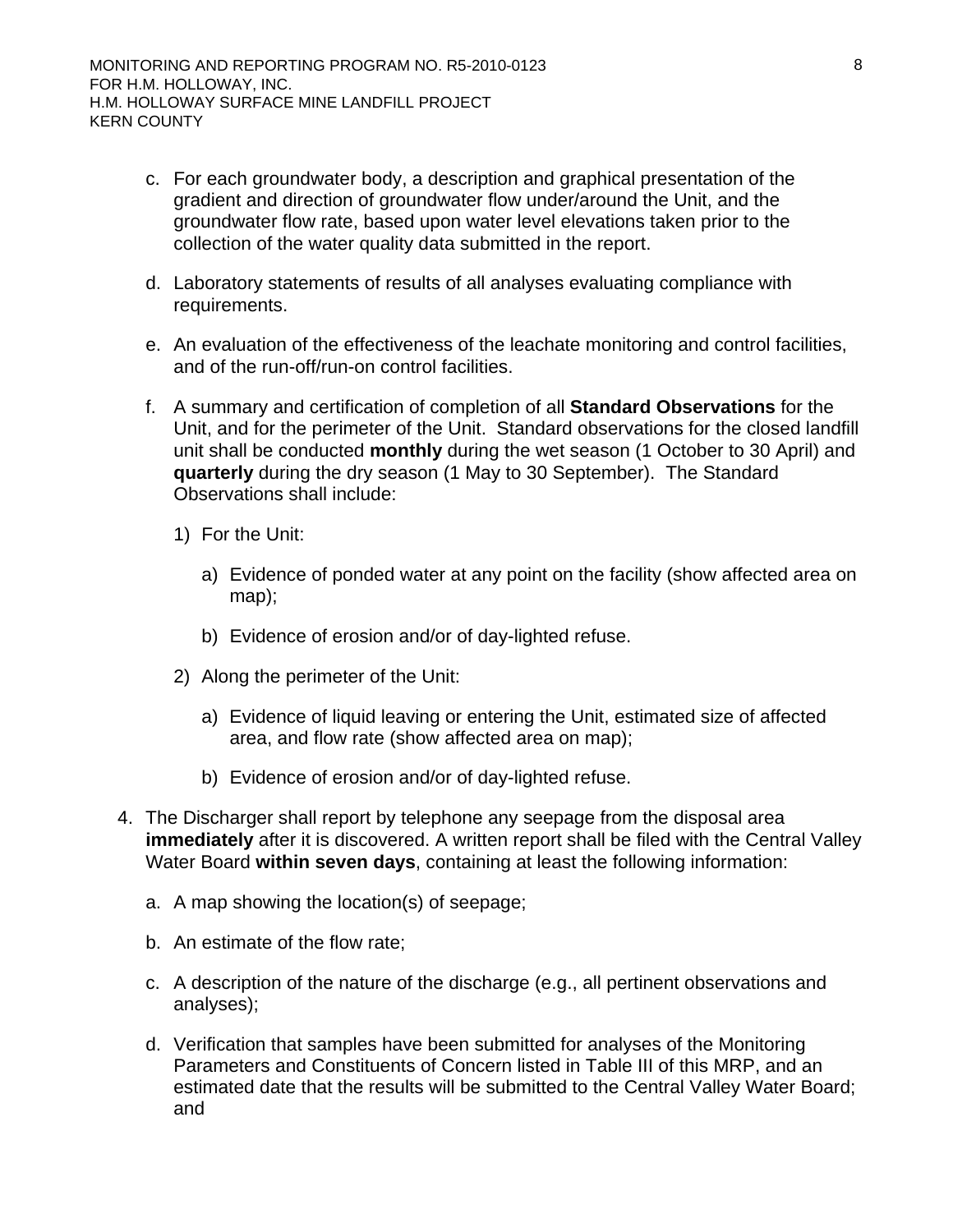- e. Corrective measures underway or proposed, and corresponding time schedule.
- 5. The Discharger shall submit an **Annual Monitoring Summary Report** to the Central Valley Water Board covering the reporting period of the previous monitoring year. This report shall contain:
	- a. All monitoring parameters and constituents of concern shall be graphed so as to show historical trends at each monitoring point and background monitoring point, for all samples taken within at least the previous five calendar years. Each such graph shall plot the concentration of one or more constituents for the period of record for a given monitoring point or background monitoring point, at a scale appropriate to show trends or variations in water quality. The graphs shall plot each datum, rather than plotting mean values. For any given constituent or parameter, the scale for background plots shall be the same as that used to plot downgradient data. Graphical analysis of monitoring data may be used to provide significant evidence of a release.
	- b. All historical monitoring data, including data for the previous year, shall be submitted in tabular form as well as in a digital file format. The Central Valley Water Board regards the submittal of data in hard copy and in digital format as "...the form necessary for..." statistical analysis [Section 20420(h) of Title 27], in that this facilitates periodic review by the Central Valley Water Board.
	- c. A comprehensive discussion of the compliance record, and the result of any corrective actions taken or planned which may be needed to bring the Discharger into full compliance with the waste discharge requirements.
	- d. A written summary of the monitoring results, indicating any changes made or observed since the previous annual report.

The Discharger shall implement the above monitoring program on the effective date of this Program.

Original signed by:

 Ordered by: PAMELA C. CREEDON, Executive Officer

12-10-2010

 $\frac{1}{\sqrt{2}}$  , and the contract of  $\frac{1}{\sqrt{2}}$  , and the contract of  $\frac{1}{\sqrt{2}}$  , and  $\frac{1}{\sqrt{2}}$ (Date)

REH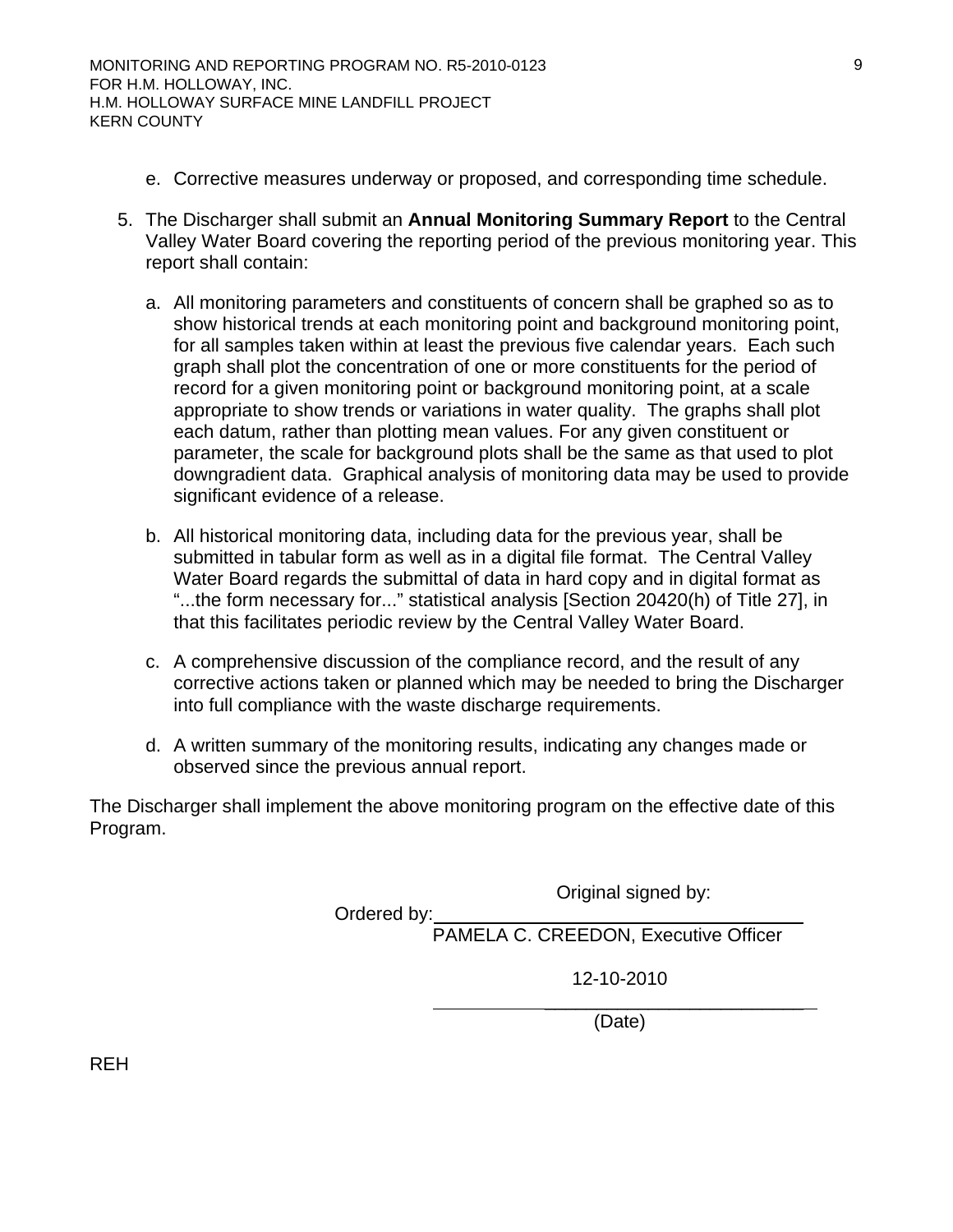## **TABLE I**

### **GROUNDWATER DETECTION MONITORING PROGRAM**

### Parameter **Parameter Parameter Example 2018**

## **Field Parameters**

| <b>Groundwater Elevation</b><br>Temperature<br><b>Electrical Conductivity</b><br>pH<br>Turbidity | Ft. & hundredths, M.S.L. <sup>1</sup> Quarterly<br>$\mu$ mhos/cm <sup>3</sup><br>pH units<br>NTU <sup>4</sup> | Semiannually<br>Semiannually<br>Semiannually<br>Semiannually |
|--------------------------------------------------------------------------------------------------|---------------------------------------------------------------------------------------------------------------|--------------------------------------------------------------|
|                                                                                                  |                                                                                                               |                                                              |

# **Monitoring Parameters**

| $mg/L^5$<br>mg/L<br>mg/L<br>mg/L<br>mg/L<br>mg/L<br>mg/L<br>mg/L<br>mg/L<br>mg/L<br>mg/L<br>mg/L<br>mg/L<br>mg/L<br>mg/L | Semiannually<br>Semiannually<br>Semiannually<br>Semiannually<br>Semiannually<br>Semiannually<br>Semiannually<br>Semiannually<br>Semiannually<br>Semiannually<br>Semiannually<br>Semiannually<br>Semiannually<br>Semiannually<br>Semiannually |
|--------------------------------------------------------------------------------------------------------------------------|----------------------------------------------------------------------------------------------------------------------------------------------------------------------------------------------------------------------------------------------|
| mg/L<br>$\mu$ g/L <sup>6</sup><br>(USEPĀ Method 8260, see Table IV)                                                      | Semiannually<br>Semiannually                                                                                                                                                                                                                 |
|                                                                                                                          |                                                                                                                                                                                                                                              |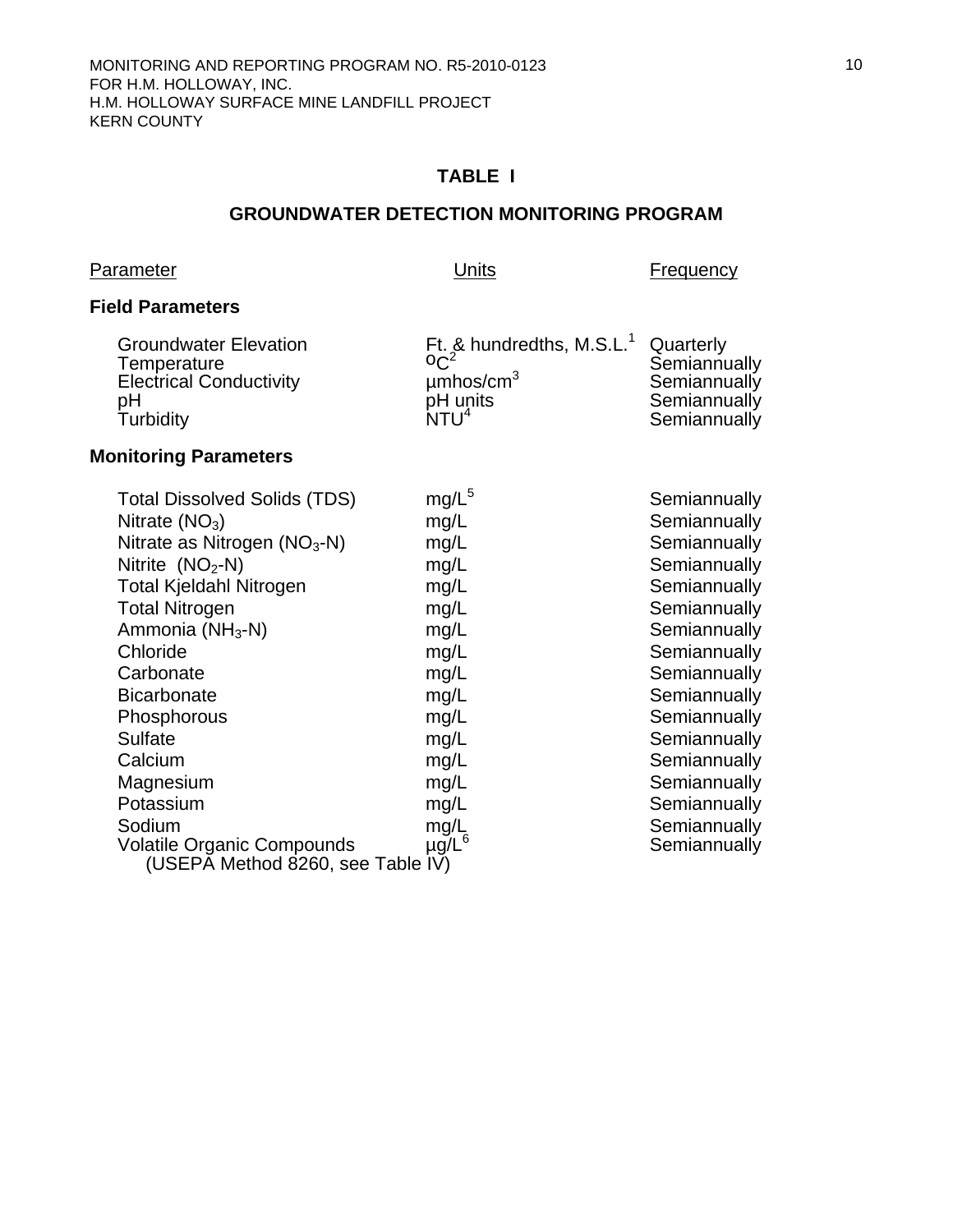# **TABLE I**

### **GROUNDWATER DETECTION MONITORING PROGRAM (continued)**

## **Constituents of Concern (see Table V)**

| <b>Total Organic Carbon</b>                                             | mg/L      | Every 5 years |
|-------------------------------------------------------------------------|-----------|---------------|
| Inorganics (dissolved)                                                  | mg/L      | Every 5 years |
| <b>Volatile Organic Compounds</b><br>(USEPA Method 8260, extended list) | $\mu$ g/L | Every 5 years |
| Semi-Volatile Organic Compounds<br>(USEPA Method 8270)                  | $\mu$ g/L | Every 5 years |
| <b>Chlorophenoxy Herbicides</b><br>(USEPA Method 8151)                  | $\mu$ g/L | Every 5 years |
| Organophosphorus Compounds<br>(USEPA Method 8141)                       | $\mu$ g/L | Every 5 years |

1. Feet and hundredths of a foot above mean sea level.<br>2. Degrees Celsius.

2. Degrees Celsius.<br>3. Micromhos per ce

3. Micromhos per centimeter.<br>4. Nephalometric turbidity unit 4. Nephalometric turbidity units.<br>5. Milligrams per liter.

5. Milligrams per liter.<br>6. Micrograms per liter Micrograms per liter.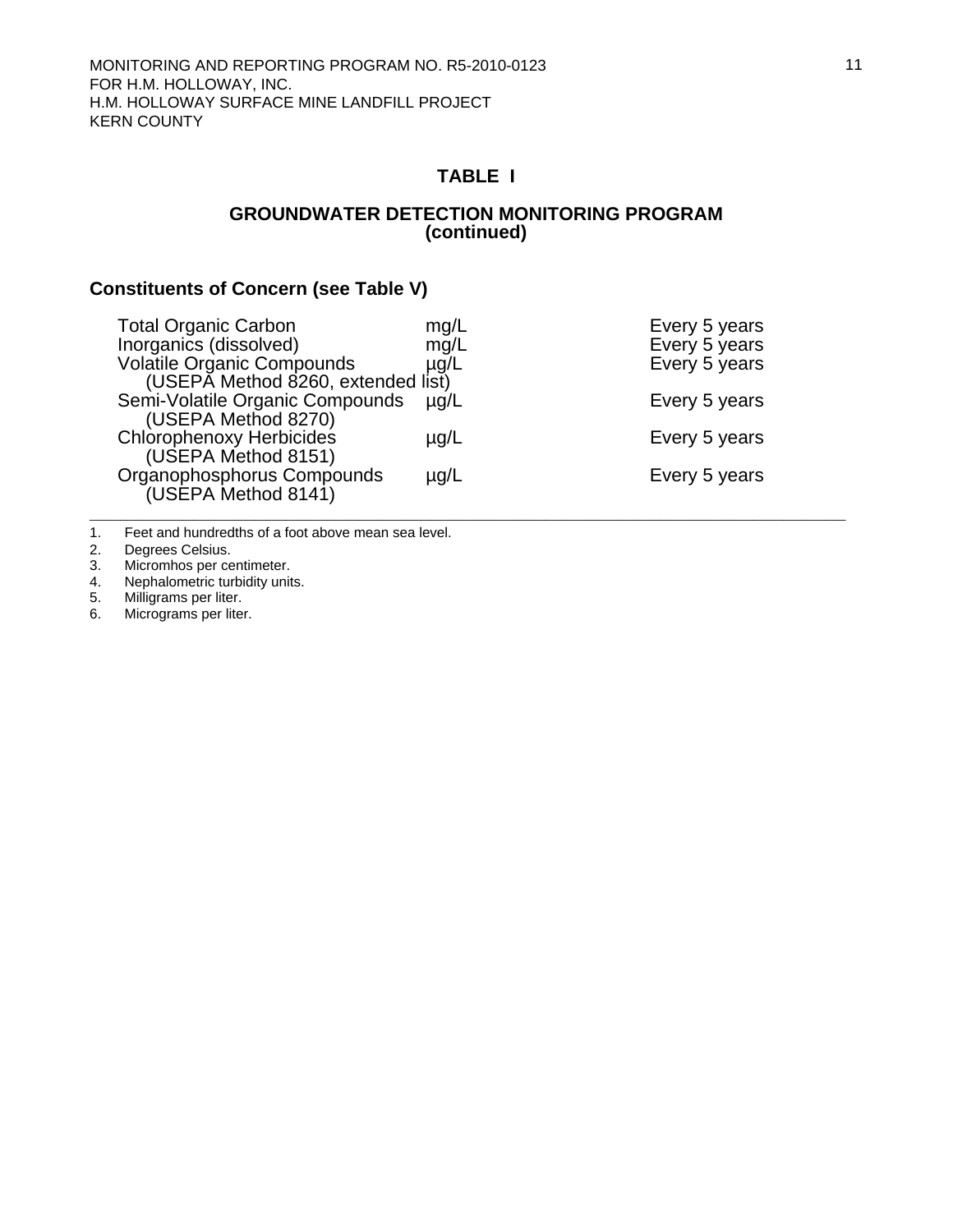# **TABLE II**

# **UNSATURATED ZONE MONITORING**

| Parameter                                                                                                                                                                                                                                                                                                 | Units                                                                                         | <u>Frequency</u>                                                                                                                                       |  |
|-----------------------------------------------------------------------------------------------------------------------------------------------------------------------------------------------------------------------------------------------------------------------------------------------------------|-----------------------------------------------------------------------------------------------|--------------------------------------------------------------------------------------------------------------------------------------------------------|--|
| <b>Field Parameters</b>                                                                                                                                                                                                                                                                                   |                                                                                               |                                                                                                                                                        |  |
| <b>Electrical Conductivity</b><br>рH                                                                                                                                                                                                                                                                      | $\mu$ mhos/cm <sup>1</sup><br>pH units                                                        | Semiannual<br>Semiannual                                                                                                                               |  |
| <b>Monitoring Parameters</b>                                                                                                                                                                                                                                                                              |                                                                                               |                                                                                                                                                        |  |
| <b>Total Dissolved Solids (TDS)</b><br>Chloride<br>Carbonate<br><b>Bicarbonate</b><br>Nitrate - Nitrogen<br><b>Sulfate</b><br>Calcium<br>Magnesium<br>Potassium<br>Sodium<br><b>Volatile Organic Compounds</b><br>(USEPA Method 8260, see Table V)                                                        | $mg/L^2$<br>mg/L<br>mg/L<br>mg/L<br>mg/L<br>mg/L<br>mg/L<br>mg/L<br>mg/L<br>mg/L<br>$\mu$ g/L | Semiannual<br>Semiannual<br>Semiannual<br>Semiannual<br>Semiannual<br>Semiannual<br>Semiannual<br>Semiannual<br>Semiannual<br>Semiannual<br>Semiannual |  |
| <b>Constituents of Concern (see Table VI)</b>                                                                                                                                                                                                                                                             |                                                                                               |                                                                                                                                                        |  |
| <b>Total Organic Carbon</b><br>Inorganics (dissolved)<br><b>Volatile Organic Compounds</b><br>(USEPA Method 8260, extended list)<br>Semi-Volatile Organic Compounds<br>(USEPA Method 8270)<br><b>Chlorophenoxy Herbicides</b><br>(USEPA Method 8150)<br>Organophosphorus Compounds<br>(USEPA Method 8141) | mg/L<br>$mg/L^3$<br>$\mu$ g/L<br>$\mu$ g/L<br>$\mu$ g/L                                       | 5 years<br>5 years<br>5 years<br>5 years<br>5 years<br>5 years                                                                                         |  |

1. Micromhos per centimeter.

2. Milligrams per liter.

3. Micrograms per liter.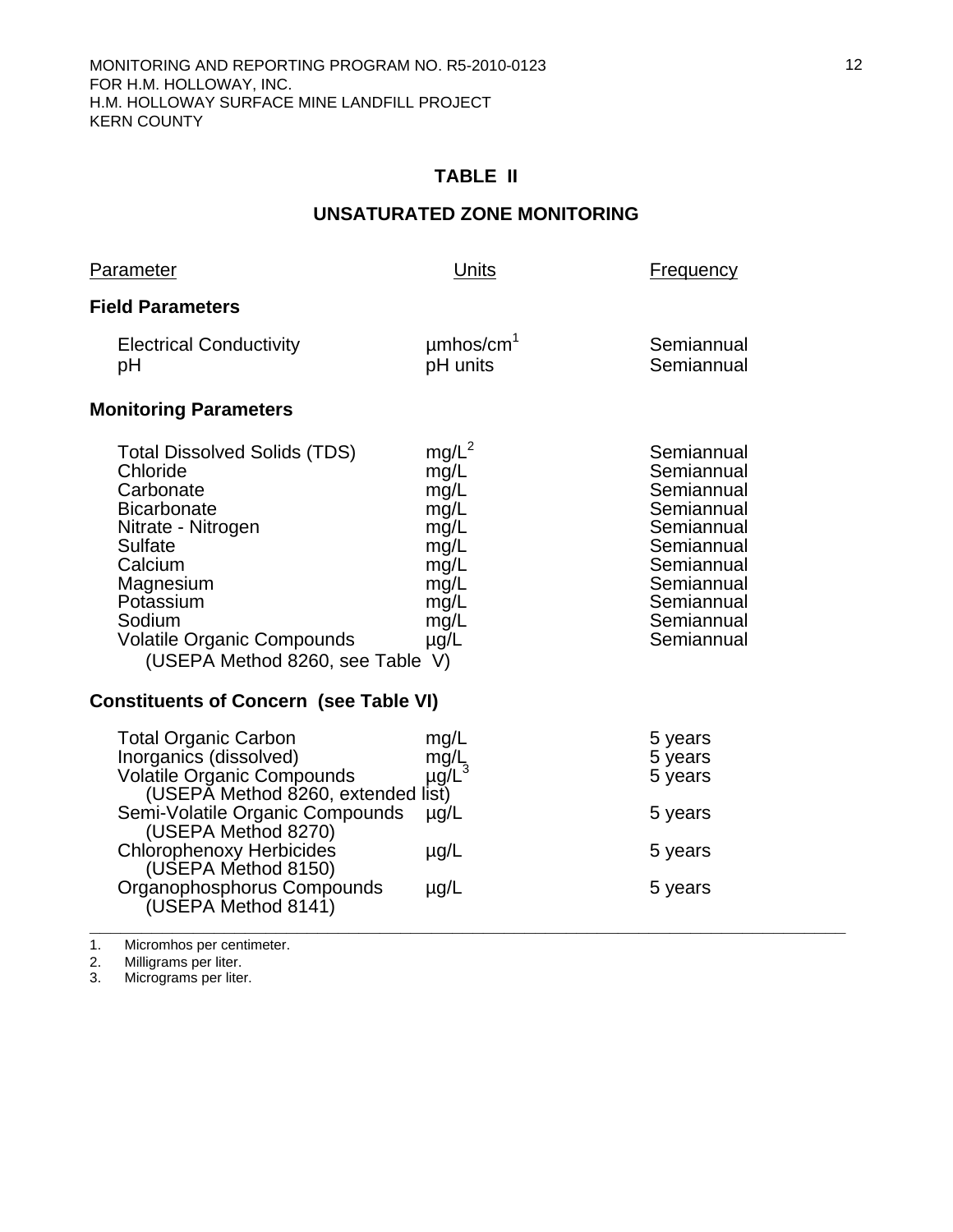# **TABLE III**

# **LEACHATE DETECTION MONITORING PROGRAM**

| <b>Parameter</b>                                                                                                                                                                                                                            | <b>Units</b>                                                                                  | Frequency                                                                                                                        |
|---------------------------------------------------------------------------------------------------------------------------------------------------------------------------------------------------------------------------------------------|-----------------------------------------------------------------------------------------------|----------------------------------------------------------------------------------------------------------------------------------|
| <b>Field Parameters</b>                                                                                                                                                                                                                     |                                                                                               |                                                                                                                                  |
| <b>Total Flow</b><br><b>Flow Rate</b><br><b>Electrical Conductivity</b><br>рH                                                                                                                                                               | Gallons<br>Gallons/Day<br>umhos/cm<br>pH units                                                | Monthly<br>Monthly<br>Annually<br>Annually                                                                                       |
| <b>Monitoring Parameters</b>                                                                                                                                                                                                                |                                                                                               |                                                                                                                                  |
| <b>Total Dissolved Solids (TDS)</b><br>Chloride<br>Carbonate<br><b>Bicarbonate</b><br>Nitrate - Nitrogen<br>Sulfate<br>Calcium<br>Magnesium<br>Potassium<br>Sodium<br><b>Volatile Organic Compounds</b><br>(USEPA Method 8260, see Table V) | $mg/L^2$<br>mg/L<br>mg/L<br>mg/L<br>mg/L<br>mg/L<br>mg/L<br>mg/L<br>mg/L<br>mg/L <sub>3</sub> | Annually<br>Annually<br>Annually<br>Annually<br>Annually<br>Annually<br>Annually<br>Annually<br>Annually<br>Annually<br>Annually |
| <b>Constituents of Concern (see Table VI)</b>                                                                                                                                                                                               |                                                                                               |                                                                                                                                  |
| <b>Total Organic Carbon</b><br>Inorganics (dissolved)<br><b>Volatile Organic Compounds</b><br>(USEPA Method 8260, extended list)<br>Semi-Volatile Organic Compounds<br>(USEPA Method 8270)                                                  | mg/L<br>mg/L<br>$\mu$ g/L<br>$\mu$ g/L                                                        | 5 years<br>5 years<br>5 years<br>5 years                                                                                         |
| Chlorophenoxy Herbicides                                                                                                                                                                                                                    | ua/l                                                                                          | 5 vears                                                                                                                          |

| <b>Total Organic Carbon</b>        | mg/L      | 5 years |
|------------------------------------|-----------|---------|
| Inorganics (dissolved)             | mg/L      | 5 years |
| <b>Volatile Organic Compounds</b>  | $\mu$ g/L | 5 years |
| (USEPA Method 8260, extended list) |           |         |
| Semi-Volatile Organic Compounds    | $\mu$ g/L | 5 years |
| (USEPA Method 8270)                |           |         |
| <b>Chlorophenoxy Herbicides</b>    | $\mu$ g/L | 5 years |
| (USEPA Method 8150)                |           |         |
| Organophosphorus Compounds         | $\mu$ g/L | 5 years |
| (USEPA Method 8141)                |           |         |
|                                    |           |         |

1. Micromhos per centimeter.

2. Milligrams per liter.

3. Micrograms per liter.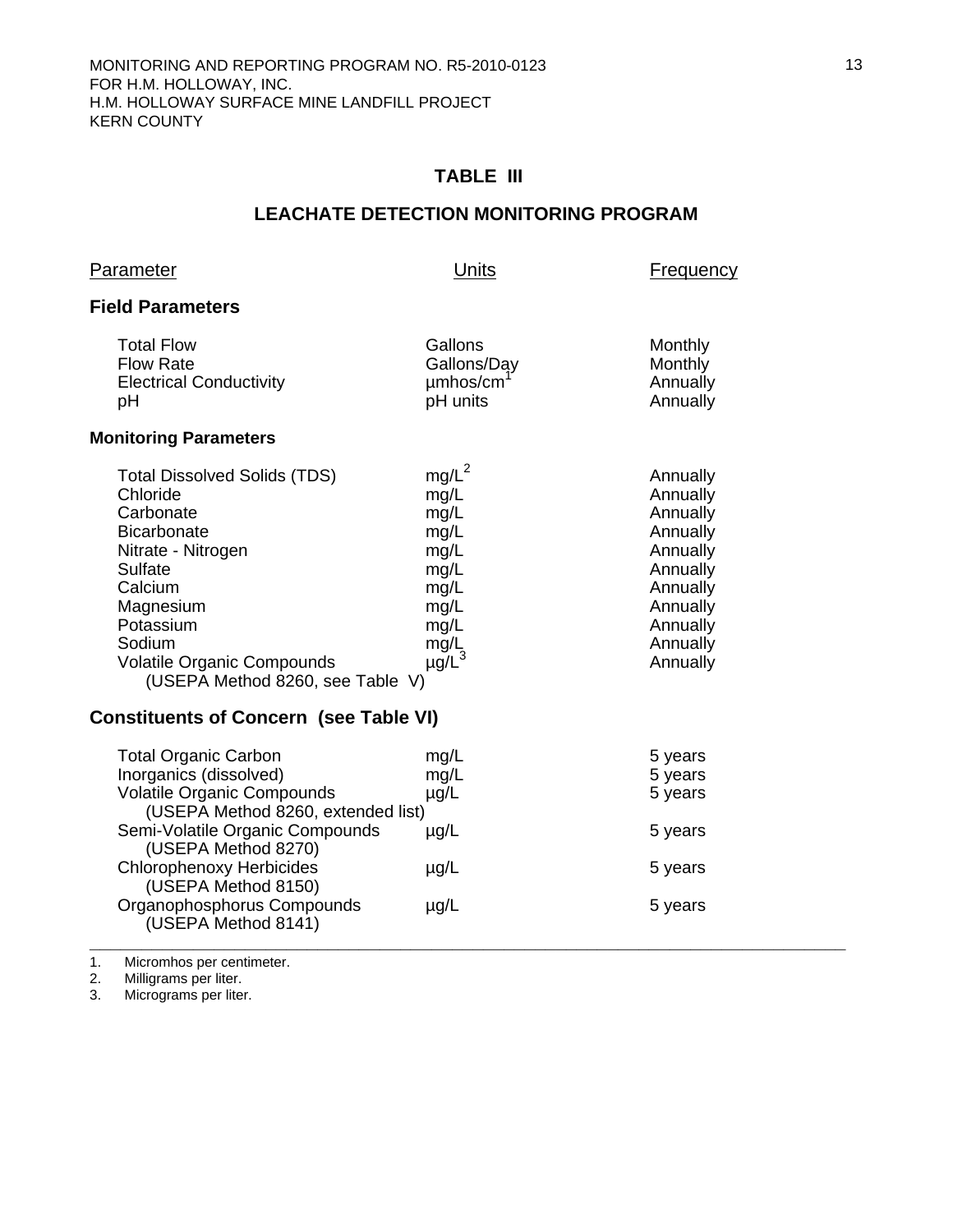### **MONITORING PARAMETERS FOR DETECTION MONITORING**

#### **Surrogates for Metallic Constituents:**

 pH Total Dissolved Solids Electrical Conductivity Chloride **Sulfate** Nitrate nitrogen

### **Constituents included in VOC:**

#### **USEPA Method 8260**

 Acetone **Acrylonitrile**  Benzene Bromochloromethane Bromodichloromethane Bromoform (Tribromomethane) Carbon disulfide Carbon tetrachloride Chlorobenzene Chloroethane (Ethyl chloride) Chloroform (Trichloromethane) Dibromochloromethane (Chlorodibromomethane) 1,2-Dibromo-3-chloropropane (DBCP) 1,2-Dibromoethane (Ethylene dibromide; EDB) o-Dichlorobenzene (1,2-Dichlorobenzene) m-Dichlorobenzene (1,3-Dichlorobenzene) p-Dichlorobenzene (1,4-Dichlorobenzene) trans- l ,4-Dichloro-2-butene Dichlorodifluoromethane (CFC-12) 1,1-Dichloroethane (Ethylidene chloride) 1,2-Dichloroethane (Ethylene dichloride) 1,1 -Dichloroethylene (1,1 -Dichloroethene; Vinylidene chloride) cis- 1,2-Dichloroethylene (cis- 1,2-Dichloroethene) trans-1,2-Dichloroethylene (trans-1,2-Dichloroethene) 1,2-Dichloropropane (Propylene dichloride) cis- 1,3-Dichloropropene trans- 1,3-Dichloropropene Di-isopropylether (DIPE) **Ethanol**  Ethyltertiary butyl ether **Ethylbenzene**  2-Hexanone (Methyl butyl ketone) Hexachlorobutadiene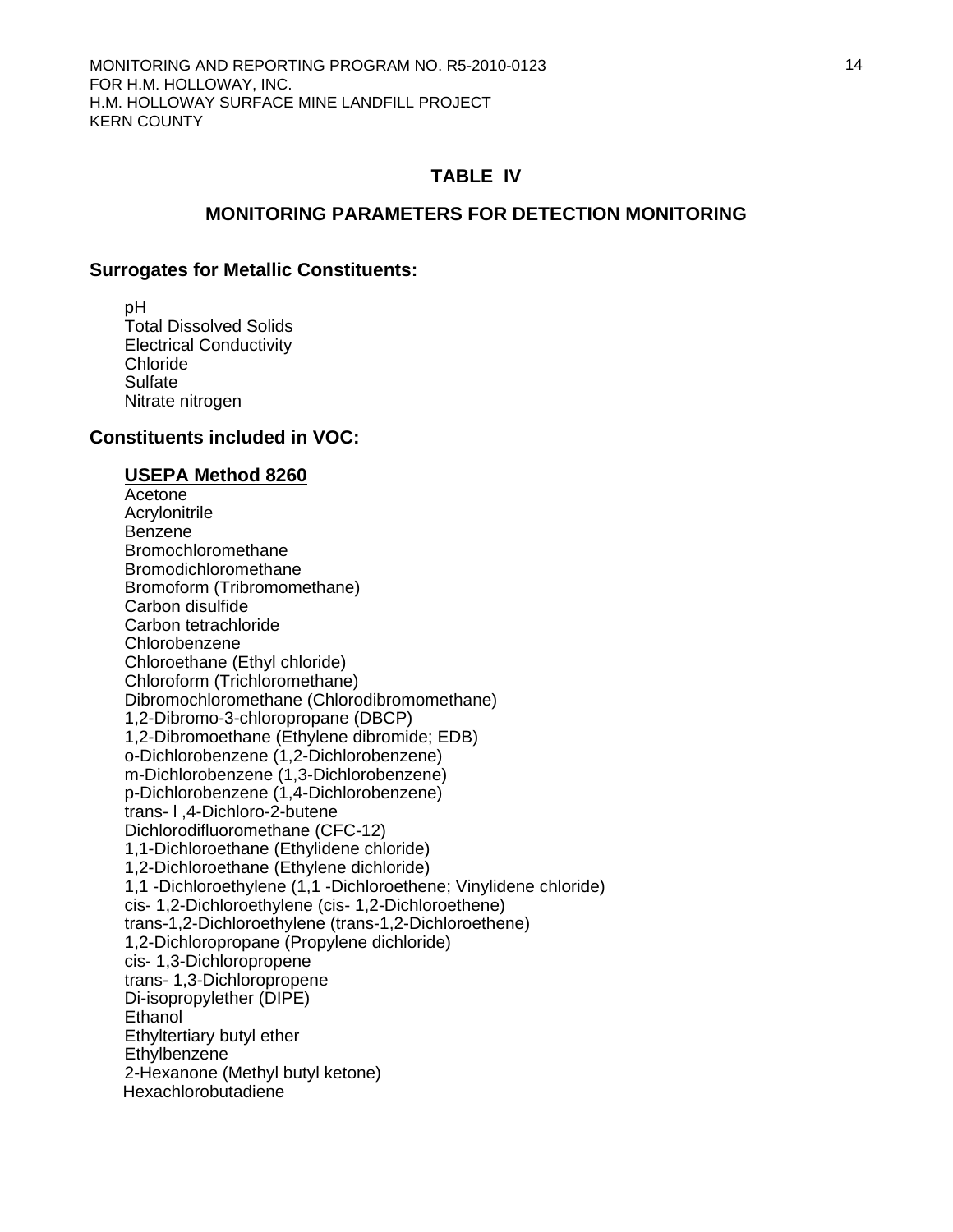### **MONITORING PARAMETERS FOR DETECTION MONITORING**

### **(Continued)**

 Hexachloroethane Methyl bromide (Bromomethene) Methyl chloride (Chloromethane) Methylene bromide (Dibromomethane) Methylene chloride (Dichloromethane) Methyl ethyl ketone (MEK: 2-Butanone) Methyl iodide (Iodomethane) Methyl t-butyl ether 4-Methyl-2-pentanone (Methyl isobutylketone) Naphthalene **Styrene**  Tertiary amyl methyl ether Tertiary butyl alcohol 1,1,1,2-Tetrachloroethane 1,1.2,2-Tetrachloroethane Tetrachloroethylene (Tetrachloroethene; Perchloroethylene) **Toluene**  1,2,4-Trichlorobenzene 1,1,1-Trichloethane (Methylchloroforrn) 1,1,2-Trichloroethane Trichloroethylene (Trichloroethene) Trichlorofluoromethane (CFC- 11) 1,2,3-Trichloropropane Vinyl acetate Vinyl chloride Xylenes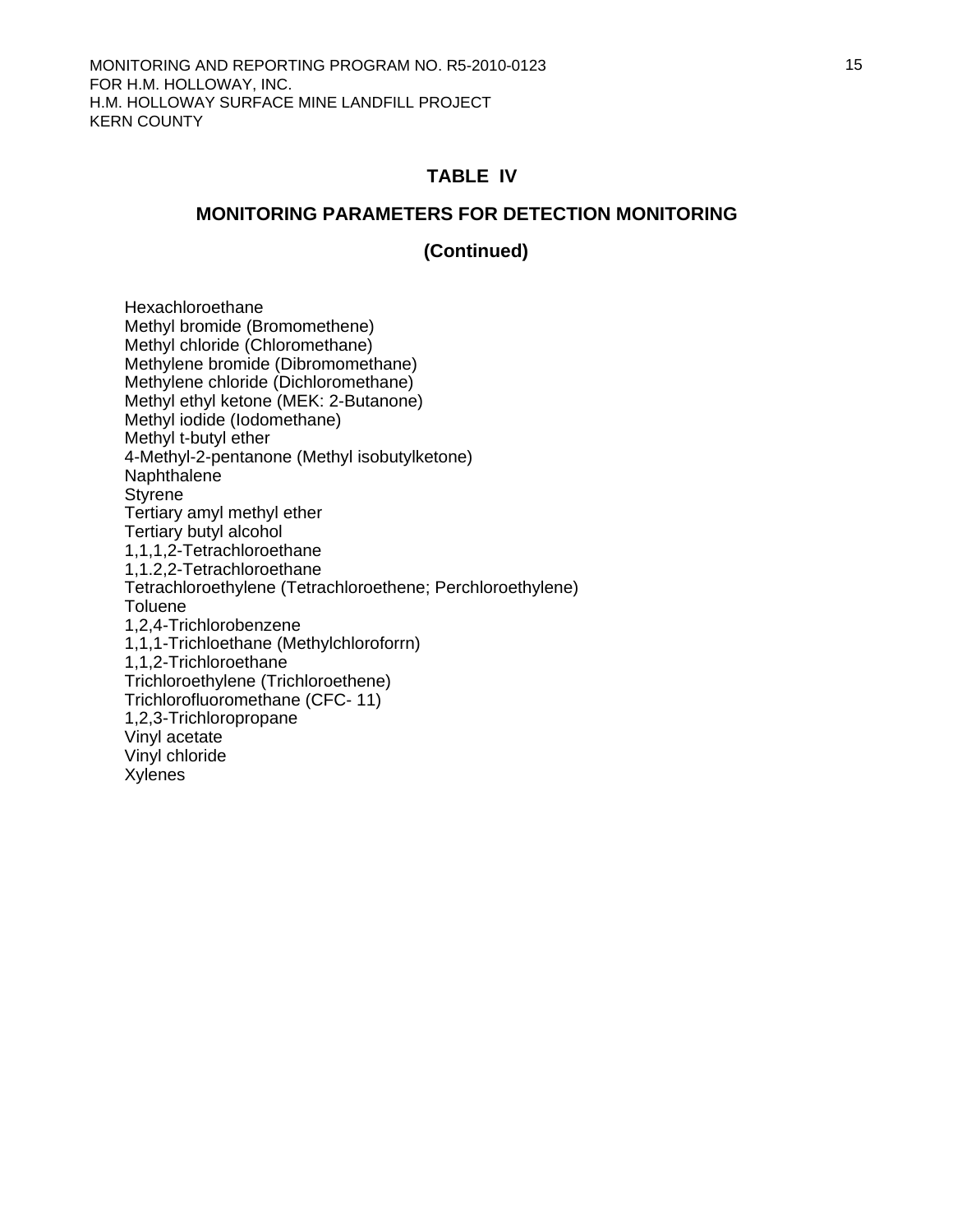### **CONSTITUENTS OF CONCERN & APPROVED USEPA ANALYTICAL METHODS**

**Inorganics (dissolved): USEPA Method**

| Aluminum  | 6010   |
|-----------|--------|
| Antimony  | 7041   |
| Barium    | 6010   |
| Beryllium | 6010   |
| Cadmium   | 6010   |
| Chromium  | 6010   |
| Cobalt    | 6010   |
| Copper    | 6010   |
| Silver    | 6010   |
| Tin       | 200.8  |
| Vanadium  | 6010   |
| Zinc      | 6010   |
| Iron      | 6010   |
| Manganese | 6010   |
| Arsenic   | 200.8  |
| Lead      | 200.8  |
| Mercury   | 7470   |
| Nickel    | 6010   |
| Selenium  | 200.8  |
| Thallium  | 200.8  |
| Cyanide   | E335.4 |
| Sulfide   | 376.2  |
|           |        |

### **Volatile Organic Compounds:**

# **USEPA Method 8260**

 Acetone Acetonitrile (Methyl cyanide) Acrolein Acrylonitrile Allyl chloride (3-Chloropropene) Benzene Bromochloromethane (Chlorobromomethane) Bromodichloromethane (Dibromochloromethane) Bromoform (Tribromomethane) Carbon disulfide Carbon tetrachloride Chlorobenzene Chloroethane (Ethyl chloride) Chloroform (Trichloromethane) Chloroprene Dibromochloromethane (Chlorodibromomethane)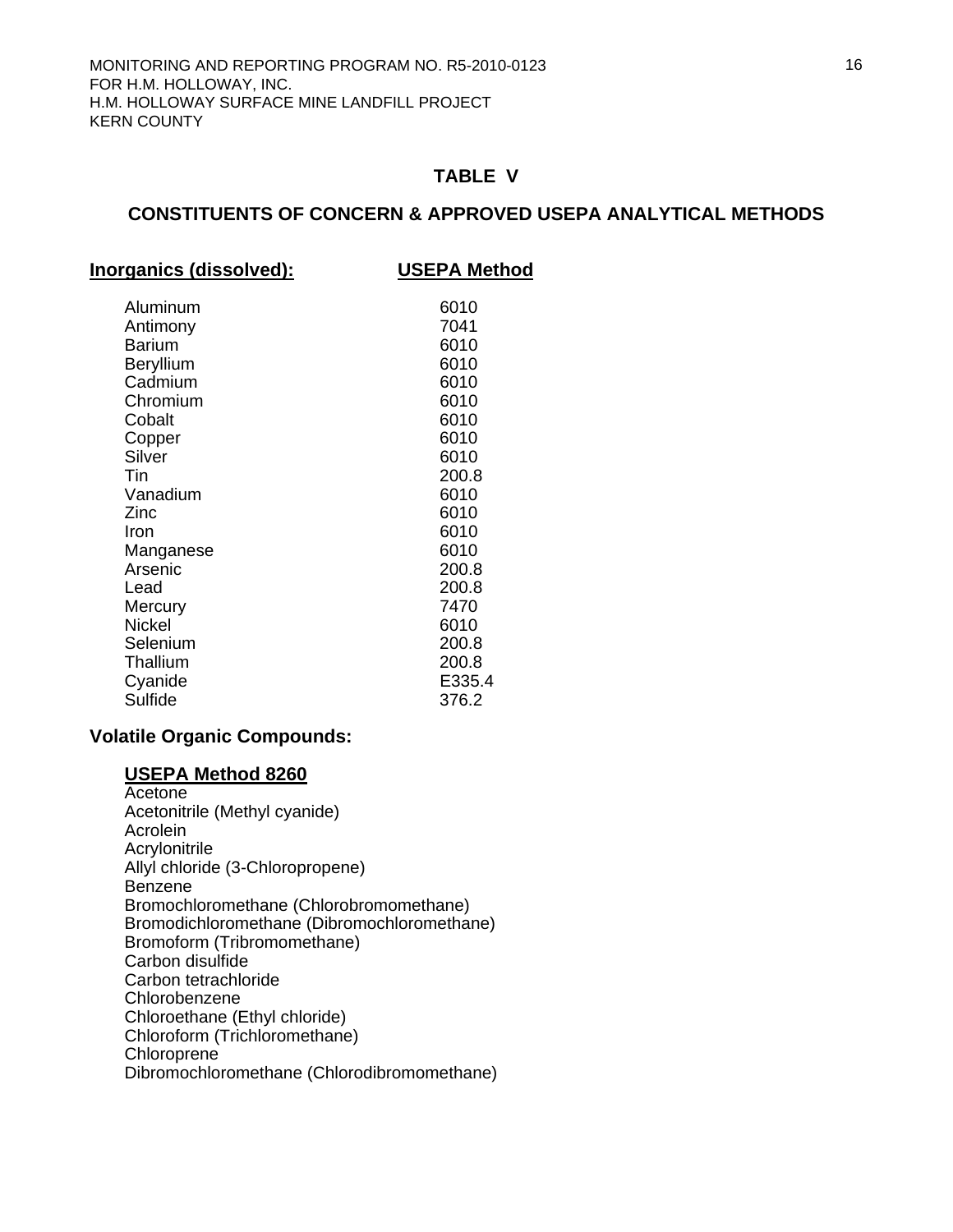### **CONSTITUENTS OF CONCERN & APPROVED USEPA ANALYTICAL METHODS**

### **(Continued)**

 1,2-Dibromo-3-chloropropane (DBCP) 1,2-Dibromoethane (Ethylene dibromide; EDB) o-Dichlorobenzene (1,2-Dichlorobenzene) m-Dichlorobenzene (1,3-Dichlorobenzene) p-Dichlorobenzene (1,4-Dichlorobenzene) trans- 1,4-Dichloro-2-butene Dichlorodifluoromethane (CFC 12) 1,1 -Dichloroethane (Ethylidene chloride) 1,2-Dichloroethane (Ethylene dichloride) 1,1 -Dichloroethylene (1, l-Dichloroethene; Vinylidene chloride) cis- l ,2-Dichloroethylene (cis- 1,2-Dichloroethene) trans- l ,2-Dichloroethylene (trans- 1,2-Dichloroethene) 1,2-Dichloropropane (Propylene dichloride) 1,3-Dichloropropane (Trimethylene dichloride) 2,2-Dichloropropane (Isopropylidene chloride) 1,1 -Dichloropropene cis- 1,3-Dichloropropene trans- l ,3-Dichloropropene Di-isopropylether (DIPE) Ethanol Ethyltertiary butyl ether **Ethylbenzene**  Ethyl methacrylate Hexachlorobutadiene Hexachloroethane 2-Hexanone (Methyl butyl ketone) Isobutyl alcohol **Methacrylonitrile**  Methyl bromide (Bromomethane) Methyl chloride (Chloromethane) Methyl ethyl ketone (MEK; 2-Butanone) Methyl iodide (Iodomethane) Methyl t-butyl ether Methyl methacrylate 4-Methyl-2-pentanone (Methyl isobutyl ketone) Methylene bromide (Dibromomethane) Methylene chloride (Dichloromethane) Naphthalene Propionitrile (Ethyl cyanide) Styrene Tertiary amyl methyl ether Tertiary butyl alcohol 1,1,1,2-Tetrachloroethane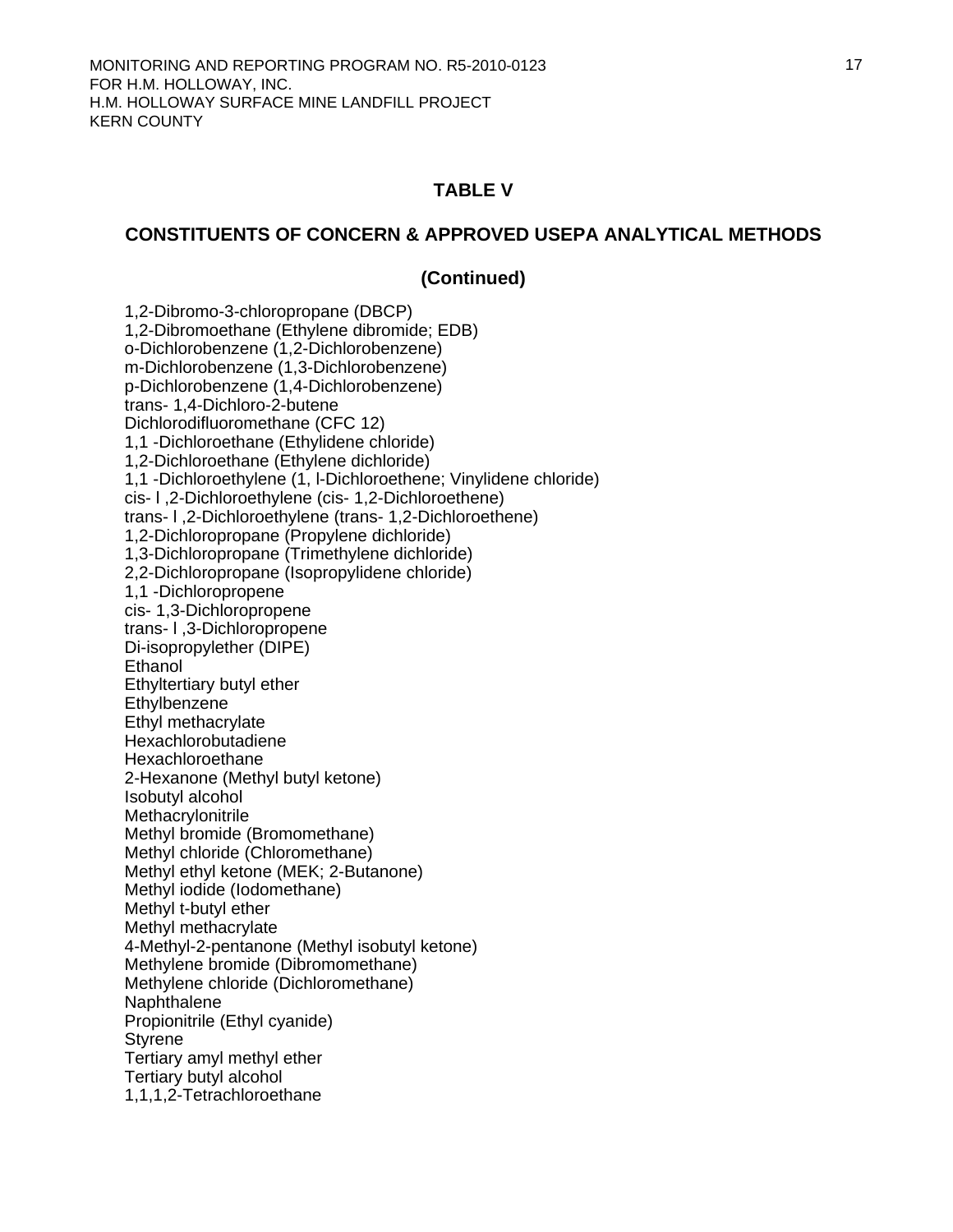### **CONSTITUENTS OF CONCERN & APPROVED USEPA ANALYTICAL METHODS**

### **(Continued)**

 1,1,2,2-Tetrachloroethane Tetrachloroethylene (Tetrachloroethene; Perchloroethylene; PCE) **Toluene**  1,2,4-Trichlorobenzene 1,1,1 -Trichloroethane, Methylchloroform 1,1,2-Trichloroethane Trichloroethylene (Trichloroethene; TCE) Trichlorofluoromethane (CFC- 11) 1,2,3-Trichloropropane Vinyl acetate Vinyl chloride (Chloroethene) Xylene (total)

#### **Semi-Volatile Organic Compounds:**

#### **USEPA Method 8270 - base, neutral, & acid extractables**

**Acenaphthene**  Acenaphthylene Acetophenone 2-Acetylaminofluorene (2-AAF) Aldrin 4-Aminobiphenyl Anthracene Benzo[a]anthracene (Benzanthracene) Benzo[b]fluoranthene Benzo[k]fluoranthene Benzo[g,h,i]perylene Benzo[a]pyrene Benzyl alcohol Bis(2-ethylhexyl) phthalate alpha-BHC beta-BHC delta-BHC gamma-BHC (Lindane) Bis(2-chloroethoxy)methane Bis(2-chloroethyl) ether (Dichloroethyl ether) Bis(2-chloro-1-methyethyl) ether (Bis(2-chloroisopropyl) ether; DCIP) 4-Bromophenyl phenyl ether Butyl benzyl phthalate (Benzyl butyl phthalate) Chlordane p-Chloroaniline **Chlorobenzilate** p-Chloro-m-cresol (4-Chloro-3-methylphenol)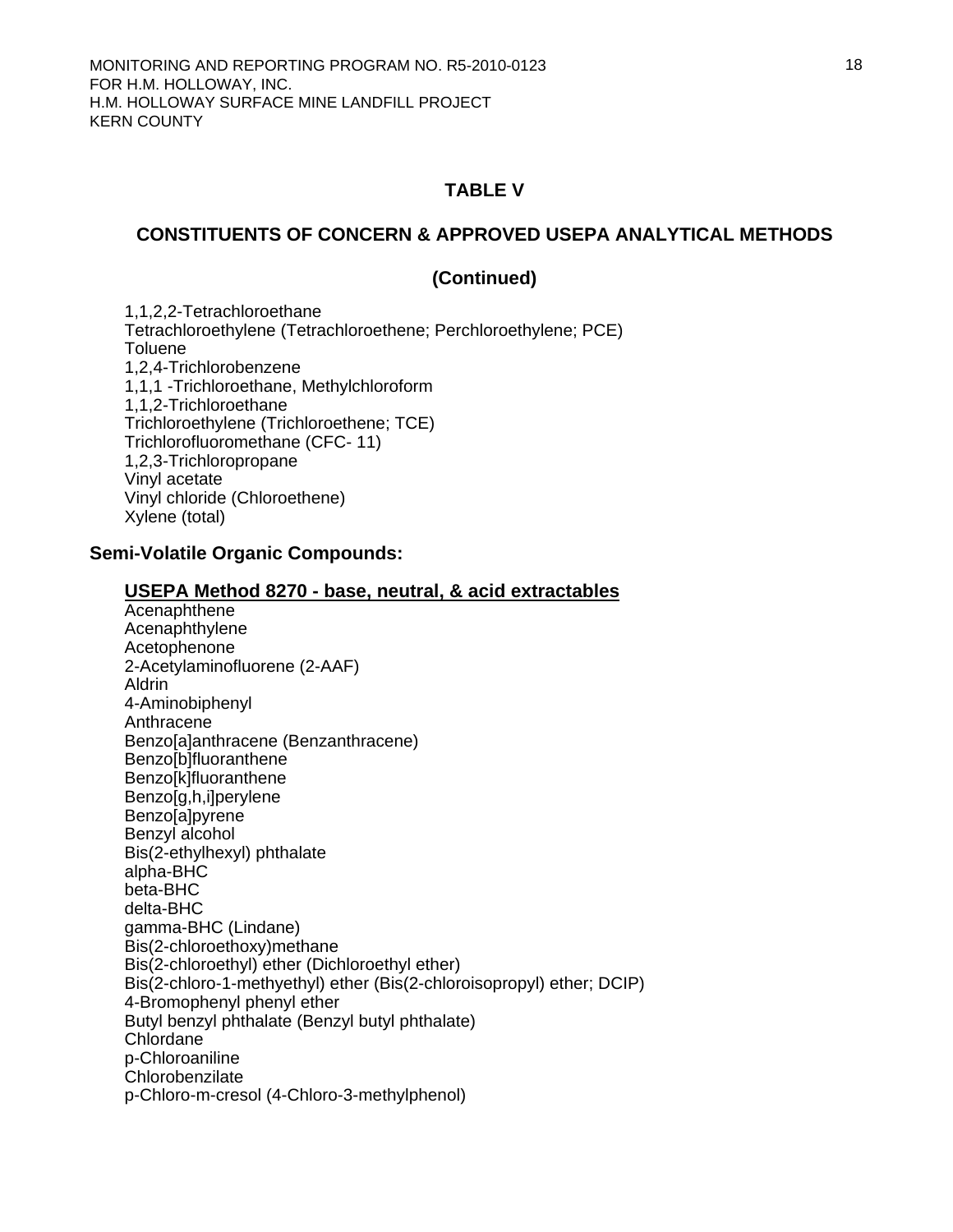### **CONSTITUENTS OF CONCERN & APPROVED USEPA ANALYTICAL METHODS**

### **(Continued)**

2-Chloronaphthalene 2-Chlorophenol 4-Chlorophenyl phenyl ether **Chrysene** o-Cresol (2-methylphenol) m-Cresol (3-methylphenol) p-Cresol (4-methylphenol) 4,4'-DDD 4,4'-DDE 4,4'-DDT **Diallate**  Dibenz[a,h]anthracene Dibenzofuran Di-n-butyl phthalate 3,3'-Dichlorobenzidine 2,4-Dichlorophenol 2,6-Dichlorophenol Dieldrin Diethyl phthalate p-(Dimethylamino)azobenzene 7,12-Dimethylbenz[a]anthracene 3,3'-Dimethylbenzidine 2,4-Dimehtylphenol (m-Xylenol) Dimethyl phthalate m-Dinitrobenzene 4,6-Dinitro-o-cresol (4,6-Dinitro-2-methylphenol) 2,4-Dinitrophenol 2,4-Dinitrotoluene 2,6-Dinitrotoluene Di-n-octyl phthalate Diphenylamine Endosulfan I Endosulfan II Endosulfan sulfate **Endrin** Endrin aldehyde Ethyl methanesulfonate Famphur Fluoranthene Fluorene **Heptachlor**  Heptachlor epoxide Hexachlorobenzene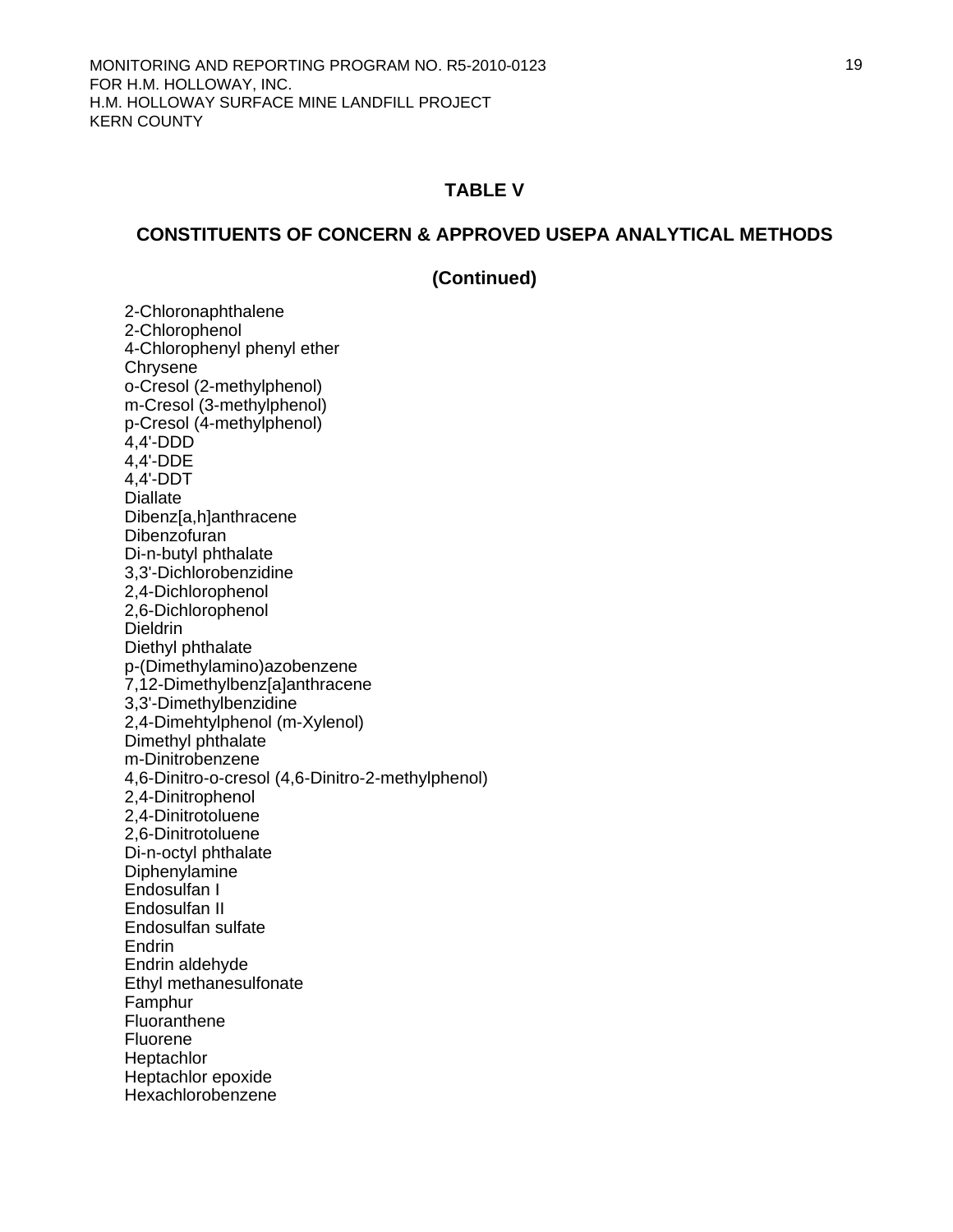### **CONSTITUENTS OF CONCERN & APPROVED USEPA ANALYTICAL METHODS**

### **(Continued)**

Hexachlorocyclopentadiene Hexachloropropene Indeno(1,2,3-c,d)pyrene **Isodrin**  Isophorone Isosafrole Kepone Methapyrilene **Methoxychlor**  3-Methylcholanthrene Methyl methanesulfonate 2-Methylnaphthalene 1,4-Naphthoquinone 1-Naphthylamine 2-Naphthylamine o-Nitroaniline (2-Nitroaniline) m-Nitroaniline (3-Nitroaniline) p-Nitroaniline (4-Nitroaniline) **Nitrobenzene**  o-Nitrophenol (2-Nitrophenol) p-Nitrophenol (4-Nitrophenol) N-Nitrosodi-n-butylamine (Di-n-butylnitrosamine) N-Nitrosodiethylamine (Diethylnitrosamine) N-Nitrosodimethylamine (Dimethylnitrosamine) N-Nitrosodiphenylamine (Diphenylnitrosamine) N-Nitrosodipropylamine (N-Nitroso-N-dipropylamine; Di-n-propylnitrosamine) N-Nitrosomethylethylamine (Methylethylnitrosamine) N-Nitrosopiperidine N-Nitrosospyrrolidine 5-Nitro-o-toluidine Pentachlorobenzene Pentachloronitrobenzene (PCNB) Pentachlorophenol Phenacetin Phenanthrene Phenol p-Phenylenediamine Polychlorinated biphenyls (PCBs; Aroclors) Pronamide Pyrene Safrole 1,2,4,5-Tetrachlorobenzene 2,3,4,6-Tetrachlorophenol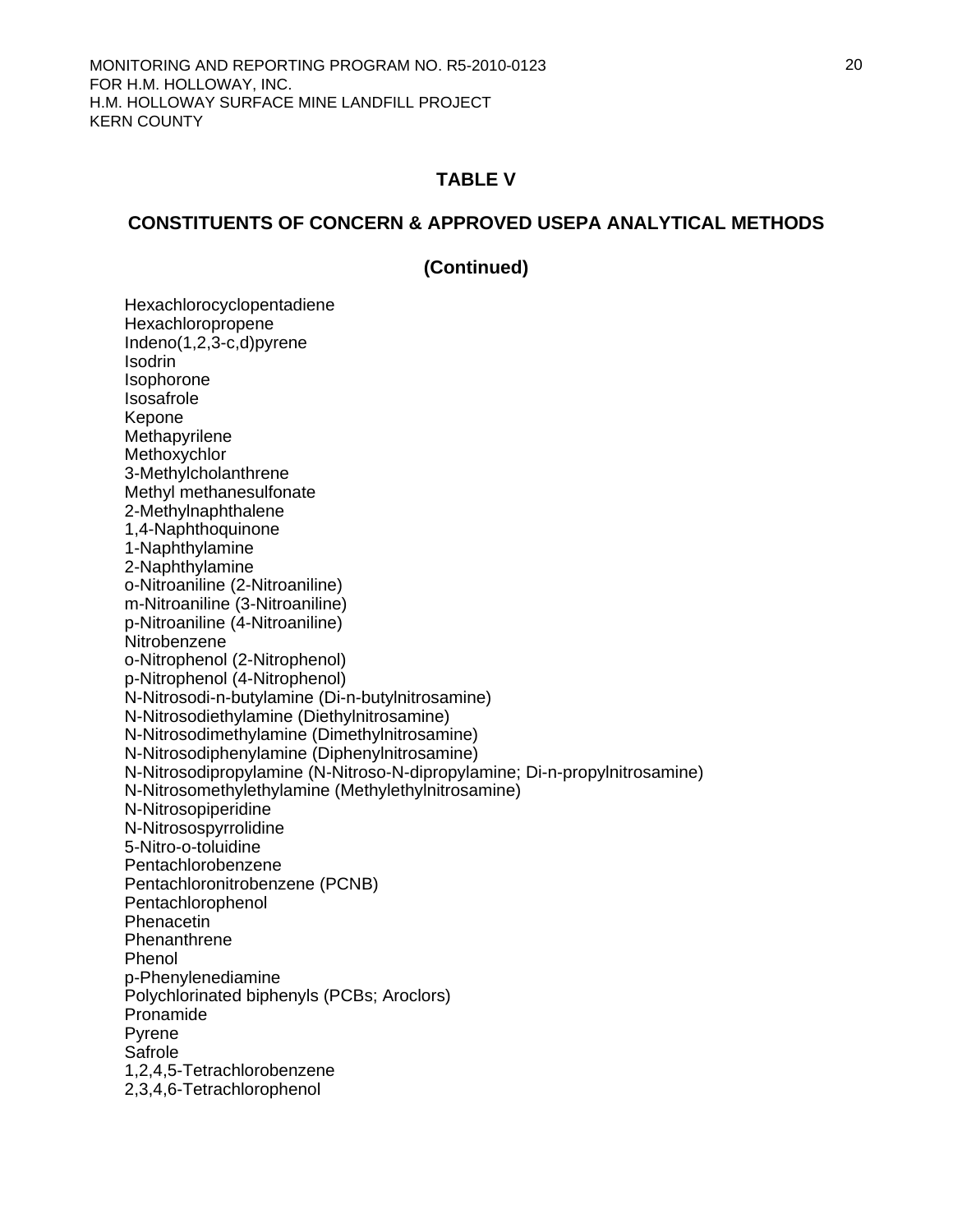## **CONSTITUENTS OF CONCERN & APPROVED USEPA ANALYTICAL METHODS**

### **(Continued)**

 o-Toluidine Toxaphene 2,4,5-Trichlorophenol 0,0,0-Triethyl phosphorothioate sym-Trinitrobenzene

### **Chlorophenoxy Herbicides:**

### **USEPA Method 8l51**

2,4-D (2,4-Dichlorophenoxyacetic acid) Dinoseb (DNBP; 2-sec-Butyl-4,6-dinitrophenol) Silvex (2,4,5-Trichlorophenoxypropionic acid; 2,4,5-TP) 2,4,5-T (2,4,5-Trichlorophenoxyacetic acid)

### **Organophosphorus Compounds:**

### **USEPA Method 8141**

**Atrazine Chlorpyrifos** 0,0-Diethyl 0-2-pyrazinyl phosphorothioate (Thionazin) Diazinon **Dimethoate Disulfoton Ethion**  Methyl parathion (Parathion methyl) **Parathion**  Phorate Simazine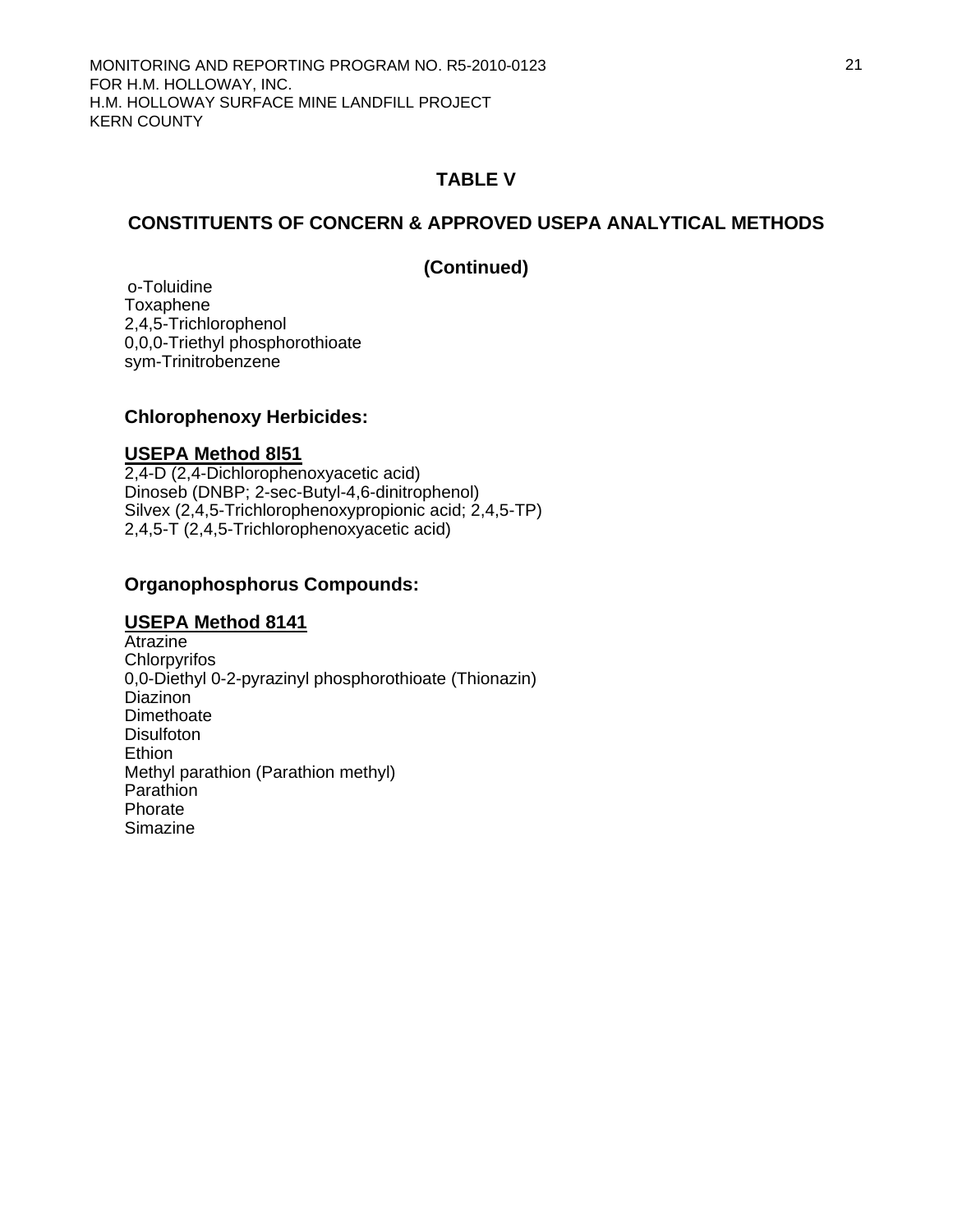### INFORMATION SHEET

## WASTE DISCHARGE REQUIREMENTS ORDER NO. R5-2010-0123 FOR H.M. HOLLOWAY, INC. H.M. HOLLOWAY SURFACE MINE LANDFILL PROJECT KERN COUNTY

H.M. Holloway, Inc. (hereafter Discharger) owns and operates an open-pit gypsum mine located on Holloway Road in Lost Hills. The 301-acre mining facility (facility) contains four depleted mine pit areas, covering 172 acres, that have been designated for waste disposal. The depleted gypsum mine pits are reclaimed by discharging up to 2,000 tons per day of industrial waste consisting of ash, lime cake, treated automobile shredder waste (predominately nonmetallic, solid material including plastic, broken glass, rubber, foam, soil, and fabric), concrete and cement construction rubble, asphalt products (e.g., roofing shingles, reclaimed road surface materials, etc.), and shredded automobile tires.

The Central Valley Water Board adopted Order 97-078, in which the facility was designated as an unclassified waste disposal site for the discharge of specific industrial wastes pursuant to Title 23, California Code of Regulations, Section 2510 et seq. (Chapter 15). The proposed Order revises the existing Waste Discharge Requirements to classify the depleted mine pits as Class III landfills pursuant to Title 27, California Code of Regulations, Section 20005 et seq. (Title 27), and revises the list of wastes allowed for discharge to include spent sandblast media and dewatered Class A and Class B municipal biosolids; and to exclude sulfur, shredded plastic, concrete and cement construction rubble, asphalt products, shredded automobile tires and drilling mud.

The climate in the southern San Joaquin Valley is semi-arid, with hot, dry summers and cool winters. The average annual precipitation is 5.95 inches with an annual evaporation rate of 67.59 inches. The facility is not within a 100-year flood zone according to FEMA maps.

The soils underlying the facility consist of a thick sequence (maximum depth of investigation 50 feet beneath the mine pits) of consolidated soils dominated by silts and low-to-medium plasticity clays. Between 15 and 50% montmorillinite clay was identified by X-ray diffraction in soil samples collected from the upper 25 feet of soil beneath Pit E. The hydraulic conductivity of the soils underlying the Units ranges between  $1x10^{-7}$  and  $1x10^{-10}$ centimeters per second. The site is not within a known fault hazard zone.

The first encountered groundwater occurs in thin, laterally discontinuous and vertically stratified sand lenses found at depths ranging between 60 and 120 feet below the ground surface, or between 20 and 38 feet below the base of the Units. Groundwater elevations range from 323 feet mean sea level (MSL) to 348 feet MSL. The groundwater is unconfined. Monitoring data indicates background groundwater quality has an electrical conductivity (EC) ranging between 5,300 and 10,500 micromhos/cm, and concentrations of total dissolved solids (TDS) ranging from 4,900 to 7,460 milligrams per liter (mg/l) with an average concentration of 6,015 mg/l. The recommended secondary maximum contaminant level (MCL) of TDS for drinking water is 500 mg/l. The first encountered groundwater exceeds the primary MCL for drinking water for selenium and nitrate. Selenium ranged from 57 to 219 micrograms per liter (μg/l) and nitrate as nitrate ranged from 14 to 598 mg/l.